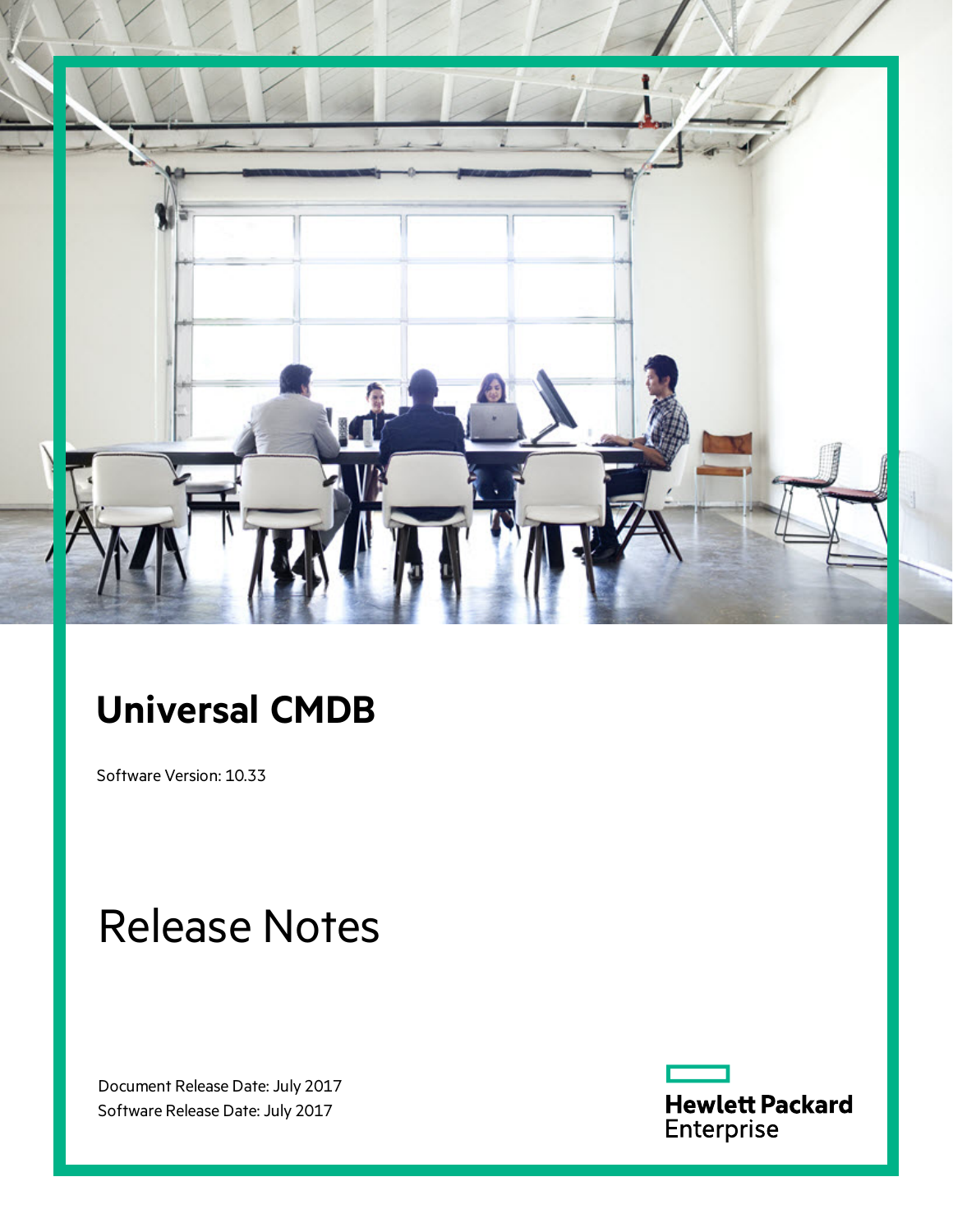# Legal Notices

# **Warranty**

The only warranties for Hewlett Packard Enterprise products and services are set forth in the express warranty statements accompanying such products and services. Nothing herein should be construed as constituting an additional warranty. Hewlett Packard Enterprise shall not be liable for technical or editorial errors or omissions contained herein.

The information contained herein is subject to change without notice.

# Restricted Rights Legend

Confidential computer software. Valid license from Hewlett Packard Enterprise required for possession, use or copying. Consistent with FAR 12.211 and 12.212, Commercial Computer Software, Computer Software Documentation, and Technical Data for Commercial Items are licensed to the U.S. Government under vendor's standard commercial license.

# Copyright Notice

© 2002 - 2017 Hewlett Packard Enterprise Development LP

# Trademark Notices

Adobe™ is a trademark of Adobe Systems Incorporated. Microsoft® and Windows® are U.S. registered trademarks of Microsoft Corporation. UNIX® is a registered trademark of The Open Group.

# Documentation Updates

To check for recent updates or to verify that you are using the most recent edition of a document, go to: <https://softwaresupport.hpe.com/>.

This site requires that you register for an HPE Passport and to sign in. To register for an HPE Passport ID, click **Register** on the HPE Software Support site or click **Create an Account** on the HPE Passport login page.

You will also receive updated or new editions if you subscribe to the appropriate product support service. Contact your HPE sales representative for details.

# **Support**

Visit the HPE Software Support site at: <https://softwaresupport.hpe.com/>.

This website provides contact information and details about the products, services, and support that HPE Software offers.

HPE Software online support provides customer self-solve capabilities. It provides a fast and efficient way to access interactive technical support tools needed to manage your business. As a valued support customer, you can benefit by using the support website to:

- Search for knowledge documents of interest
- Submit and track support cases and enhancement requests
- Download software patches
- **Manage support contracts**
- Look up HPE support contacts
- Review information about available services Enter into discussions with other software customers
- Research and register for software training

Most of the support areas require that you register as an HPE Passport user and to sign in. Many also require a support contract. To register for an HPE Passport ID, click **Register** on the HPE Support site or click **Create an Account** on the HPE Passport login page.

To find more information about access levels, go to: <https://softwaresupport.hpe.com/web/softwaresupport/access-levels>.

**HPE Software Integration Catalog** accesses the new HPE Software Integrations and Solutions Catalog website. This site enables you to explore HPE Product Solutions to meet your business needs, includes a full list of Integrations between HPE Products, as well as a listing of ITIL Processes. The URL for this website is [https://softwaresupport.hpe.com/km/KM01702731.](https://softwaresupport.hpe.com/km/KM01702731)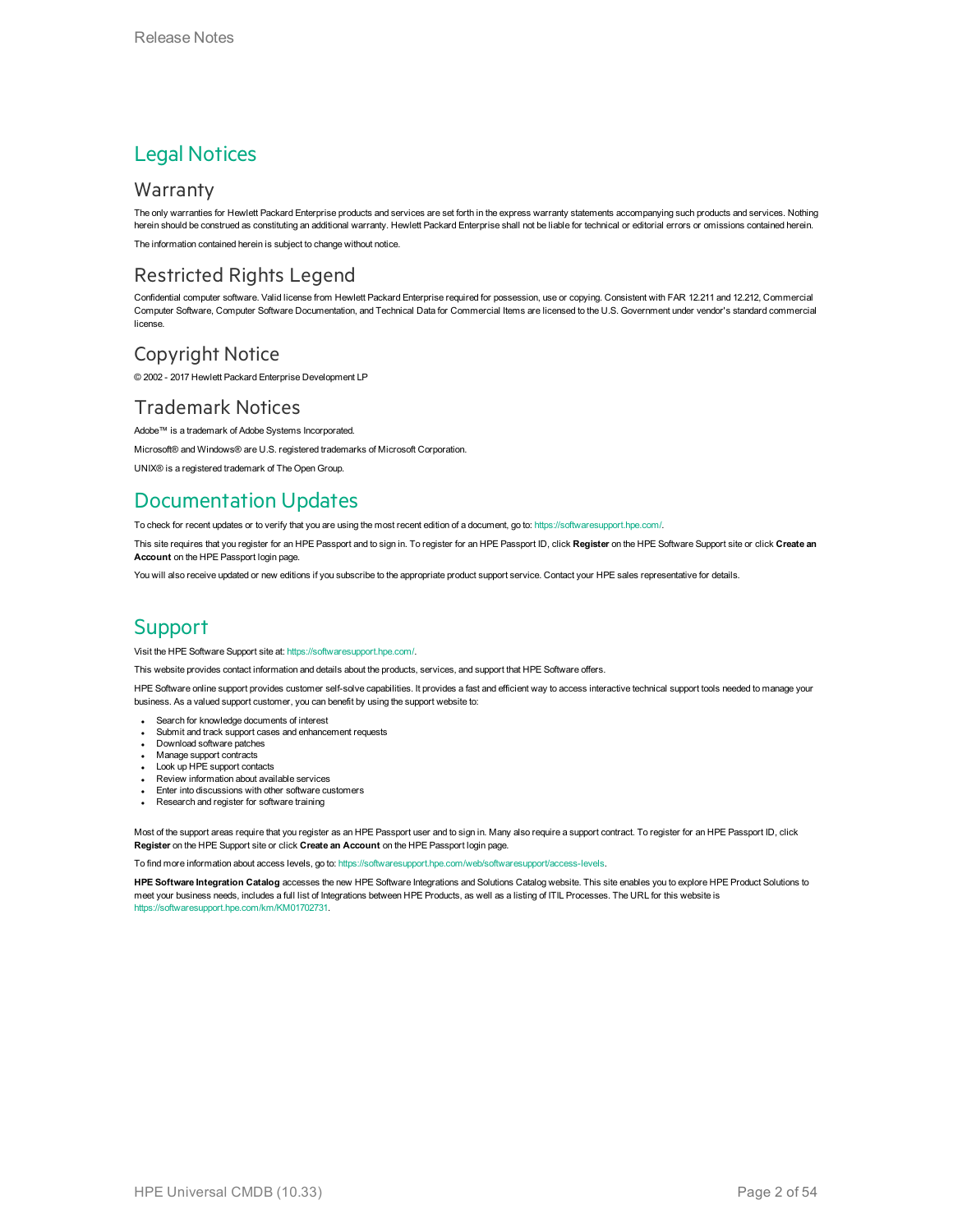# **Contents**

| HPE Universal CMDB and Universal Discovery Release Notes  4    |  |
|----------------------------------------------------------------|--|
|                                                                |  |
|                                                                |  |
|                                                                |  |
|                                                                |  |
|                                                                |  |
| Tenant Owner Related Known Issues, Problems, and Workaround 43 |  |
|                                                                |  |
|                                                                |  |
|                                                                |  |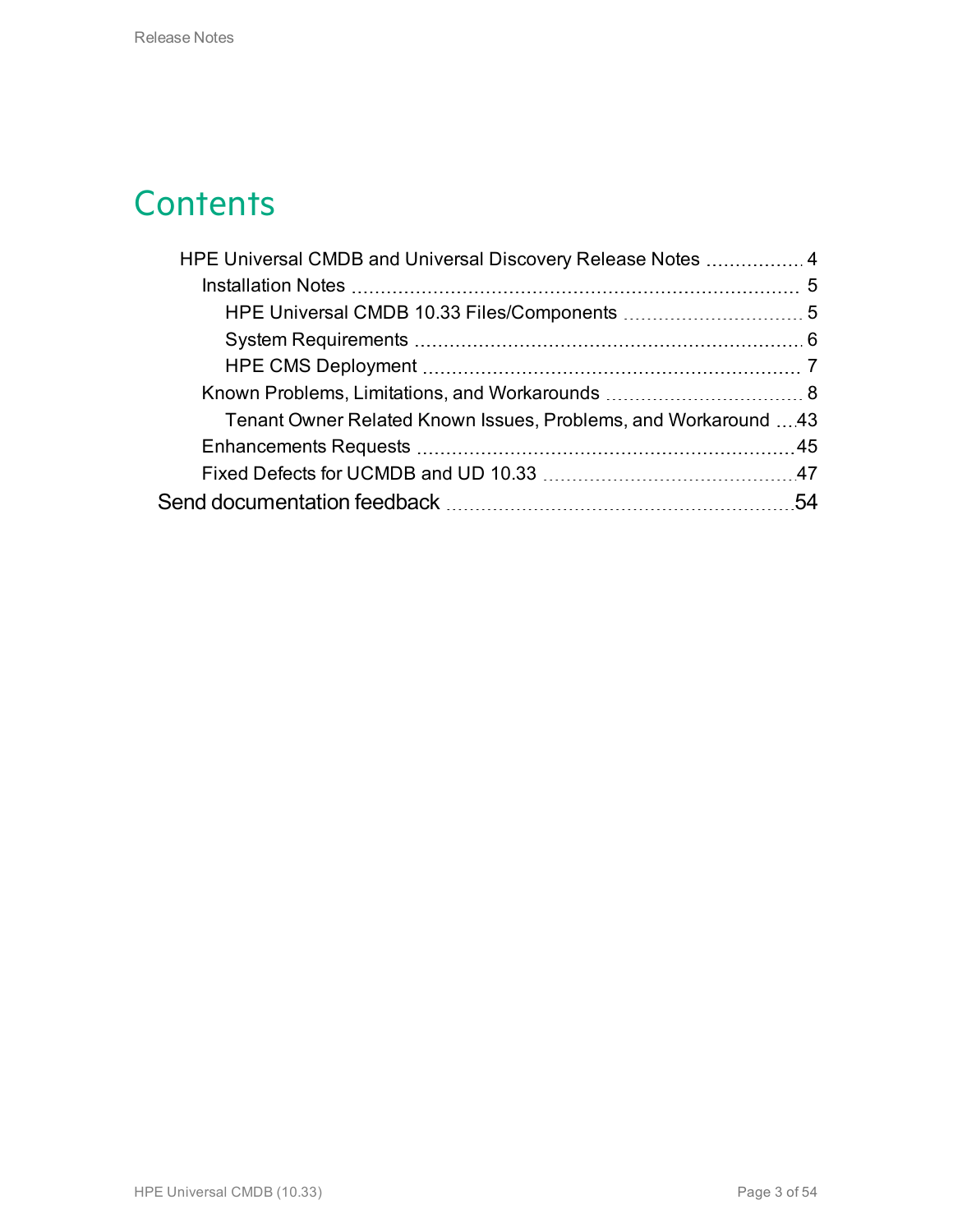# <span id="page-3-0"></span>HPE Universal CMDB and Universal Discovery Release Notes

**Software version:** 10.33

### **Publication date:** July 2017

This document provides information about version 10.33 of the HPE Configuration Management System, which consists of HPE Universal CMDB 10.33 (UCMDB) and HPE UCMDB Universal Discovery 10.33 (UD). It contains important information that is not included in books or Help. You can find information about the following in this document:

## ["Installation](#page-4-0) Notes" on the next page

"Known Problems, Limitations, and [Workarounds"](#page-7-0) on page 8

["Enhancements](#page-44-0) Requests" on page 45

# "Fixed Defects for [UCMDB](#page-46-0) and UD 10.33"

**Note:** Before deploying Content Pack 24.00, you must install version 10.33 on the UCMDB server, and deploy version 10.33 Data Flow Probes. Do not deploy Content Pack 24.00 while you are still updating the Data Flow Probes.

For supported versions of UCMDB and other information about HPE UCMDB Universal Discovery Content Pack 24.00, see the *Release Notes* for HPE UCMDB Universal Discovery Content Pack 24.00.

# **Important:**

- Starting with version 10.30 of the HPE Configuration Management System, there is no new release for UCMDB Configuration Manager (CM). The latest release of CM is version 10.22 CUP6, you can use it (or a later CUP on top of version 10.22) in tandem with version 10.33 of Universal CMDB.
- The committed support for DDMI ended on December 31, 2016. Therefore, 10.31 is the last version of UCMDB to support the DDMI migration. Starting with version 10.32, the DDMI migration functionality is no longer supported and in version 10.33 it is officially removed.

Before upgrading to version 10.33, make sure you remain at version 10.31/CP22 (or earlier) while you finish migrating DDMI to Universal Discovery. Do not upgrade to version 10.33 until after you have completed your DDMI migration. If you need the DDMI Migration tools, they are still included and supported in 10.31/CP22.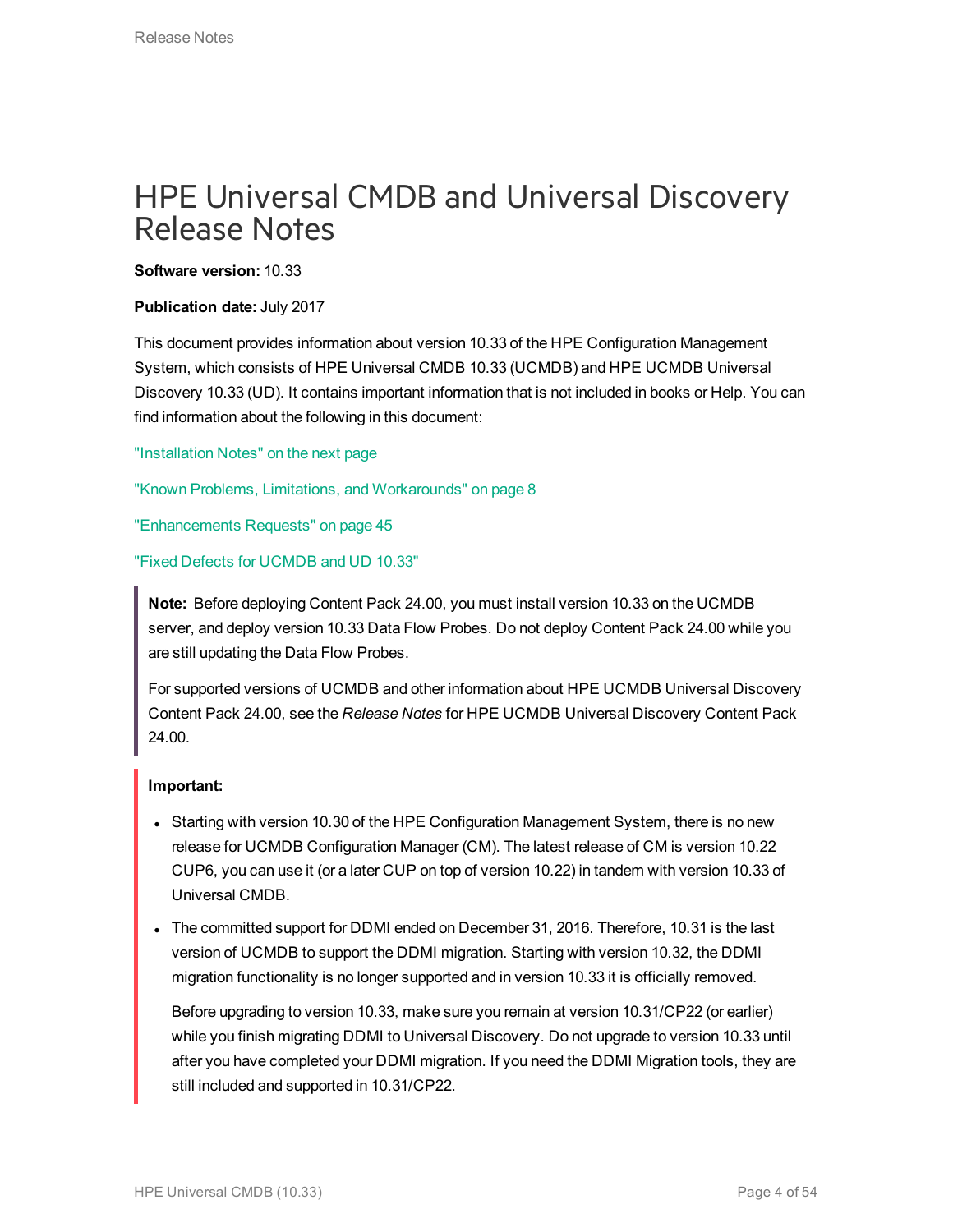# <span id="page-4-1"></span><span id="page-4-0"></span>Installation Notes

# HPE Universal CMDB 10.33 Files/Components

HPE Universal CMDB (UCMDB) and Data Flow Probe 10.33 are provided with the following files:

|                | <b>Included Files</b>                                                                                                                                            |  |  |  |
|----------------|------------------------------------------------------------------------------------------------------------------------------------------------------------------|--|--|--|
| <b>Windows</b> | The UCMDB-10.33_Windows.zip includes the following files/components:                                                                                             |  |  |  |
|                | • UCMDB_Server_10.33.120.exe. Launches the installation of the version 10.33<br>HPE UCMDB Server for the Windows platform.                                       |  |  |  |
|                | • UCMDB_DataFlowProbe_10.33.120.exe. Launches the installation of the<br>version 10.33 HPE UCMDB Data Flow Probe for the Windows platform.                       |  |  |  |
|                | This installer can also be used to deploy the Universal Discovery Inventory Tools<br>in a standalone installation.                                               |  |  |  |
|                | *.sha256. Checksum files.                                                                                                                                        |  |  |  |
| Linux          | The UCMDB-10.33_Linux.zip includes the following files/components:                                                                                               |  |  |  |
|                | • UCMDB_Server_10.33.120.bin. Launches the installation of the version 10.33<br>HPE UCMDB Server for the Linux platform.                                         |  |  |  |
|                | • UCMDB_DataFlowProbe_10.33.120.bin. Launches the installation of the version<br>10.33 HPE UCMDB Data Flow Probe for the Linux platform (for integrations only). |  |  |  |
|                | . *. sha256. Checksum files.                                                                                                                                     |  |  |  |
|                | . *. sig. Linux code signing files. For detailed instructions about how verify the code<br>signatures, see HPE GPG or RPM Signature Verification.                |  |  |  |
|                | Note: The current key used in this release is B564A643.                                                                                                          |  |  |  |
| <b>Both</b>    | • Deployment_Guide. Contains the Interactive Deployment Guide files, including<br>launch file.                                                                   |  |  |  |
|                | Launch_Deployment_Guide.htm<br>$\circ$                                                                                                                           |  |  |  |
|                | • Hardening Guide (Hardening Guide.pdf)                                                                                                                          |  |  |  |
|                | Database Guide (DatabaseGuide.pdf)<br>$\circ$                                                                                                                    |  |  |  |
|                | <b>Support Matrix (Support_Matrix.pdf)</b><br>٠                                                                                                                  |  |  |  |
|                | <b>Read Me</b> (Read Me.txt)                                                                                                                                     |  |  |  |
|                | • What's New (Whats_New.html)                                                                                                                                    |  |  |  |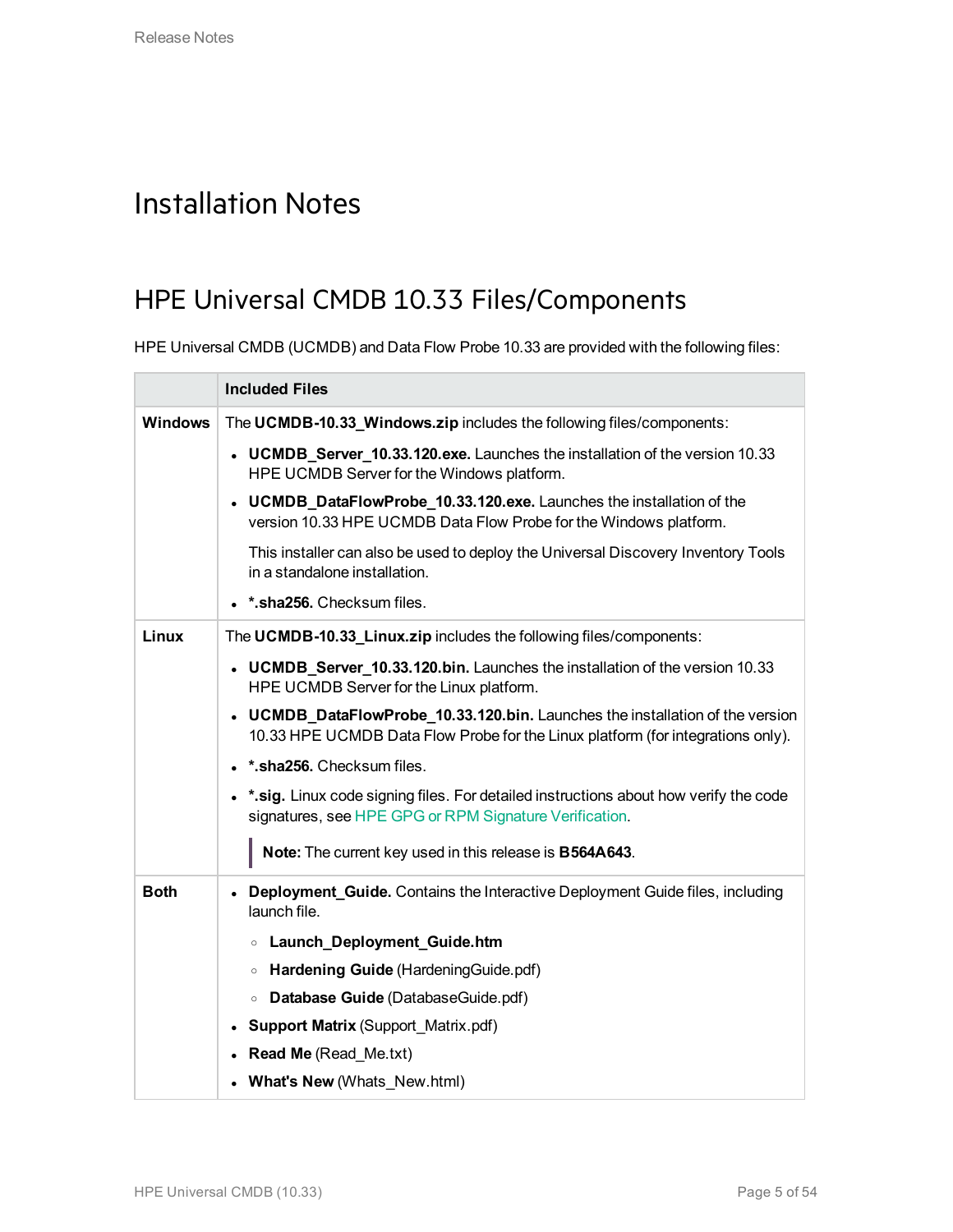| <b>Included Files</b>                                                              |
|------------------------------------------------------------------------------------|
| • UCMDB Open Source Third Party License Acknowledgements (3rd party-<br>UCMDB.htm) |

**Note:** The updated full documentation set (including both online help and PDF files) is available with the CMS 10.33 release. You can access the documentation from **Help > UCMDB Help** after upgrading UCMDB to version 10.33.

<span id="page-5-0"></span>To read the *Support Matrix* and the *What's New* document before you proceed with the installation, click [Support](https://softwaresupport.hpe.com/km/KM02857472) Matrix and [What's](https://softwaresupport.hpe.com/km/KM02857473) New.

# System Requirements

For a list of system requirements, see the *HPE Universal CMDB Support Matrix* document (click [Support](https://softwaresupport.hpe.com/km/KM02857472) Matrix). Check the "Change Log" section for any additions or changes to the matrix.

**Note:** Embedded PostgreSQL is only supported for small deployments of UCMDB.

The table below describes supported upgrade paths for the HPE CMS products:

## **Supported Upgrade Paths**

|                                                      | <b>CMS product supporting upgrades</b> |                          |                                        |
|------------------------------------------------------|----------------------------------------|--------------------------|----------------------------------------|
| <b>Supported Upgrade Paths</b>                       | <b>UCMDB</b><br>10.33                  | Data Flow Probe<br>10.33 | <b>UCMDB Browser 4.14</b><br>$[1] [2]$ |
| 10.11 (with or without a CUP) $\rightarrow$<br>10.33 | Yes                                    | No                       | No                                     |
| 10.20 (with or without a CUP) $\rightarrow$<br>10.33 | Yes                                    | No                       | No.                                    |
| 10.21 (with or without a CUP) $\rightarrow$<br>10.33 | Yes                                    | No                       | No                                     |
| 10.22 (with or without a CUP) $\rightarrow$<br>10.33 | Yes                                    | $Yes^{[3]}$              | No.                                    |
| 10.2x FIPS<br>$\rightarrow$ 10.33 FIPS               | <b>Yes</b>                             | No                       | No                                     |
| $10.30 \rightarrow 10.33$                            | Yes                                    | Yes $[3]$                | No.                                    |
| $10.31 \rightarrow 10.33$                            | Yes                                    | Yes $[3]$                | No                                     |
| $10.32 \rightarrow 10.33$                            | Yes                                    | $Yes$ [3]                | No.                                    |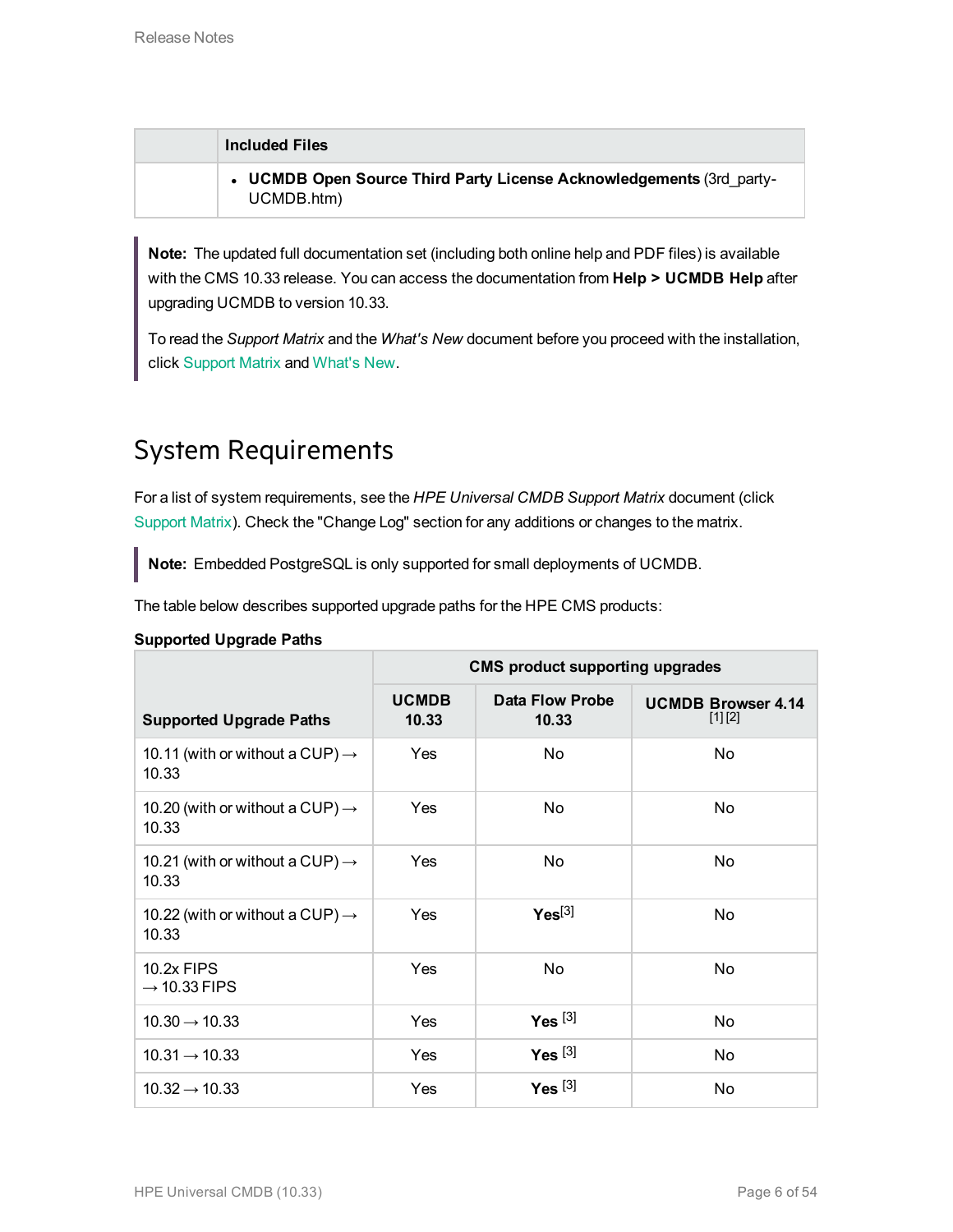# **Supported Upgrade Paths, continued**

|                                     | <b>CMS product supporting upgrades</b> |                          |                                          |
|-------------------------------------|----------------------------------------|--------------------------|------------------------------------------|
| <b>Supported Upgrade Paths</b>      | <b>UCMDB</b><br>10.33                  | Data Flow Probe<br>10.33 | <b>UCMDB Browser 4.14</b><br>$[1]$ $[2]$ |
| 10.3x FIPS $\rightarrow$ 10.33 FIPS | Yes                                    | No                       | No                                       |
| 10.33 full installer                | Yes                                    | Yes                      | Yes (Browser version is<br>4.14)         |

## **Note:**

- 1. UCMDB Browser does not support upgrades. You need to deploy the **HPE-Browser-<version\_ number>.<build\_number>-all-in-one-standalone.zip** package for UCMDB Browser version 4.14 in order to perform a fresh deployment.
- 2. UCMDB server version 10.30 (and later) does not support embedded UCMDB Browser versions older than 4.10. For more details, see "HPE Software Coexistence" in the *HPE Universal CMDB Support Matrix*.
- 3. Automatic upgrade of Data Flow Probe to version 10.33 is supported on Windows platform only. For details, see "Data Flow Probe Auto Upgrade" in the *HPE Universal CMDB Data Flow Management Guide*.

Note that automatic upgrade of Data Flow Probe to version 10.33 is not applicable to the following:

- o FIPS mode probes
- o Separate mode probes
- o Probes on Linux machine
- o Integration service
- o Two probes installed on a same Windows machine
- <span id="page-6-0"></span>4. Downgrade of any of the above products is not supported.

# HPE CMS Deployment

The HPE CMS installers are available on physical or electronic media.

1. For deployment instructions, launch the interactive *HPE Universal CMDB Deployment Guide* (**Deployment\_Guide\Launch\_Deployment\_Guide.htm**).

**Note:** There is an issue in Google Chrome update Version 30.0.1599.69 that prevents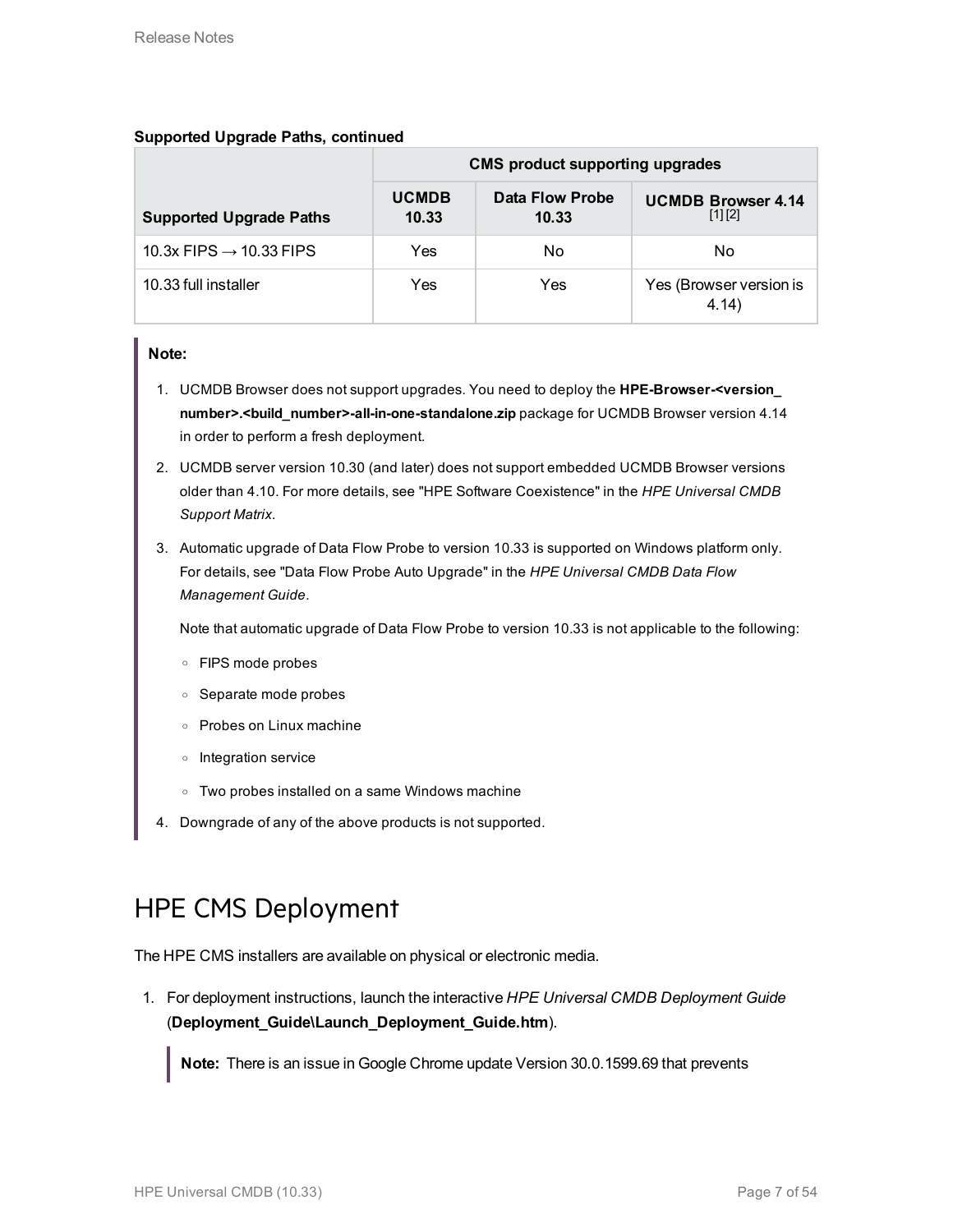opening the interactive *HPE Universal CMDB Deployment Guide*. Use a browser other than Google Chrome (for example, Internet Explorer or Mozilla Firefox) to open the guide.

- 2. In the interactive document select the relevant product set, and select your deployment options.
- 3. Click the **View** button to view your customized Deployment Guide, or click the **Print** button to print the customized guide.

**Note:** If you have a PDF print driver installed on your computer, click **Print** to create PDF documents that are customized according to your selections. PDF print drivers are available from several open source and third-party providers.

# <span id="page-7-0"></span>Known Problems, Limitations, and Workarounds

The following problems and limitations are known to exist in CMS 10.33 (or later software, as indicated). The problems are categorized by the affected product area. If a problem has an assigned internal tracking number, that tracking number is provided (in parentheses) at the end of the problem descriptions.

- DDMI [Inventory](#page-8-0) Tools
- **.** [UCMDB](#page-8-1) Browser
- [Configuration](#page-9-0) Manager
- [Universal](#page-10-0) CMDB General
- UCMDB [Installation](#page-14-0)
- **.** [UCMDB](#page-15-0) Upgrade
- **.** [Universal](#page-20-0) CMDB UI
- **.** Universal CMDB [Reconciliation](#page-19-0)
- [Universal](#page-23-0) CMDB Server
- [Universal](#page-26-0) CMDB Topology
- Universal [Discovery](#page-27-0) General
- Universal Discovery Probe [Framework](#page-36-0)
- Universal [Discovery](#page-38-0) Probe Upgrade
- [Integrations](#page-38-1)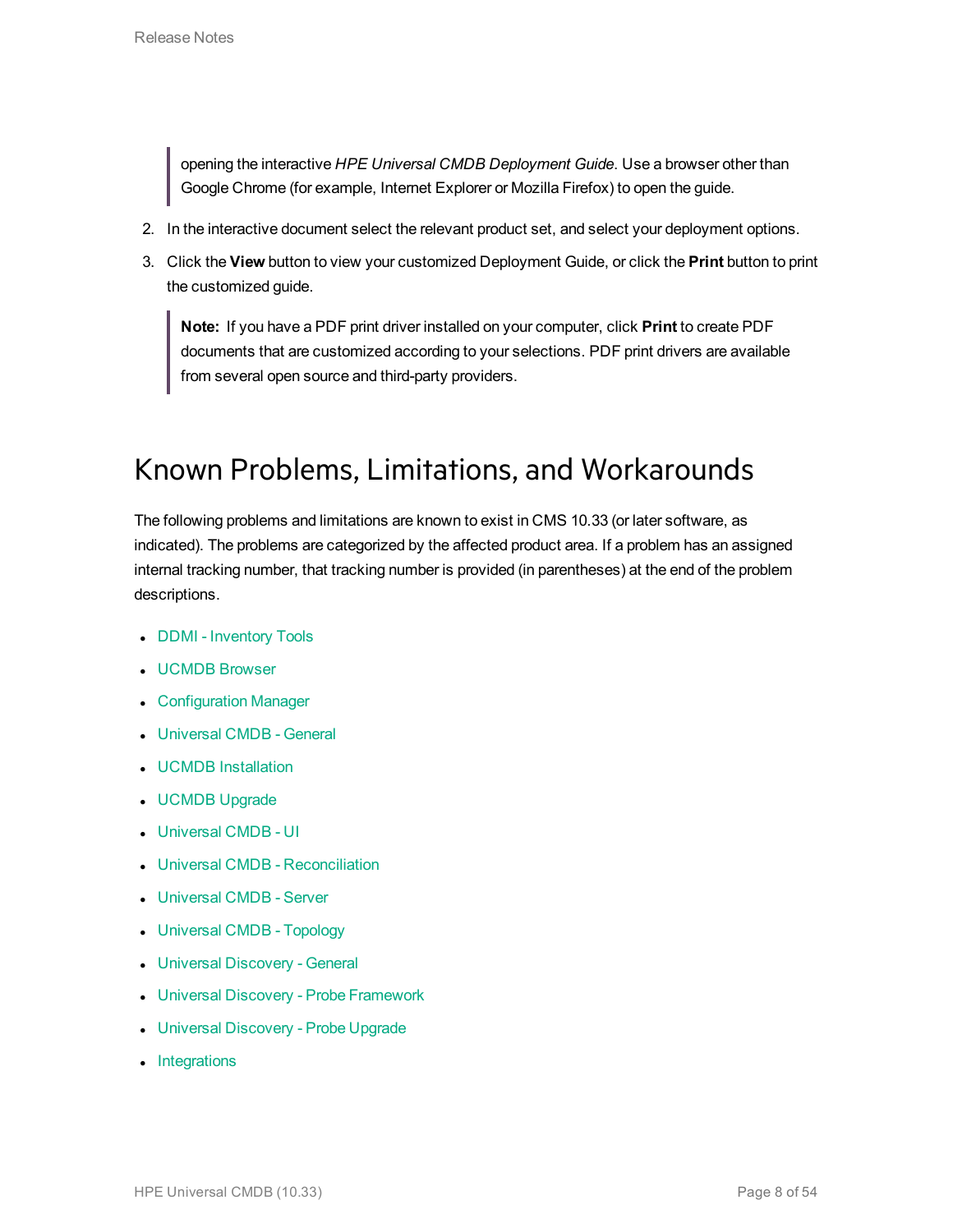# <span id="page-8-0"></span>DDMI - Inventory Tools

**PROBLEM:** Importing a custom SAI file (for example, **User.zsai**) into the Software Application Index (SAI) Editor fails with a loading error. (QCCR1H98842)

**Workaround:** To import the custom SAI file into the SAI Editor properly,

- 1. Close the Software Application Index (SAI) Editor if it is open.
- 2. Navigate to the **..\hp\UCMDB\DataFlowProbe\runtime\probeManager\discoverySaiResources\saiRuntime** directory, locate and remove the **auto.zsai** file.
- 3. Launch the Software Application Index (SAI) Editor again.
- 4. Import the customer SAI file (in this case, **User.zsai**).

# <span id="page-8-1"></span>UCMDB Browser

**PROBLEM:** LW-SSO fails to work with the new-ui dashboard when UCMDB Browser is accessed.

**Workaround:** If you deploy UCMDB Browser in your own Tomcat, for Tomcat 8 the following line should be added to the **<Tomcat\_installation\_folder>/conf/context.xml** file:

<CookieProcessor className="org.apache.tomcat.util.http.LegacyCookieProcessor" />

**LIMITATION:** UCMDB 10.31 (or later) requires version 4.12 (or later) of the embedded UCMDB Browser. UCMDB server version 10.30 or later does not support embedded UCMDB Browser versions older than the UCMDB Browser 4.10. (QCCR1H106107)

**Workaround:** None for embedded UCMDB Browser versions older than the UCMDB Browser 4.10.

For details about UCMDB server compatibility with UCMDB Browser, see the " Software Coexistence" section in the *HPE Universal CMDB Support Matrix* document.

**LIMITATION:** When a UCMDB server is reconfigured to use a new schema, the new schema has the OOTB packages deployed at the UCMDB server startup. If a standalone UCMDB Browser is already connected to the UCMDB server, the Browser's packages are not present in the new schema.

**Workaround:** Restart the UCMDB Browser Tomcat in order for the Browser's packages to be redeployed on the new schema.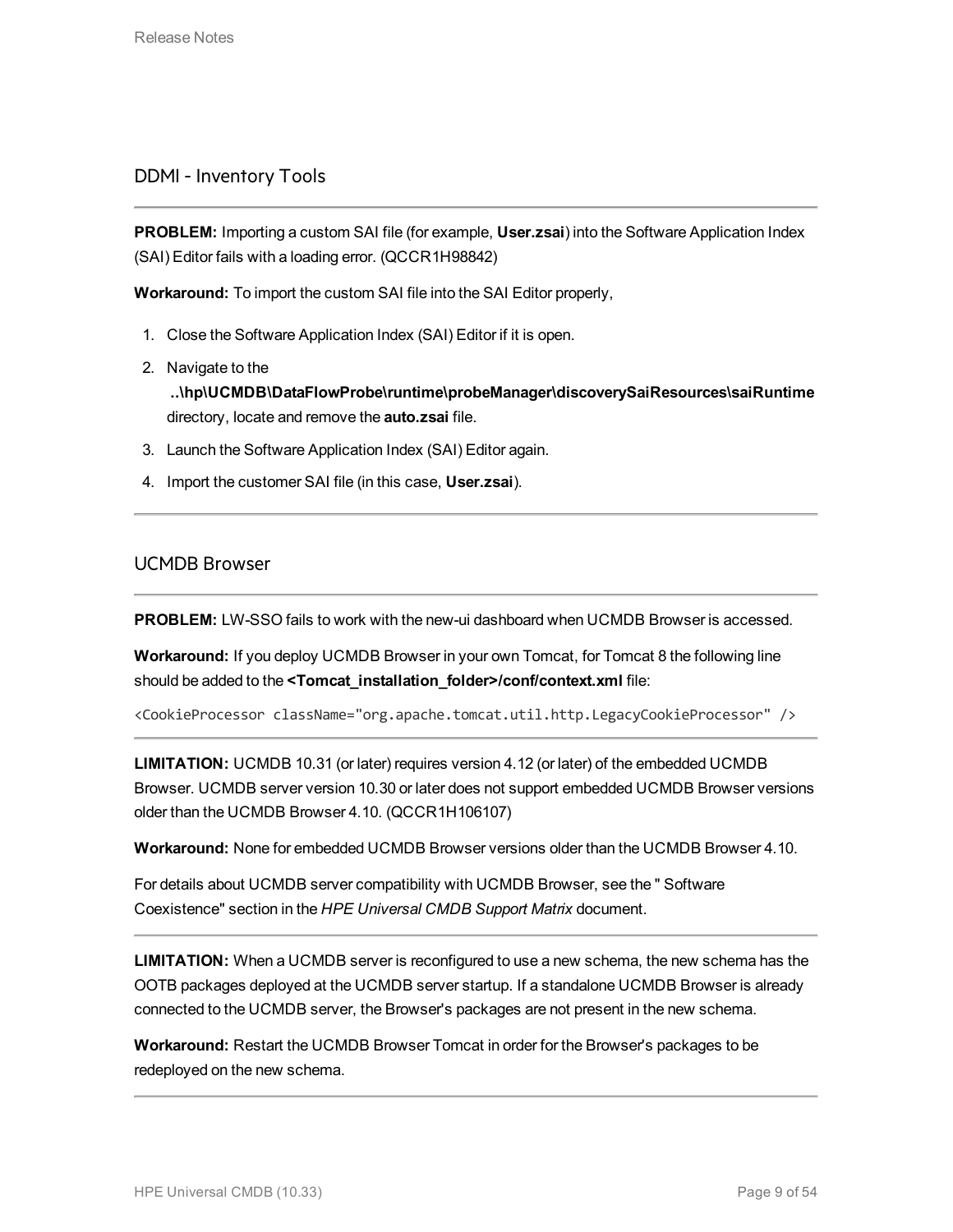**PROBLEM:** On Mozilla Firefox, the plug-in container for Firefox stops working and sometimes, when clicking **Logout**, nothing happens. This is a known issue with Mozilla Firefox ESR 38.4 [\(JavaScript](https://www.mozilla.org/en-US/security/advisories/mfsa2015-130/) garbage [collection](https://www.mozilla.org/en-US/security/advisories/mfsa2015-130/) crash with Java applet). (QCCR1H104135)

**Workaround:** Use a different supported Firefox version.

**PROBLEM:** (Embedded UCMDB Browser only) The port number of UCMDB Browser URL changes to **8143** when Configuration Manager 10.22 is connected to UCMDB Server 10.30, resulting that the UCMDB Browser is no longer available.

After Configuration Manager is installed, UCMDB Browser URL becomes **https://<server name or IP address>.<domain name>:8143/ucmdb-browser/**, which is the URL of the UCMDB Browser embedded in CM.

**Workaround:** After Configuration Manager is installed, make sure you change the port number of UCMDB Browser URL from **8143** back to **8443** (go to **UCMDB UI > Administration > Infrastructure Settings Manager**, locate the **UCMDB Browser URL** setting by searching **Name** with a keyword **Browser**, and then change the port number from **8143** to **8443** and save the change).

**LIMITATION:** UCMDB server version 10.30 (or later) does not support embedded UCMDB Browser versions older than the UCMDB Browser 4.10. (QCCR1H106107)

**Workaround:** None for embedded UCMDB Browser versions older than the UCMDB Browser 4.10.

For details about UCMDB server compatibility with UCMDB Browser, see the " Software Coexistence" section in the *HPE Universal CMDB Support Matrix* document.

# <span id="page-9-0"></span>Configuration Manager

**PROBLEM:** Configuration Manager adapters (CM KPI Adapter and CM New Policy Adapter) show "can't parse argument number" error. This is related to an authentication issue when checking the logs.

**Workaround:** To resolve the issue, you may use one of the following workarounds:

- **.** Use the **admin** or **sysadmin** user.
- Go to UCMDB UI and manually set for CM integration user the tenant owner and consumers.
- Go to the UCMDB server JMX Console,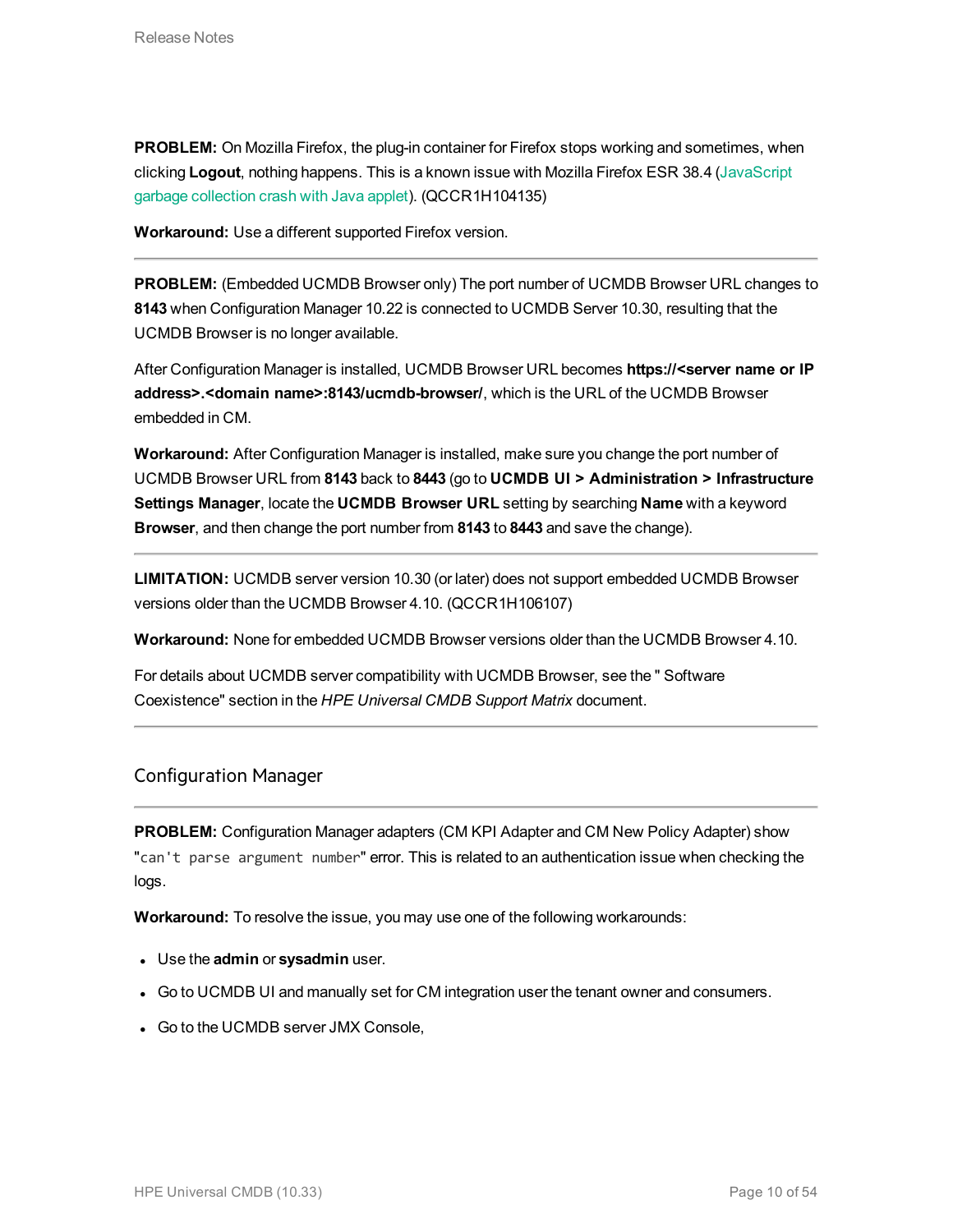- a. Locate the **listResourceTypes** operation in the **UCMDB:service=URM Services** category.
- b. Provide customer ID (default: **1**) and click **Invoke**.
- c. On the returned page, select **Auth\_ROLE\_ASSIGNMENT**, then select the CM user.
- d. In the Resource XML field, add the following tags:

```
<xmlSecurityDomainType2Id>
   <xmlSecurityDomainType2IdAny>
      <xmlAccessLevel>FULL</xmlAccessLevel>
      <xmlTenantAssociationType>OWNED_BY</xmlTenantAssociationType>
      <name>Any Tenant Security Domain with Full permissions on Owned
resources</name>
   </xmlSecurityDomainType2IdAny>
   <xmlSecurityDomainType2IdAny>
      <xmlAccessLevel>VIEW</xmlAccessLevel>
      <xmlTenantAssociationType>USED_BY</xmlTenantAssociationType>
      <name>Any Tenant Security Domain with View permissions on Used
resources</name>
   </xmlSecurityDomainType2IdAny>
</xmlSecurityDomainType2Id>
```
e. Click **Save resource**.

**PROBLEM:** Configuration Manager 10.22 CUP3 (or with a later CUP) cannot connect to UCMDB server 10.30 (or later).

**Workaround:** To resolve the issue, configure Configuration Manager by following the instructions in "How to Configure Configuration Manager 10.22 to Connect to UCMDB Server" on page 1.

<span id="page-10-0"></span>Universal CMDB - General

**LIMITATION:** When you install PostgreSQL 9.6 with UCMDB version 10.30, then upgrade UCMDB to version 10.32, UI login may not be possible. This is because UCMDB version 10.30 does not support PostgreSQL 9.6.

**Workaround:** To use PostgreSQL 9.6 with UCMDB 10.32, follow the upgrade path below:

- 1. Install UCMDB version 10.30 with a supported database (for example, embedded PostgreSQL 9.4.8).
- 2. Upgrade UCMDB to version 10.32.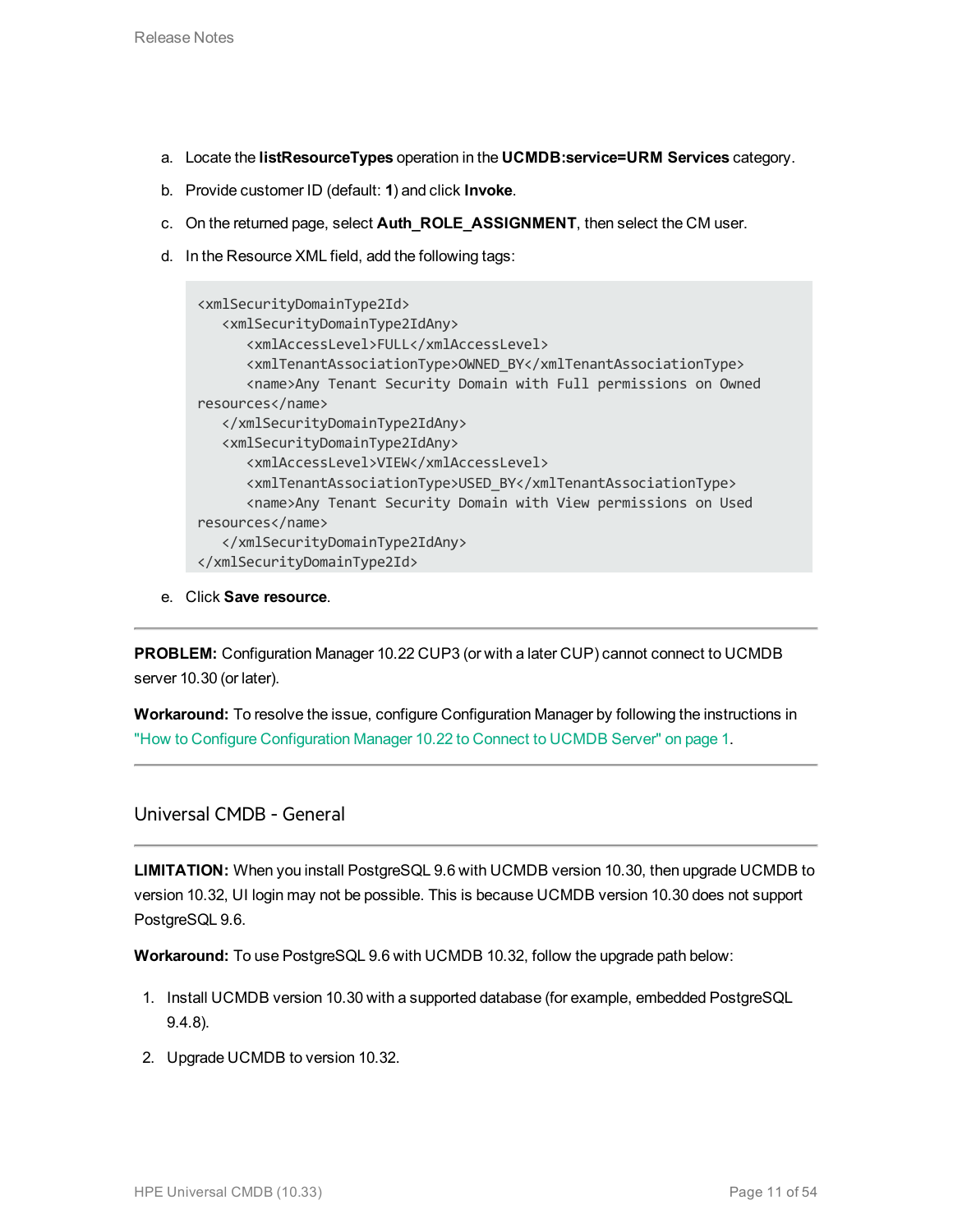3. Reconfigure UCMDB to connect to PostgreSQL 9.6.

For detailed instructions, see "How to Reconfigure UCMDB to Use Another Schema/Database" in the *HPE Universal CMDB Database Guide*.

**PROBLEM:** Aging is not working on populated CIs. Though aging related attributes were set for the CIT, the **Is Candidate for Deletion** attribute is not changing to **true** for CIs that were populated.

This is because, when a CI is created, it will populate the **Candidate For Deletion Time** attribute with the value of the current day plus the number of days defined by the **Deletion Candidate Period** attribute. If the **Deletion Candidate Period** attribute is changed later, the **Candidate for Deletion Time** value will not be changed.

**Workaround:** None.

**PROBLEM:** When the Data Flow Probe remains connected to the UCMDB Server during server restart, exceptions will be thrown.

**Workaround:** Stop the Data Flow Probe before restarting the UCMDB server. After the server is up, start the Data Flow Probe. The issue will not occur.

**PROBLEM:** If calls are made to an instance that has been removed or is in process of deletion, exceptions will be thrown.

**Workaround:** Restart the UCMDB server and the exceptions will disappear.

**PROBLEM:** The shortcut of **Uninstall HPE Universal CMDB Server** or **Uninstall Data Flow Probe** may not appear on the **Start** menu of Windows Server 2016.

**Workaround:** The shortcut problem is a Microsoft issue in Windows Server 2016. If you want to uninstall UCMDB server or Data Flow Probe, go to the **UninstallerData** folder to uninstall it.

**PROBLEM:** Displaying a specific view may crash the UCMDB server. This is because too many nodes were returned by the view that caused many more number of meta links generation and crashed the system with OutOfMemory error. (QCCR1H106088, QCCR1H100903)

**Workaround:** In addition to the fix provided in UCMDB 10.3x, for views with huge number of nodes and relations, you may also increase the memory of the UCMDB server and the applet. For detailed instructions, see "How to Increase the Java Heap Memory Used by the UCMDB UI Java Applet" in the *HPE Universal CMDB Administration Guide*.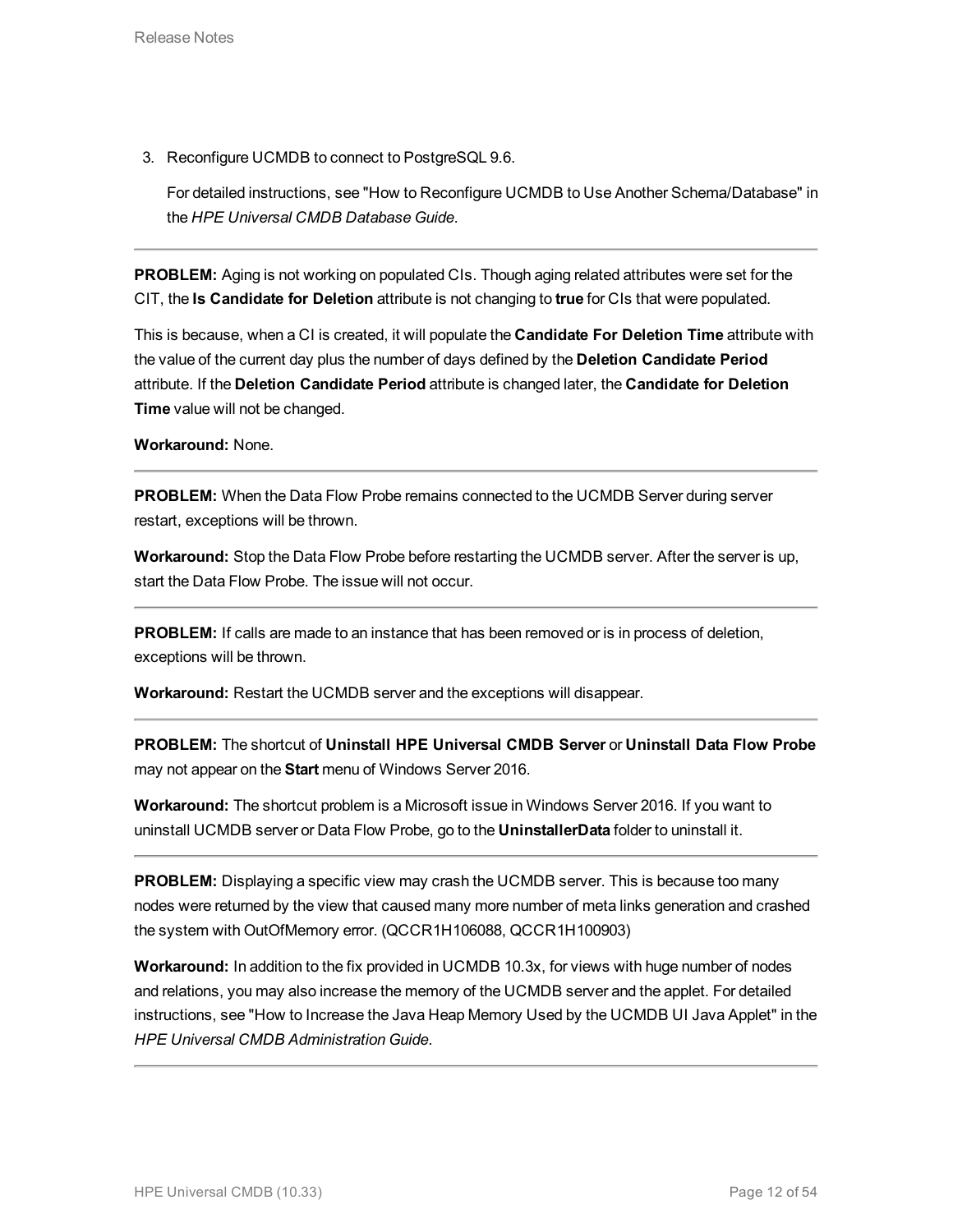**PROBLEM:** There is a wrapper license key support issue for certain time zones, causing UCMDB Probe service unable to start. (QCCR1H105575)

**Workaround:** If you encounter such an issue, contact HPE Software Support to obtain new wrapper license keys, and then manually deploy the provided License keys on probe.

**PROBLEM:** When LDAP is enabled, UCMDB should not require password change anymore. However, after logging into UCMDB, users receive a page with the following message requiring them to change password: "Default or expired password detected. Please change your password." (QCCR1H106754)

**Workaround:** When LDAP authentication is enabled, users need to set the **Passwords must use default policy** infrastructure setting to **False**.

**PROBLEM:** When uninstalling the UCMDB server, in the Uninstall HPE Universal CMDB Server dialog box, the following items cannot be removed:

Unable to remove directory: C:\hp\UCMDB\UCMDBServer\solr\server\logs

Unable to remove directory: C:\hp\UCMDB\UCMDBServer\solr\server

Unable to remove directory: C:\hp\UCMDB\UCMDBServer\solr\bin

Unable to remove directory: C:\hp\UCMDB\UCMDBServer\solr

**Workaround:** Make sure that the solr process, a Java process that points to *<UCMDB\_Server\_ Home>***/bin/jre**, is stopped before uninstalling the UCMDB server.

To stop the solr process,

- 1. Access **http://localhost:***<some\_port>***/solr**.
- 2. Go to *<UCMDB\_Server\_Home>***/bin**, and then run **solr.bat** on Windows and **solr.sh** on Linux to stop the solr server.
- 3. If the solr process is still available,

**Windows:** End the solr process in Task Manager.

**Linux:** Use console/terminal to terminate the SOLR PID.

**PROBLEM:** If the Solr index folder is empty at the UCMDB server startup, UCMDB deletes it and Solr will recreate it again with the default files, which causes server errors, such as HttpSolrClient\$RemoteSolrException and NoSuchFileException.

**Workaround:** If the problem still appears, manually delete the index folder and restart the server.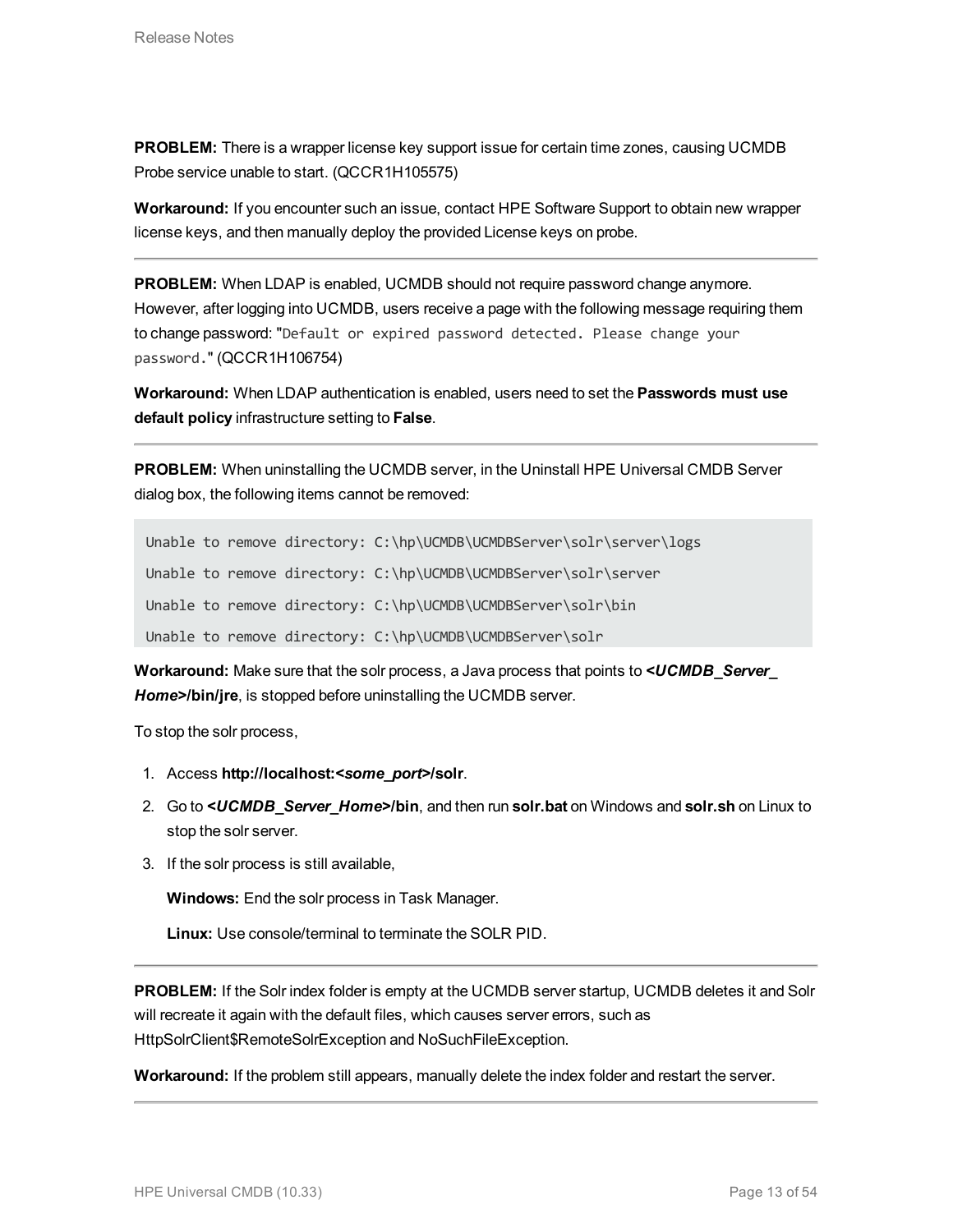**PROBLEM:** Saving or updating a perspective based view with several perspectives (for example, seven perspectives), may cause performance issues and it also may get the UCMDB server stuck.

**Workaround:** In case you experience the above behavior and there is no other solution that can be used:

- 1. Go to the UCMDB JMX Console, locate the **setGlobalSettingValue** JMX method in the **UCMDB:service=Settings Services** category.
- 2. Provide the following parameter values:

### **name: pbv.max.perspectives.to.start.use.remove.on.update**

**value:** Specify the number of perspectives used in the perspective based view which crashed the system.

- 3. Click **Invoke**.
- 4. Restart the UCMDB Sever.

**LIMITATION:** When starting Solr manually on a Windows machine by running **solr.bat start <***port***>** from the command line using the script **<UCMDB\_Server\_Home>\bin\solr.bat**, if the command line from which the Solr was started is closed, the Solr process is stopped. (QCCR1H109216)

**Workaround:** This is a Windows OS platform behavior and it is not linked to Solr process or UCMDB. However, you can restart the UCMDB server, which will then start the Solr, and there will be no command line visible in Windows.

**PROBLEM:** When trying to delete an attribute from a class which is used as key attribute on a descendent class, the **Save** button from UI shows an error that the action was not able to be performed, but actually the attribute will be removed from the list of key attributes for the descendent class. Clicking **Save** again will finally delete the attribute from the class. (QCCR1H104520)

**Workaround:** When the attribute definition is overwritten in a descendent class, if you want to delete the attribute from the parent class, do the following:

- 1. Remove all attribute overriding from the descendent classes.
- 2. Delete the attribute from the parent class.

**LIMITATION:** The priority for TQL queries under the pattern-based model are changed from medium on UCMDB 9.05 to inactive on UCMDB 10.xx. The performance might be affected if the TQL queries under the pattern-based model are set to low/medium priority on UCMDB 10.xx. In this case, you might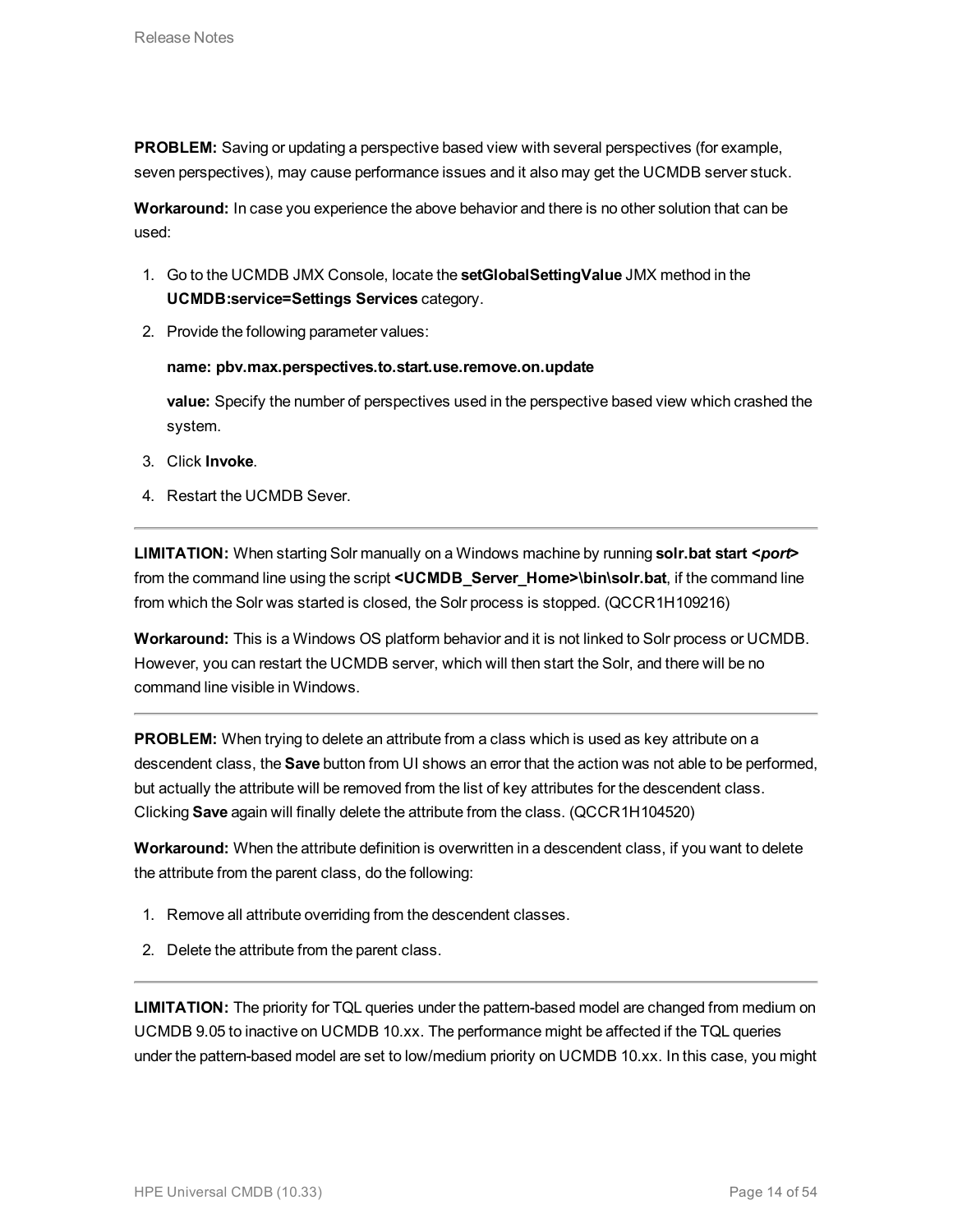see that the locked gates and calculation for scheduled pattern-based model could take a couple of hours. (QCCR1H98275, QCCR1H95041)

# **Workaround:** None.

**LIMITATION:** (High Availability environment only) Changes in Global Settings that require the server's restart to take effect may not take effect without restarting all nodes from a cluster. (QCCR1H98228)

**Workaround:** In order for all changes in Global Settings that require the server's restart to take effect, you must restart all nodes from the cluster (one by one or with the **restartCluster** JMX method).

**PROBLEM:** After upgrading UCMDB to version 10.21 (or later) successfully, some times users may encounter an internal error when trying to launch the UCMDB UI. (QCCR1H101149)

**Workaround:** In case you encounter an internal error when trying to launch the UCMDB UI, delete the **C:\Users\<user>\AppData\Local\Temp\UcmdbAppletJars** folder and try to launch the UCMDB UI again.

**LIMITATION:** The **testDBConnection** JMX method does not support PostgreSQL. (QCCR1H98834)

<span id="page-14-0"></span>**Workaround:** None.

# UCMDB Installation

**PROBLEM:** (Linux only) When installing UCMDB server, the following warning message may pop up even you do not have any PostgreSQL database installed on the concerning machine:

| Server PostgreSQL Database Problem                                                              |  |
|-------------------------------------------------------------------------------------------------|--|
| PostgreSQL installation detected.<br>PostgreSQL installation detected in rpm. Please uninstall, |  |
| otherwise the server may not work<br>Cancel<br>Ignore                                           |  |

**Workaround:** If you did not install any PostgreSQL database before, you can simply click **Ignore** to proceed. It is just a warning message that has no impact on the usage of UCMDB server and probes. The UCMDB server and probes can be normally used.

**PROBLEM:** For machines where Russian, Korean or Japanese is set as the OS language, if users install UCMDB 10.31 or any other previous version, the language options in the installation wizard are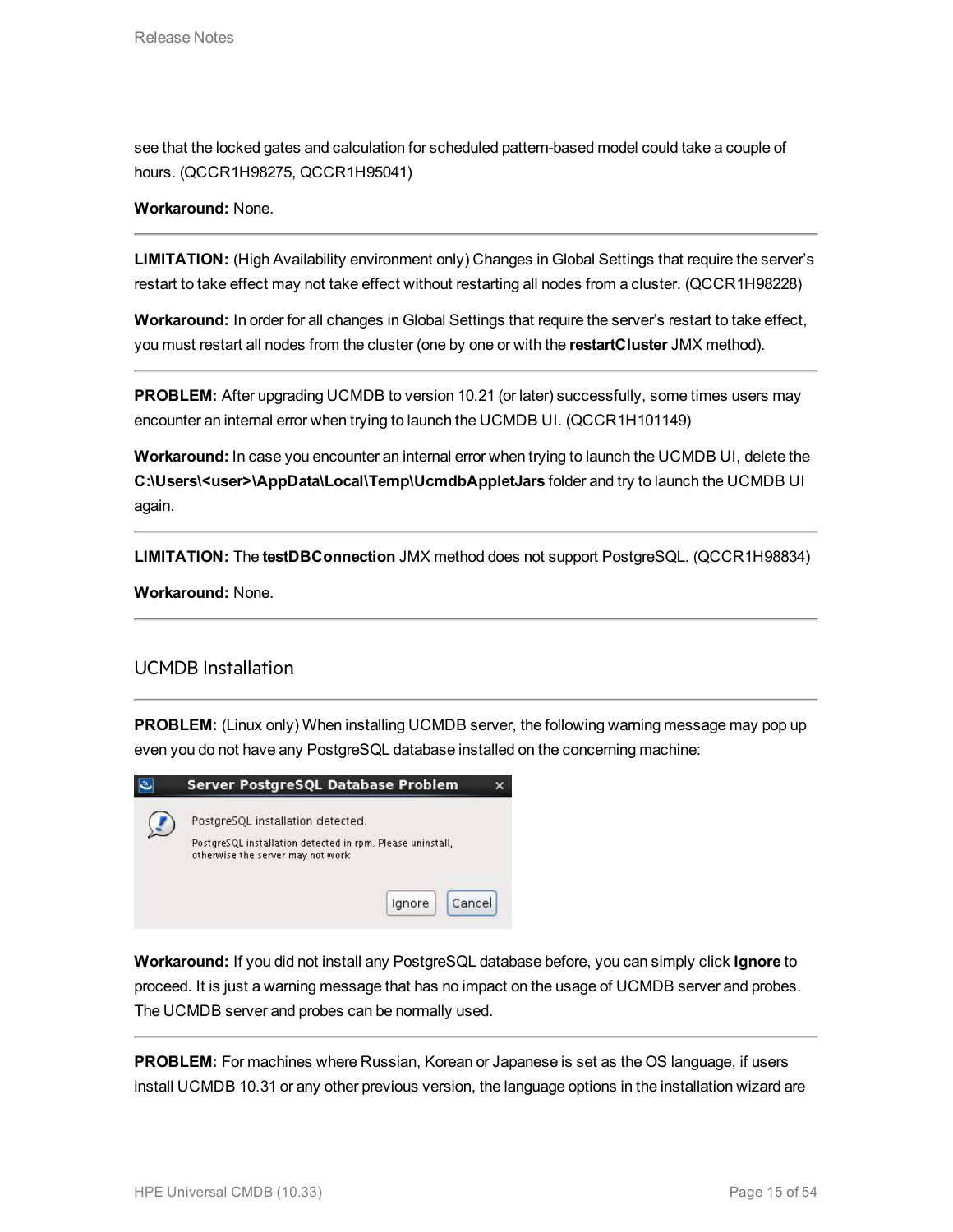English and the OS language. However, when users install UCMDB 10.32 on such machines, the installation wizard provides the following installation language options without Russian, Korean or Japanese:

- English
- Brazilian Portuguese
- French
- German
- Italian
- **Netherlands**
- Spanish

**Workaround:** Select English or any other supported language provided in the installation wizard.

**PROBLEM:** The **wrapper.log** file is created in the **bin** folder when the **log** folder is missing. (QCCR1H103867)

**Workaround:** If the log **folder** is missing (for example, it was deleted accidentally), before starting up the UCMDB server, make sure you create the **log** folder manually.

**Note:** If you want to delete the logs, delete the content in the **log** folder only, and never delete the folder itself. Make sure the **C:\HP\UCMDB\UCMDBServer\runtime\log** folder always exists.

# <span id="page-15-0"></span>UCMDB Upgrade

**PROBLEM:** Opening or accessing (for example, accessing through command) any of UCMDB server folders or files during the upgrade may result in upgrade failure. During the upgrade, UCMDB server folders and files will be modified or overwritten by the installer wizard.

**Workaround:** Close all UCMDB Server folders and files before the upgrade, and DO NOT open or access any of those folders and files during the upgrade.

In case of such upgrade failure, to restore the server, copy the entire content of the **C:\hp\UCMDB\UCMDBServer\old** folder into the **C:\hp\UCMDB\UCMDBServer** folder. Then you can continue to use the server or perform another upgrade.

**PROBLEM:** Resource string files added in the basic package **AutoDiscoveryInfra** are not updated during UCMDB upgrade. (QCCR1H104381)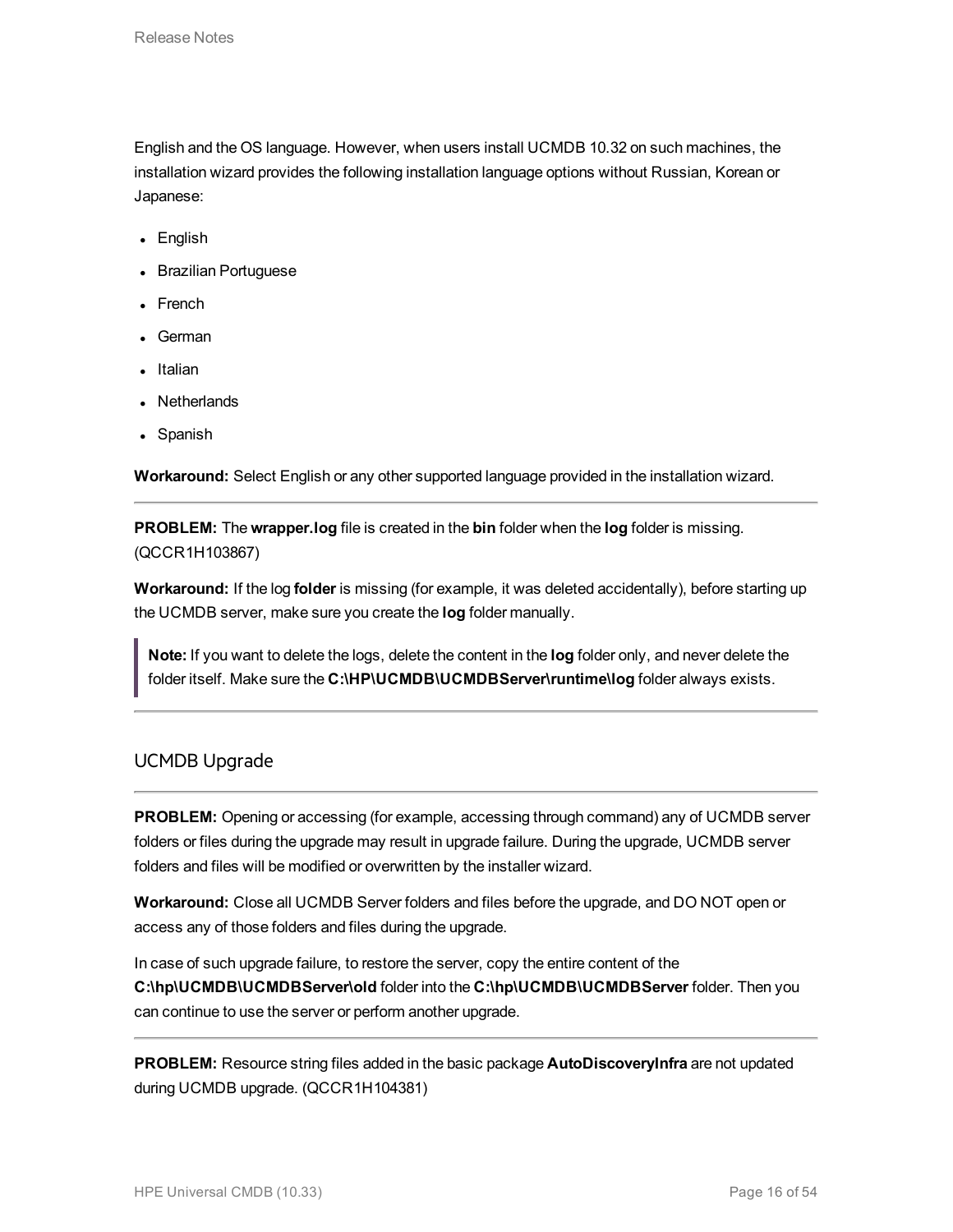**Workaround:** After upgrading UCMDB to version 10.22 (or later), manually re-deploy the **AutoDiscoveryInfra** package.

**PROBLEM:** Login fails after recreating a database schema after upgrading UCMDB from version 10.21 to version 10.22. (QCCR1H104015)

**Workaround:** After upgrading UCMDB from version 10.21 to 10.22 (or later), and you have created and changed the database schema, perform the following to align the password from the database with the one from the super integration credentials file. This requires calling two JMX methods.

- <span id="page-16-0"></span>1. Reset the DB password.
	- a. On the UCMDB server, go to **JMX console > UCMDB-UI:name=UCMDB Integration > setCMDBSuperIntegrationUser**.
	- b. In the **User Name** filed, enter **UISysadmin**, and in the **Password** field, enter the desired password value.
	- c. Click **Invoke**
- 2. Reset the super integration user credentials file.
	- a. Go to **JMX console > UCMDB:service=Authorization Services > resetPassword**.
	- b. In the **Value** box for **customerID** enter **1**, in **User Name** field enter **UISysadmin**, and in the **Password** field, enter the password value to match the one you entered in [step](#page-16-0) 1.
	- c. Click **Invoke**

**LIMITATION:** After upgrading from earlier versions to 10.20 or later, instances of the **Tags** business service attribute and element may not be searchable. (QCCR1H91974)

**Workaround:** In order to find instances of the **Tags** business service attribute when searching, you must change the indexer and ranking configuration in the JMX console.

- **.** In UCMDB:Service=Topology Search Services. Method: editIndexerConfiguration, for the **business\_element** class, the **Tags** attribute must be lower case in order to be searchable.
- <sup>l</sup> In **UCMDB:Service=Topology Search Services. Method: editRankingConfiguration**, the **Tags** element should be **tags** in order to be searchable.

**PROBLEM:** When upgrading from UCMDB version 10.11 with a CP15 update to UCMDB 10.20 (or later), the UCMDB server cannot start after upgrade. This is due to the current CP version deployed on top of version 10.11 which is higher than the CP version bundled in the 10.20 install media. (QCCR1H100431)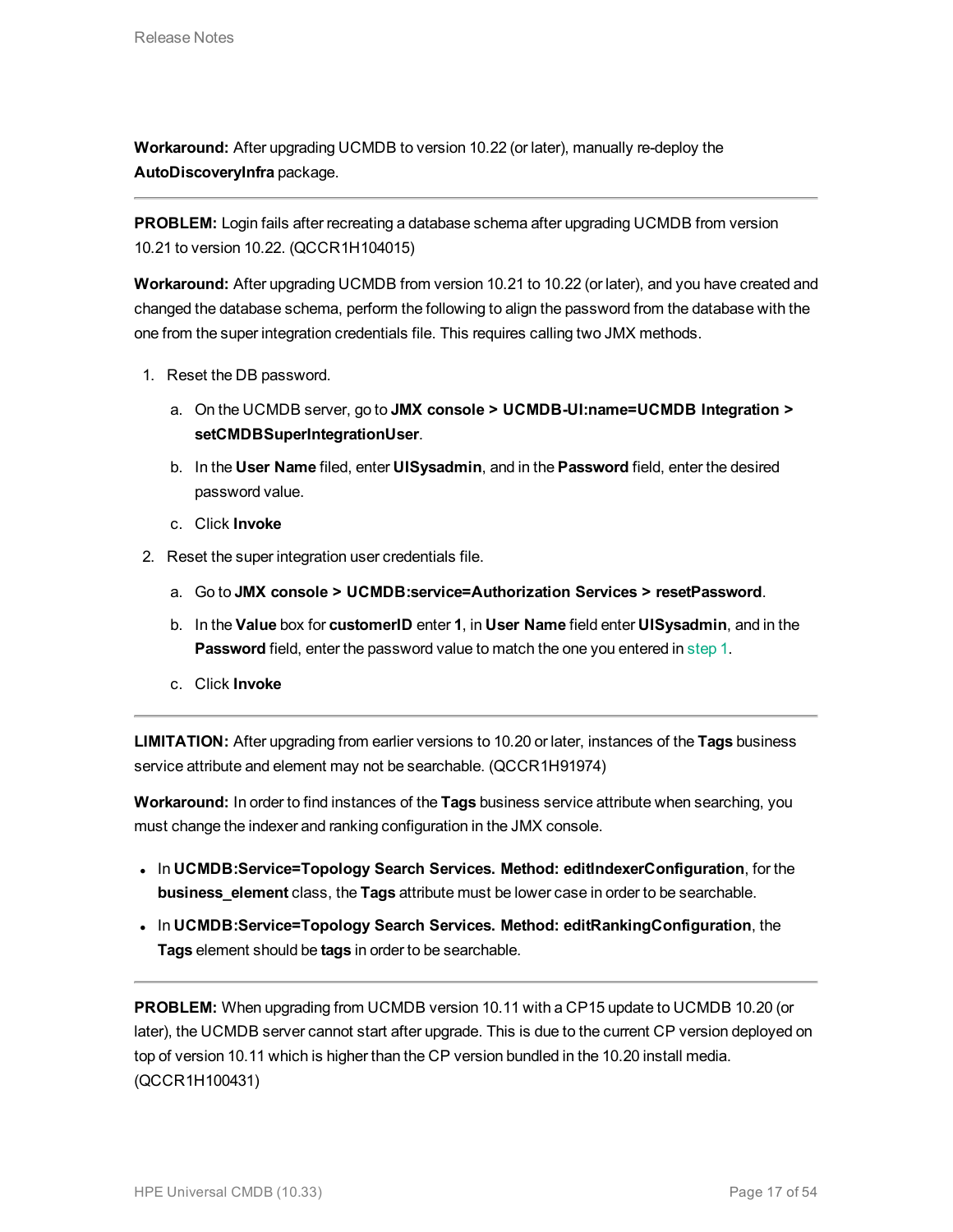**Workaround:** You can fix this upgrade issue by changing the CP version in the JMX Console manually during the upgrade, and after the upgrade, redeploy the existing CP.

For example, if you are upgrading UCMDB from version 10.11 with CP15 Update 1 [or any other CP version (including updates) higher than CP15 for 10.20 or CP21 for 10.30] to version 10.20, do the following,

- 1. Perform the minor upgrade from UCMDB 10.11 with CP15.01.142 to UCMDB10.20.
- 2. Check status and wait for the CP deployment to fail with error in **error.log**:

[ErrorCode [105005] Content pack downgrade is not allowed]

Trying to install CP version [15.00.123] which is older than the one already installed [15.01.143] is not support.

- 3. Log in to the JMX Console and access **UCMDB:service=Settings Services**.
- 4. Locate the **getInternalSettings** method.
- 5. Enter customer ID and **cp.version** in the **key** value field, and then click **Invoke**.

The returned value should be **15.01.142**.

- 6. Replace the value with **15.00.123** and click **Set**.
- 7. After that the CP deployment should finish successfully. You can check the status in **mam.packaging.log**.
- 8. Access UCMDB UI and redeploy CP 15.01.142.
- 9. Check the CP version from menu **Help > About**. It should be **15.01.142**.

You may also refer to [KM01581489](https://softwaresupport.hp.com/group/softwaresupport/search-result/-/facetsearch/document/KM01581489) for details.

**PROBLEM:** When upgrading both UCMDB and Content Pack from previous versions to the latest versions, from example, upgrade UCMDB from 10.11 to 10.20 and Content Pack from CP14 to CP15, if you have customized any Content Pack files, deployment of some Content Pack class model files may fail during the upgrade. (QCCR1H96681)

**Workaround:** Reinstall the latest Content Pack manually after the upgrade.

**PROBLEM:** If you have created custom class models on UCMDB version 9.05, after upgrading UCMDB from version 9.05 to 10.20 or later, you might find that your custom class models are not available. For example, when you create a new activity for a management zone, you might find that the Protocol pane in the Define Credentials tab page is empty. (QCCR1H97159)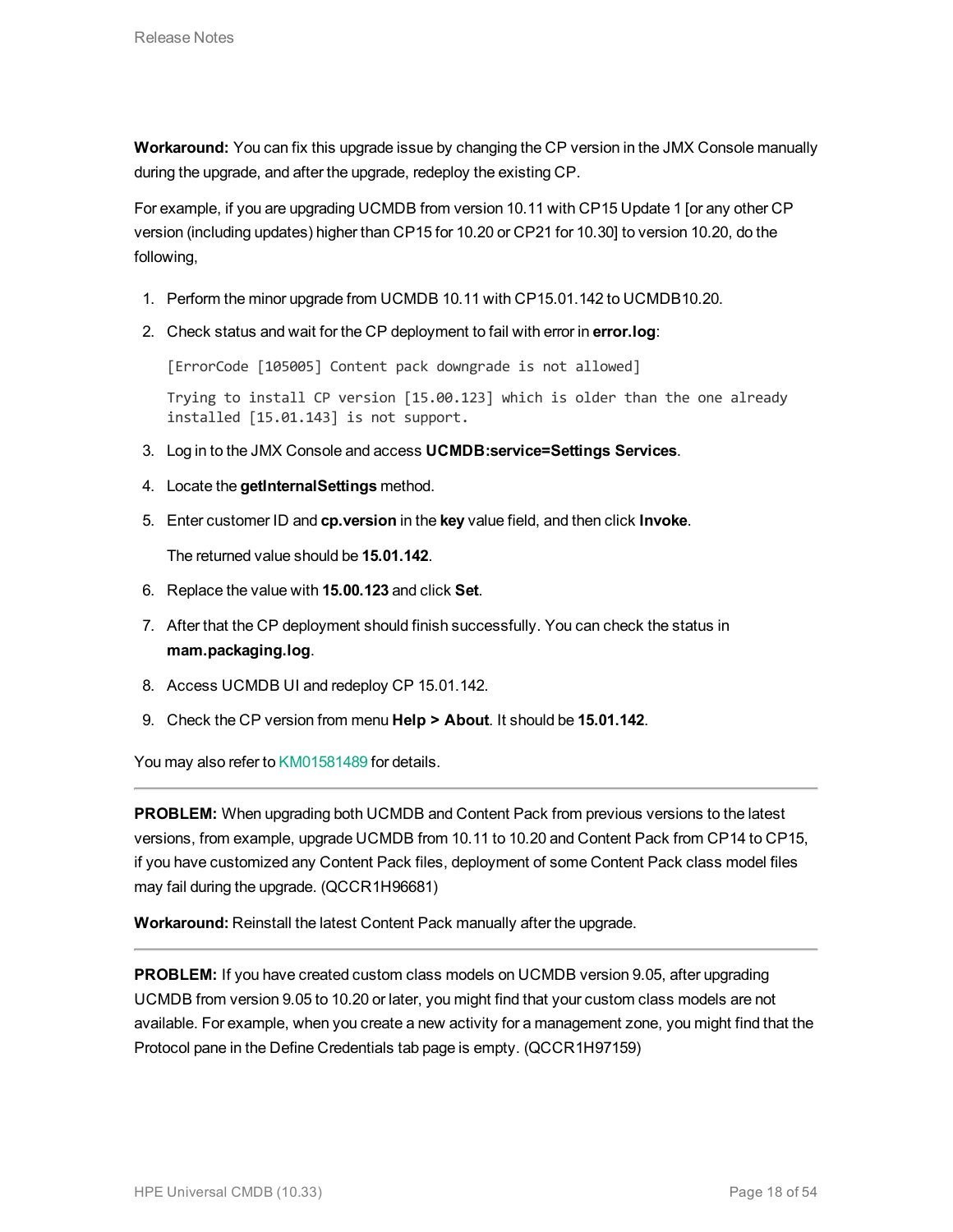<span id="page-18-0"></span>**Workaround:** Invoke the JMX method **updateClassModel** to upgrade custom class models. To do so,

1. Launch the Web browser and enter the following address:

**http://<machine name or IP address>.<domain\_name>:1977/**

where **<machine name or IP address>** is the machine on which the Data Flow Probe is installed. You may have to log in with the user name and password.

- 2. In the Search field, type **updateClassModel** and press **Enter**.
- 3. Locate the **updateClassModel** method, in the customerID **Value** field, type **1**, and click **Invoke**.

**PROBLEM:** After upgrading UCMDB to version 10.20 or later, you may encounter some credentials related issues. (97159)

**Workaround:** To resolve the credentials related issues, do the following:

- **Exampler key.bin file**. Check and make sure that the new probe uses the same **key.bin** file as the UCMDB server.
- <sup>l</sup> **Time.** Check and make sure that the probe time is the same as the UCMDB server time. If the probe time is different, it may cause credentials error.
- <sup>l</sup> **Credentials fail on the upgraded environment.**

**Workaround:** Install a new probe and copy specified files to override problematic files. To do so,

- a. Install a clean probe on the same machine of UCMDB server, connect it to UCMDB server. Make sure that the new probe can get credentials normally.
- b. Go to the clean probe, copy the **Cmcache.bin** and **secured\_storage.bin** files from **C:\hp\UCMDB\DataFlowProbe\conf\security** directory.
- c. Go to the probe that has get credentials errors, override the two files with yours.
- d. Restart the probe and try to get credentials again.
- <sup>l</sup> **Export credentials from the upgraded environment and import them to the fresh install environment, the JMX operation fails.** When the exported credential xml file contains customized class models, or the customized class models are not defined on the UCMDB server that you upgraded, you may encounter credentials import issue.

### **Workaround:**

- Remove the customized protocol from the exported credential xml file.
- <sup>o</sup> Add the customized class models on the UCMDB server manually via CIT.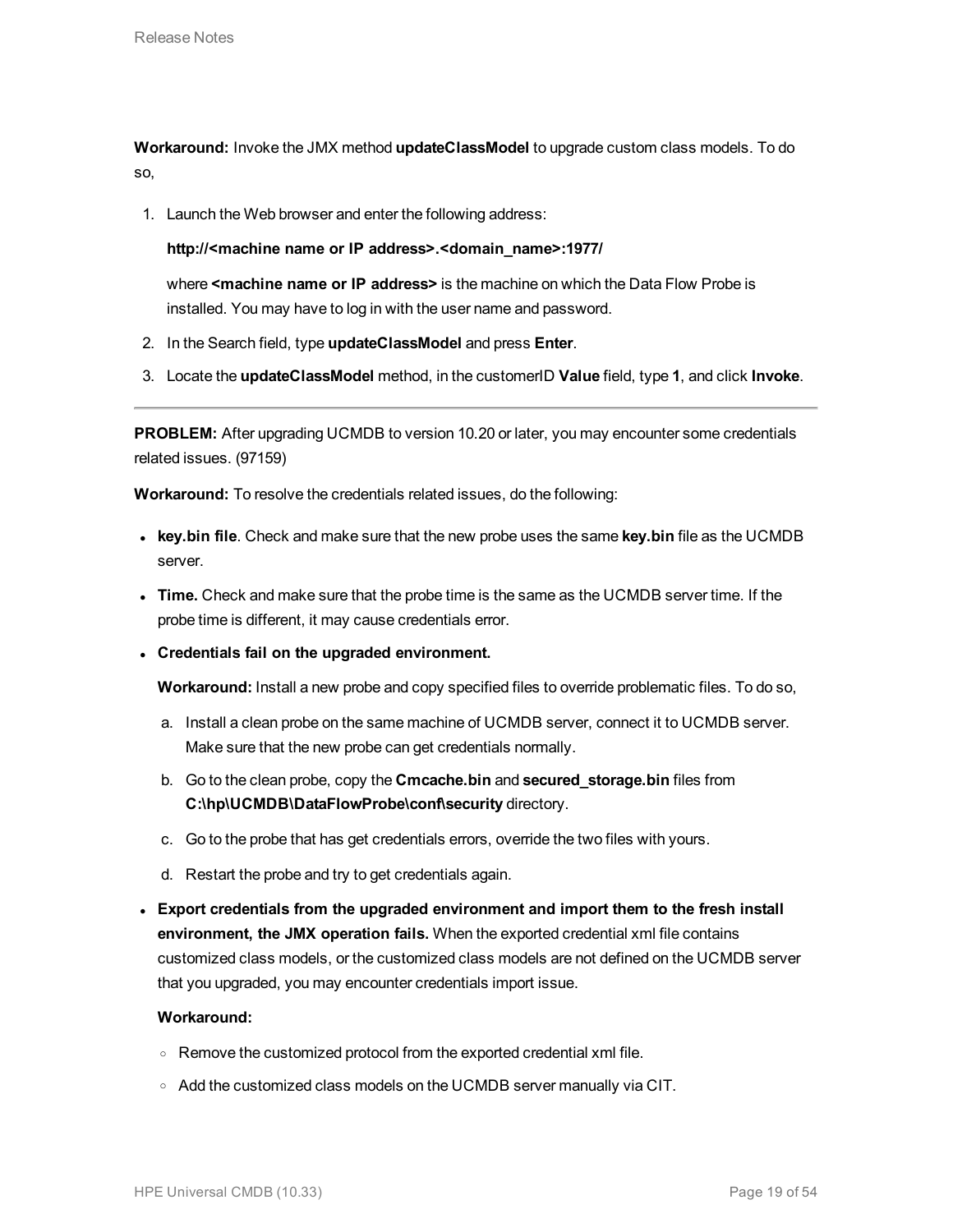**Note:** Make sure that the export CIT or import CIT works well. Otherwise it may cause the workaround not working.

**Note:** To upgrade customized class models, invoke the JMX method **updateClassModel**. For details, see Invoke JMX Method [updateClassModel](#page-18-0) (workaround for QCCR1H97159).

**PROBLEM:** A user with "create user" permissions loses permission after upgrading the UCMDB from version 9.0x. (QCCR1H93868)

**Workaround:** None.

**PROBLEM:** When upgrading from a previous version to 10.20 or later, the user preferences of a deleted user are not deleted. Warnings appear in the log and the upgrade completes successfully. (QCCR1H75574)

#### **Workaround:** None.

**PROBLEM:** After upgrading UCMDB to a newer version (including CUP), the Normalization rules do not work. (QCCR1H99001)

**Workaround:** To fix the issue, perform either of the following:

- Deploy a new Content Pack package.
- <sup>l</sup> Manually delete the **<Data Flow Probe Installation>\runtime\probeGateway\maxupdatetime.txt** file and then restart the Data Flow Probe.

**PROBLEM:** (Automated Service Modeling only) When performing ASM service discovery from the UCMDB Browser, all the errors from the ASM service discovery are not assigned to the correct categories. They are assigned to the **Other** category.

**Workaround:** If you use ASM, to workaround this issue, make sure you upgrade both your UCMDB Server and Content Pack to the latest versions, that is to upgrade UCMDB Server to version 10.21 (or later) and Content Pack to version 16.00 (or later).

<span id="page-19-0"></span>Universal CMDB - Reconciliation

**PROBLEM:** Short leased IP addresses get merged incorrectly. (QCCR1H114244)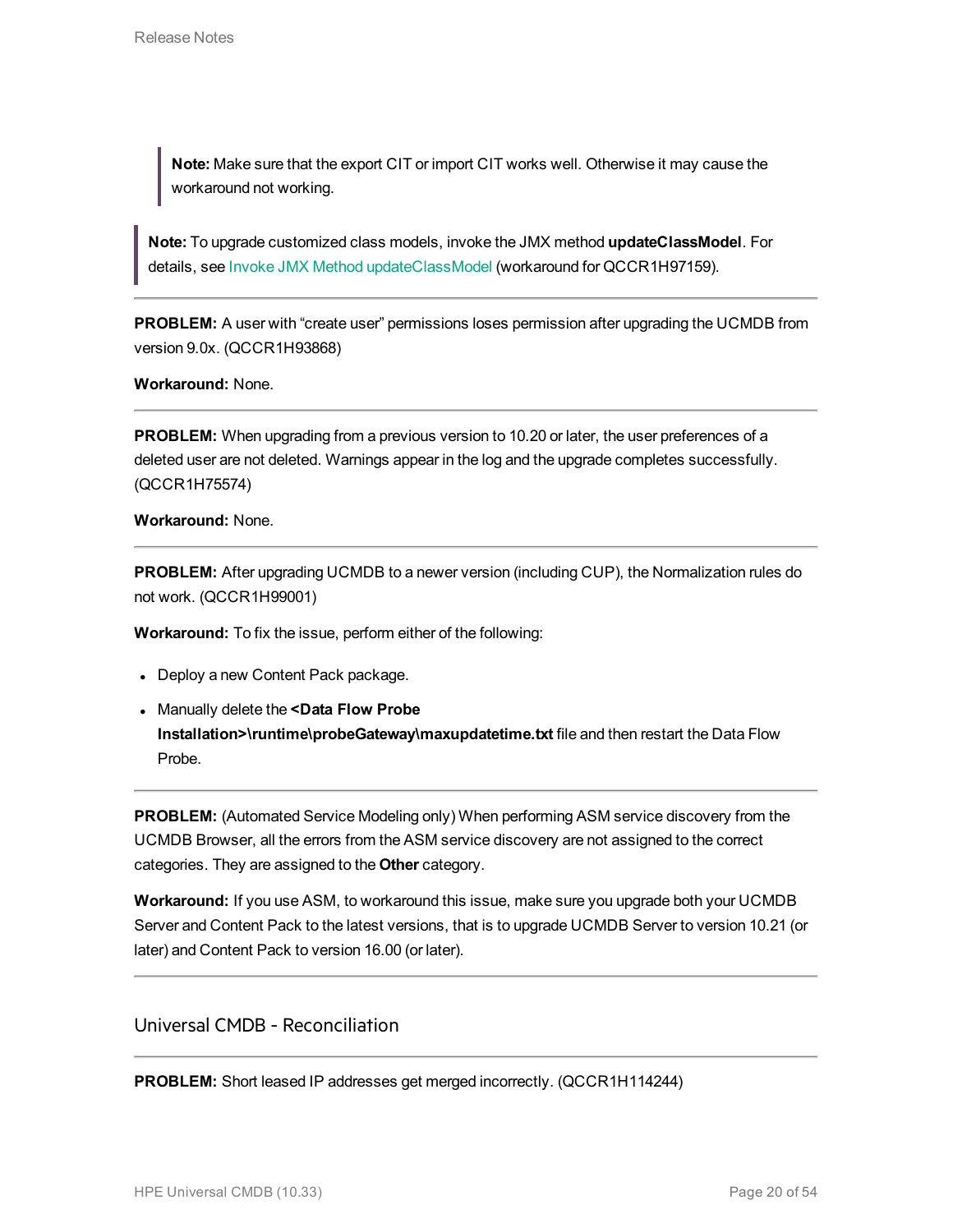**Workaround:** If you use Cisco VPN switches, make sure you configure one of the following:

- **Exclude these VPN MACs from the arp mac** attribute of IP Address and connected interface to IP of interface with that MAC in reconciliation auto exclude.
- **Exclude these VPN MACs from the arp\_mac attribute of IP Address and connected interface to IP** of interface with that MAC in the reconcilation rule of IP Address.

<span id="page-20-0"></span>Universal CMDB - UI

**PROBLEM:** After downloading the localized online help from HPE Software Support site (SSO), and replacing the files under **<UCMDB\_Server>\deploy\ucmdb-docs\docs\eng\doc\_lib** folder with the localized version and restarting the UCMDB server, the localized online help does not load properly because of the web browser cache.

**Workaround:** Make sure you clear your web browser cache.

**LIMITATION:** In **UCMDB UI > Modeling > Reports > Custom Reports > Custom > Compliance**, when running **Compare Archives Report** or **Compare Snapshots Report**, if the number of CIs from the report is huge, it may require a very long time to generate the report, sometimes more than 10 hours.

**Workaround:** None in this release.

**LIMITATION:** (Firefox only) When launching UCMDB UI from Firefox with JNLP enabled, make sure the Firefox version is 52 (or lower), because Firefox support for NPAPI plug-in is removed for version 52 and later.

**Workaround:** Make sure to use Firefox version 51 or lower.

**PROBLEM:** When a TQL is used by both a pattern-based model (PBM) and a view, the PBM becomes inconsistent with the TQL if the TQL is updated from the view. This issue is caused by the fact that Package Manager Resource Selector becomes inaccessible while a new package is being created or an existing package is open. The following error message is displayed in the logs:

"Caused by: java.lang.IllegalStateException: EnrichmentBusinessViewDefinition *ModelName* is not synchronized with its pattern. Element number *12* does not exist in pattern graph."

*ModelName* and *12* in the error message could be different values.

**Workaround:** Pattern-based models must be created or edited only from the model instead of from the TQL query. **The same TQL query cannot be used by both the model and the view.**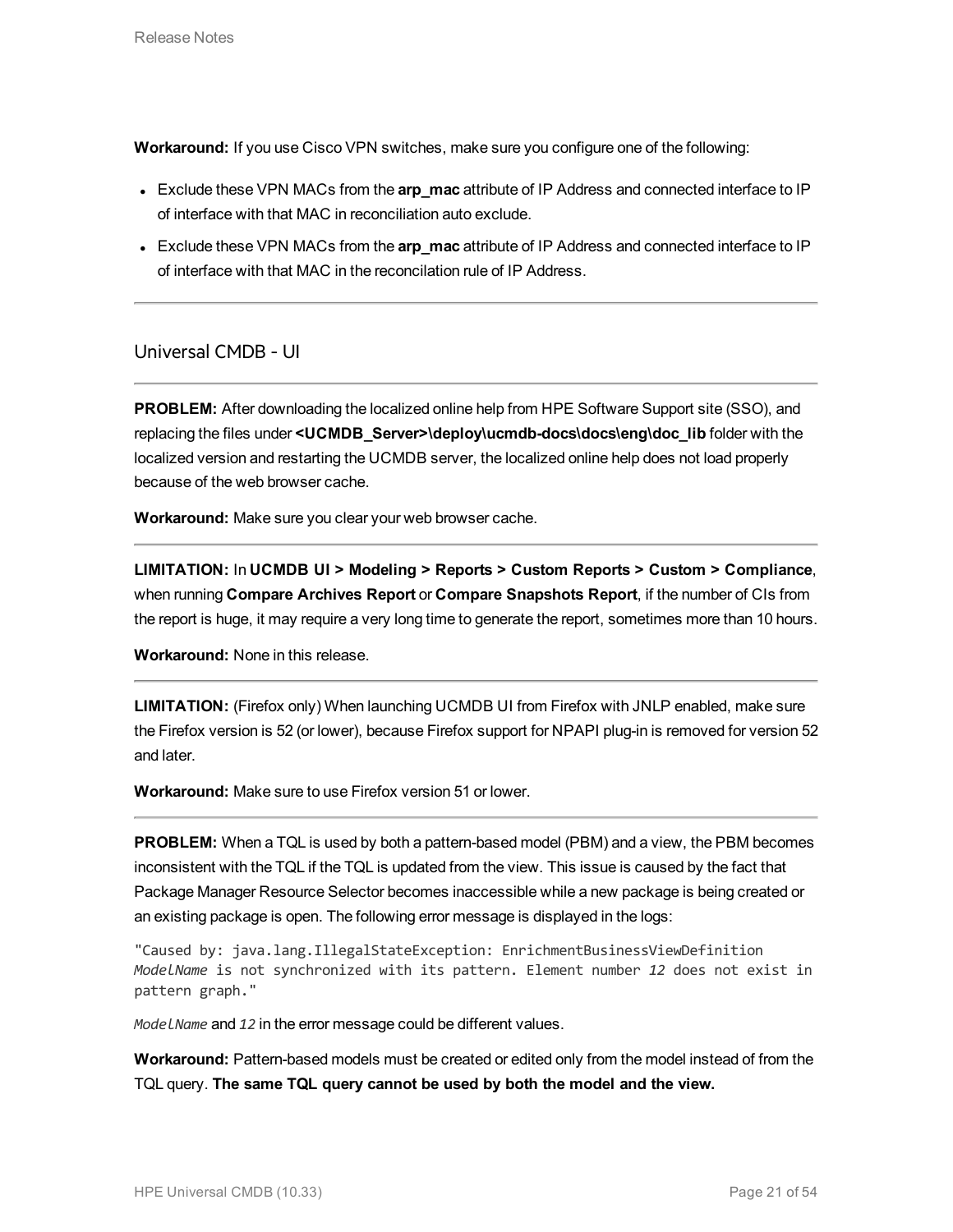To fix a corrupted PBM, use one of the following two ways:

- Delete the model and then recreate it
	- a. Log in to UCMDB JMX Console and URM Services.
	- b. Run method **listResources** for Resources of type: **Topology\_ENRICHMENT\_BUSINESS\_ VIEW**.
	- c. Locate the EnrichmentBusinessView that is mentioned in the error message and delete it. Then the model is deleted.
	- d. Recreate the model from Modeling Studio using the same TQL.
- Edit the unsynchronized resources of the problematic model
	- a. Log in to UCMDB JMX Console and URM Services.
	- b. Run method **listResources** for Resources of type: **Topology\_ENRICHMENT\_BUSINESS\_ VIEW** and **Topology\_TQL**.
	- c. Retrieve the xml definition of the **Topology\_ENRICHMENT\_BUSINESS\_VIEW** and **Topology\_TQL** of the problematic model.
	- d. Open the EnrichmentBusinessView and locate the ID that is mentioned in the error message.

```
<CmdbProperty>
   <Key>nodeNumberEnd2</Key>
    <Type>integer</Type>
    <Value>12</Value>
</CmdbProperty>
```
- e. Do one of the following:
	- Change the missing ID in the EnrichmentBusinessView with an existing one from the **Topology\_TQL** definition and save the resource.
	- Add the missing ID in the **Topology\_TQL** definition by replacing an existing one and then save the resource.

```
Here is an example:
<tql:node class="node" name="Node" id="19">
        <tql:where>
            <tql:data-stores>
                <tql:data-store>UCMDB</tql:data-store>
            </tql:data-stores>
        </tql:where>
</tql:node>
```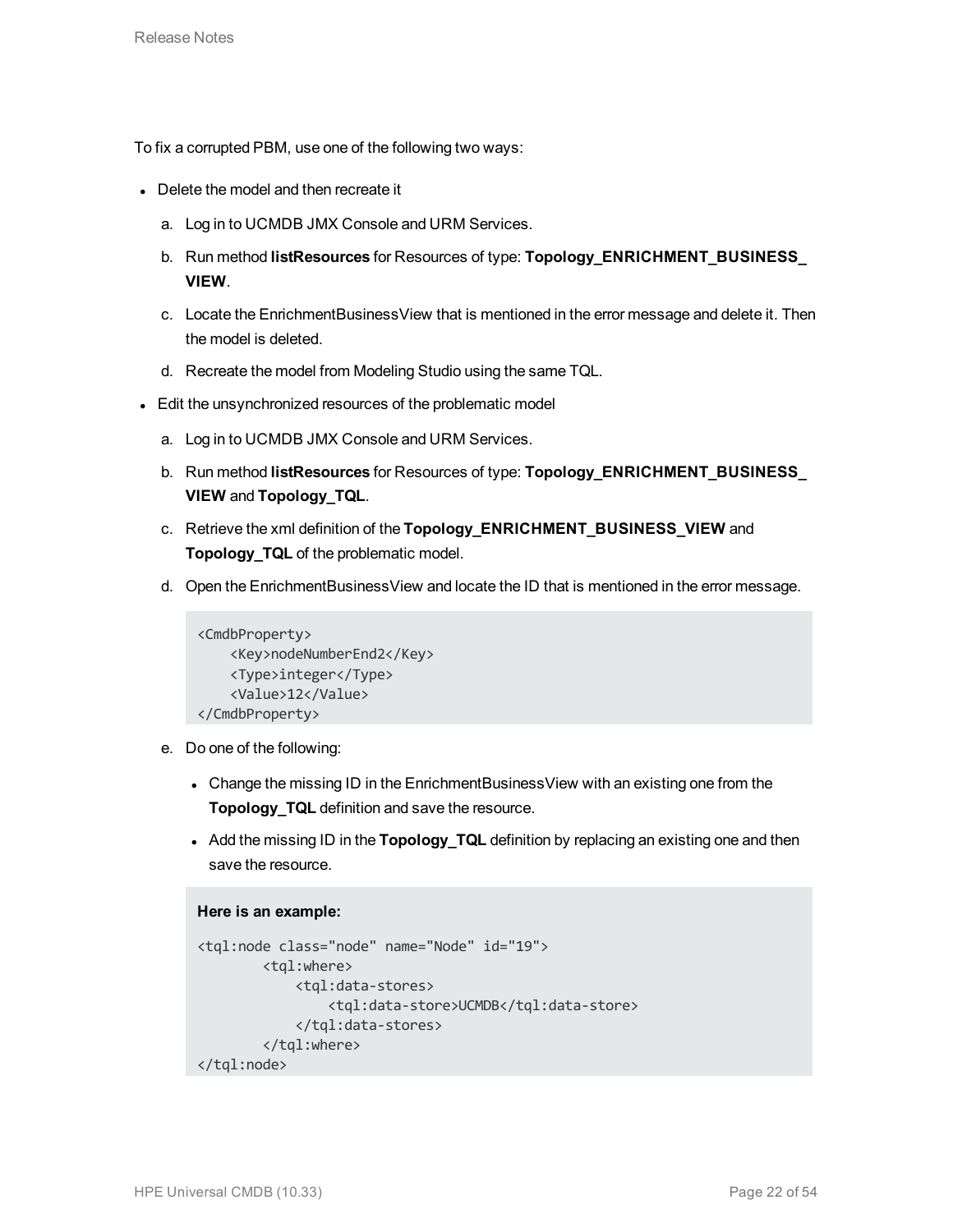If you do not have id 12 in the TQL query, you can change it in the following way:

```
<tql:node class="node" name="Node" id="12">
```
**LIMITATION:** Only HTTP protocol is supported when launching UCMDB UI from any web browser running on Mac OS X with JNLP enabled.

**Workaround:** None.

**PROBLEM:** UCMDB UI loads properly with HTTP, but it may not load with Safari on Mac OS when HTTPS is enabled.

**Workaround:** Switch the UCMDB Server back to HTTP protocol by changing the following setting in the **\UCMDBServer\conf\settings.override.properties** file to **true** and then restart the UCMDB server:

jetty.connections.http.enabled=true

**LIMITATION:** (Chrome only) UCMDB UI applet cannot work in Chrome version 42 or later, because starting from Chrome 42, NPAPI plugins are disabled by default. Chrome displays a gray screen with the following error message when users try to access the UCMDB UI: This site uses a plugin (Java (TM)) that is unsupported.

**Workaround:** To resolve the issue, you need to enable NPAPI manually and keep Chrome below version 45 to make UCMDB UI client applet work properly. For details, see [KM01656540](https://softwaresupport.hp.com/group/softwaresupport/search-result/-/facetsearch/document/KM01656540).

To launch UCMDB UI from Chrome version 45 (or later), follow the instructions in "How to Launch UCMDB UI from Chrome 43+, Firefox 48+, IE 12+, Microsoft Edge, or Safari 10+" in the *HPE Universal CMDB Administration Guide* for version 10.30.

**LIMITATION:** Cannot upload a zip package if the zip file size exceeds the applet available memory. (QCCR1H99579)

**Workaround:** You can deploy larger packages using the **deployPackages** JMX method (go to the **JMX Console > UCMDB:service=Packaging Services > deployPackages**).

You can also control the maximum size of the packages to be uploaded by setting the value of the infrastructure setting **File upload maximum file size for archive type** to a larger value (default value: 200 MB).

**PROBLEM:** When clicking **Help > UCMDB Class Model** from the UCMDB UI or clicking **UCMDB Class Model** on the UCMDB login page, the page is not loading. (QCCR1H101882)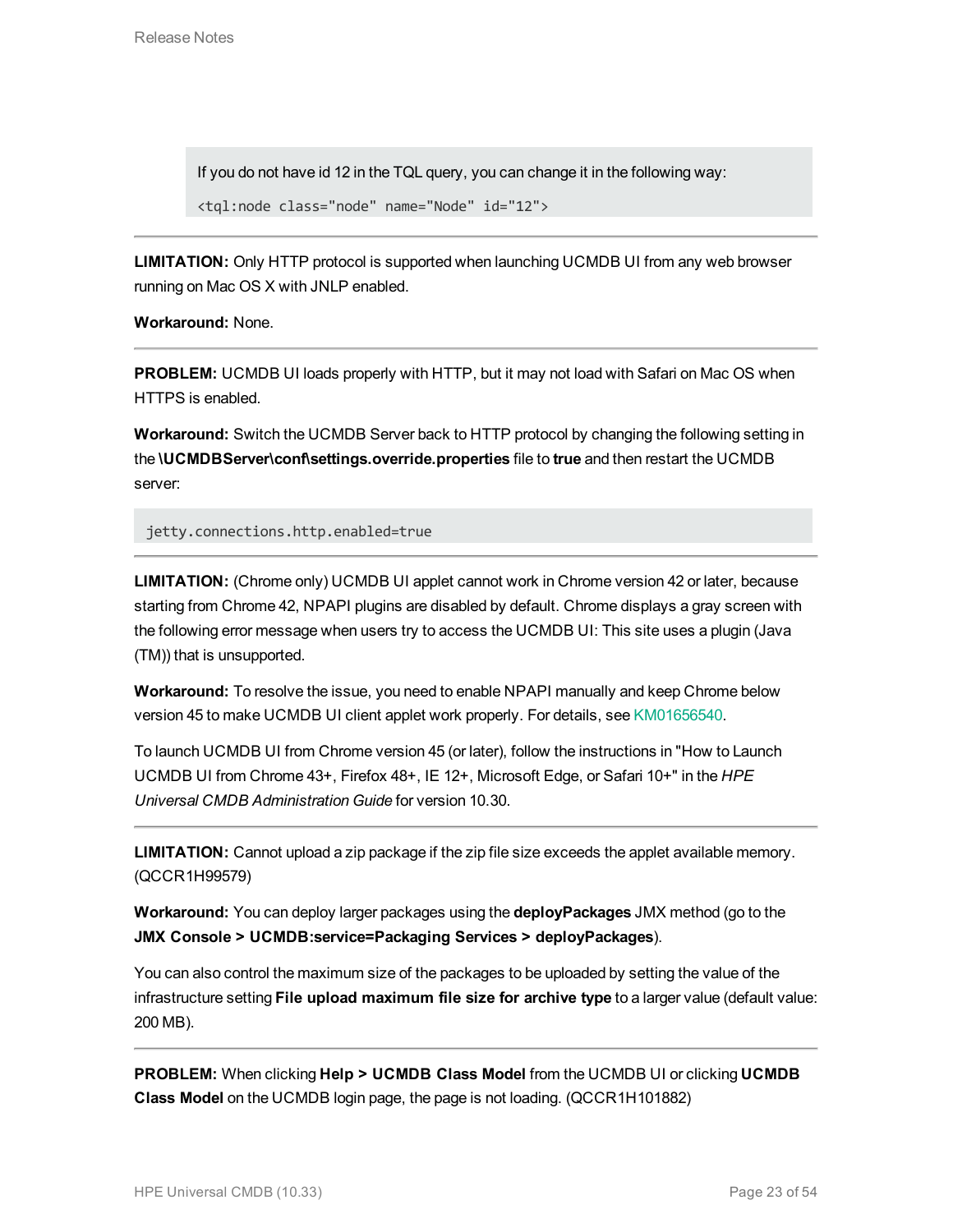<span id="page-23-0"></span>**Workaround:** None for this release.

# Universal CMDB - Server

**PROBLEM:** When importing data packages into UCMDB through Package Manager, some data packages may fail to be imported.

**Workaround:** Check and make sure that the files you import into UCMDB are using the same encoding as defined in the XML. For example, if you export the XML files in UTF-8 encoding, then you should import files encoded in UTF-8 as well. The problem would occur if you import files encoded in UTF-8 BOM and the XML content specifies it is UTF-8.

**PROBLEM:** If the Solr search functionality is not enabled, even when **https://localhost:8983/solr** can be accessed or started from command line, any search activity from UCMDB Browser or JMX console may fail.

**Workaround:** If UCMDB server cannot start Solr for some reason after the server starts, just stop the UCMDB server, start Solr manually and start the UCMDB server again.

**PROBLEM:** (Linux only) OpenJDK may create a wrong server name on the status page if the machine hosting UCMDB Server is in a certain domain environment. (QCCR1H102136)

**Workaround:** If the problem appears, modify the **wrapper.conf** file as follows:

- 1. Open the **<UCMDB\_Server\_Home>\bin\wrapper.conf** file using a text editor.
- 2. Uncomment the line with **wrapper.java.additional.46**, and specify a server name or simply use the localhost name.

To find the localhost name in console, simply enter **hostname**.

**PROBLEM:** (Linux only) Statistics data collection does not work for Linux (program "ps" cannot run due to too many open files and failed to fetch statistics), which would create a lot of threaddump txt files, and then failed to run other applications, like applying a content pack or running license utility.

**Workaround:** In order to change the Linux Max Open files, you will have to increase the maximum number of open files system-wide and per process of a specific user: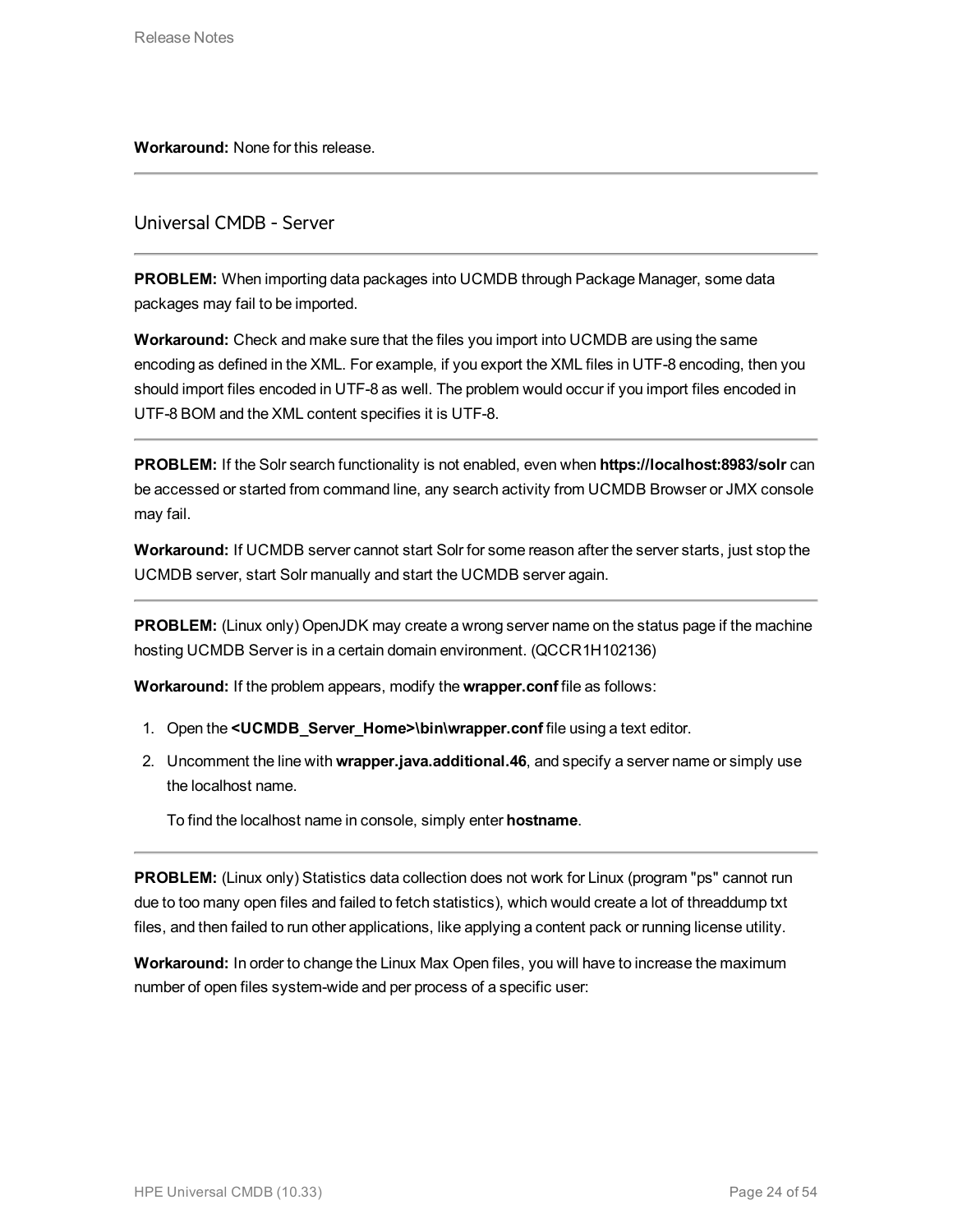### <sup>l</sup> **System-wide:**

Set system-wide file descriptors (FD) limits by editing the **/etc/sysctl.conf** file, so that after reboot the setting will remain as it is:

- a. Locate and open the **/etc/sysctl.conf** file.
- b. Append a config directive as follows:

fs.file-max = 100000

- c. Save and close the file.
- d. Users need to log out and log back in again for the changes take effect, or just type the following command: **# sysctl -p**
- <sup>l</sup> **User Level FD Limits:**

After setting system-wide FD limits, you can still limit **httpd** user (or any other users) to specific limits by editing the **/etc/security/limits.conf** file.

a. Set **httpd** user soft and hard limits as follows:

httpd soft nofile 4096 httpd hard nofile 10240

b. Save and close the file.

# **To view limits, enter:**

```
# su - httpd
$ ulimit -Hn
$ ulimit -Sn
```
## **To check the limits of a process:**

1. Get the PID number by entering:

- #ps aux | grep <process-name> #

2. Check the limits of a process:

- cat /proc/<PID>/limits`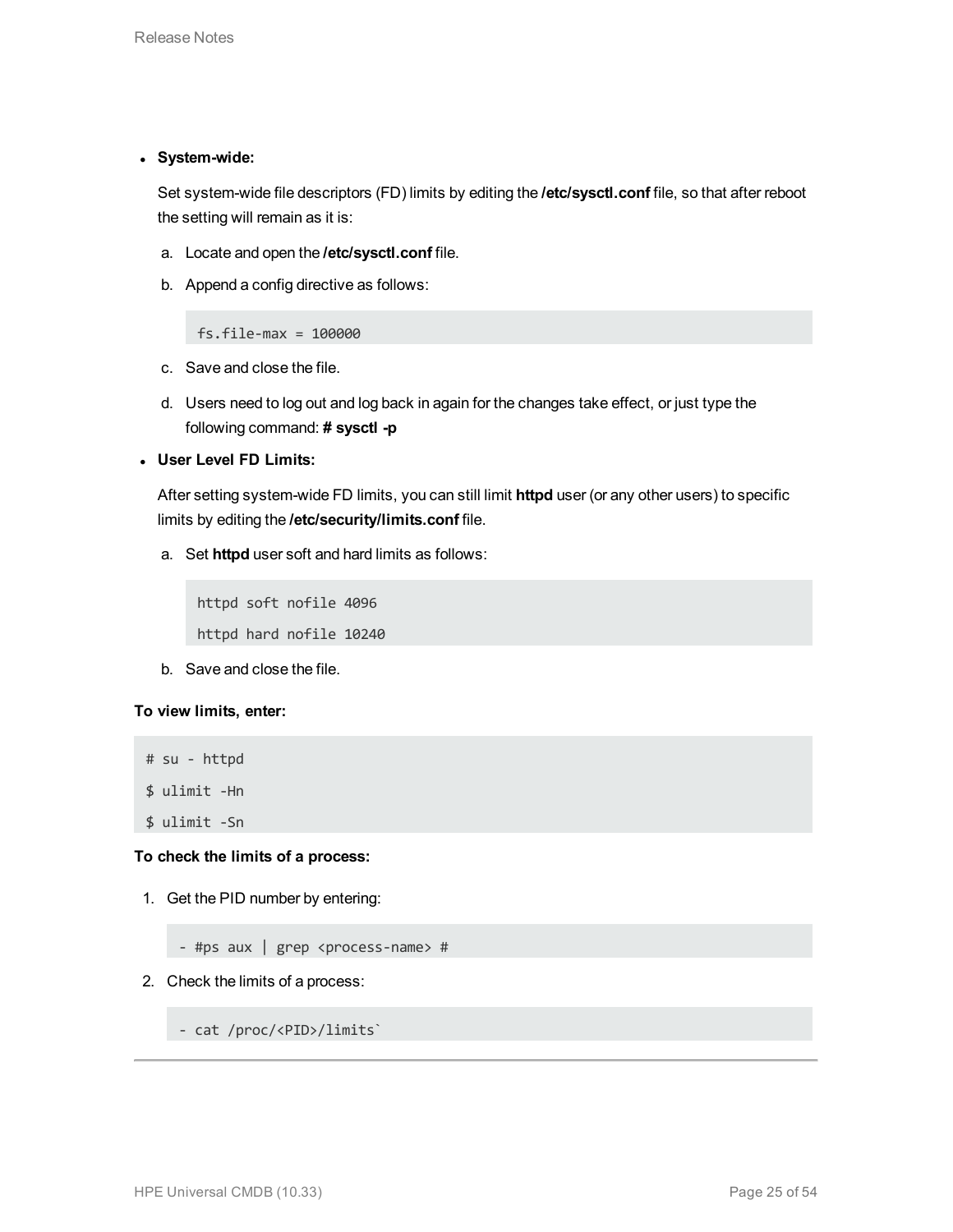**PROBLEM:** After adding a new UCMDB server to an High Availability (HA) cluster that has been reinstalled on a fresh operating system, the new server does not register as a cluster node. (QCCR1H106209)

**Workaround:** Manually set the network interface in the **wrapper.conf** file when you have more than 1 network interface. To do so,

- 1. On a UCMDB server instance in the HA cluster, open the **c:\hp\UCMDB\UCMDBServer\bin\wrapper.conf** file in a text editor.
- 2. Add a **wrapper.java.additional.***nn* entry into the file, which looks similar to the following:

```
#wrapper.java.additional.27=-Djava.compiler=NONE
#wrapper.java.additional.28=-Xrunjdwp:transport=dt_
socket,server=y,suspend=n,address=5005
wrapper.java.additional.30=-Djgroups.bind_addr=<ip-address>
```
where <*ip-address*> is the IP of the right interface to be used.

- 3. Save the file.
- 4. Repeat the above steps on each of the remaining UCMDB servers in the cluster, and use for each the right IP/Interface assigned for that server.
- 5. Restart all UCMDB servers.

**PROBLEM:** The Writer server becomes unresponsive which schedules a restart of the entire HA infrastructure. This impacts the load balancing URL, causing all probes to disconnect. This is caused by the existing Garbage Collector algorithm used in UCMDB. (QCCR1H100329)

**Workaround:** The problem can be resolved by improving the performance of the Garbage Collector by using G1 algorithm for the Garbage Collector. For enterprise environments where you have more than 16 GB of RAM allocated just for UCMDB (see the **wrapper.java.maxmemory** property value in the

**..\UCMDB\UCMDBServer\bin\wrapper-platform.conf** file), check and make sure you add the following settings to the **wrapper-custom.conf** file if they are not present:

```
#Enable the following parameters for JVM G1 garbage collector in enterprise
environments
wrapper.java.additional.54=-XX:+ParallelRefProcEnabled
wrapper.java.additional.55=-XX:G1HeapRegionSize=32
wrapper.java.additional.56=-XX:InitiatingHeapOccupancyPercent=70
```
**LIMITATION:** You cannot not use the status page when the URM resources are not deployed at the first time a schema is created or modified.

### **Workaround:** None.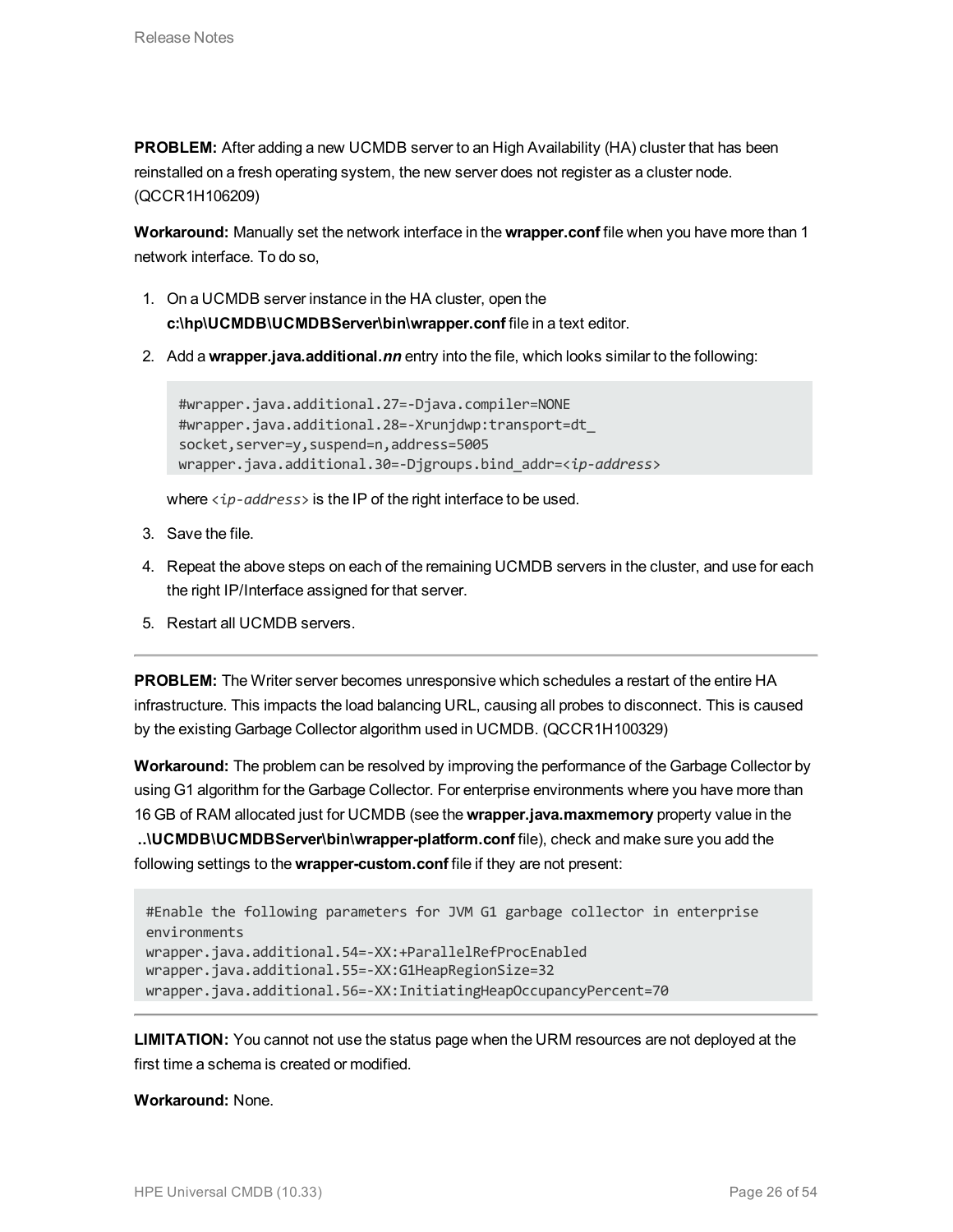**PROBLEM:** Can not save the enrichment rule when adding the customer relationship. This is caused by the fact that the TQL query behind the enrichment is not connected. When there is no existing relation between two CI types, it is not possible to create an enrichment which will add the relation just by entering enrichment manager and by adding the relation that is needed. (QCCR1H104733)

**Workaround:** Create a **joinf** link in the TQL query between the concerning two CI Types by joining them on an attribute value. This way the enrichment manager will know how to perform correctly the enrichment actions.

# <span id="page-26-0"></span>Universal CMDB - Topology

**PROBLEM:** After updating a non-key attribute of a CI with enrichment rule, an unexpected new CI instance is created. This is only happening when populating attributes having a constant part and a dynamic part, in this case **CDoc+<node:name>**.

**Workaround:** The first time the enrichment is executed, it will have a full TQL query layout. If the enrichment rule is active and it is notified of a change, it will run on a partially TQL query layout. This is designed so for performance reasons.

To workaround the issue, you may take either of the following:

- Run enrichments on a scheduled notice. Nowadays it is not recommended to have many active enrichments.
- Split the enrichment into two parts, one does the CREATE of new CIs which will run periodically, one does the UPDATE which is active.

**PROBLEM:** Currently the Perspective views are not displayed in the Reports module in UCMDB. (QCCR1H99954)

### **Workaround:** None.

**PROBLEM:** The priority for TQL queries under the pattern-based model are changed from medium on UCMDB 9.05 to inactive on UCMDB 10.xx. The performance may be affected if the TQL queries under the pattern-based model are set to low or medium priority on UCMDB 10.xx. In this case, you can see that the locked gates and calculation for scheduled pattern-based model can take a couple of hours. (QCCR1H95041)

#### **Workaround:** None.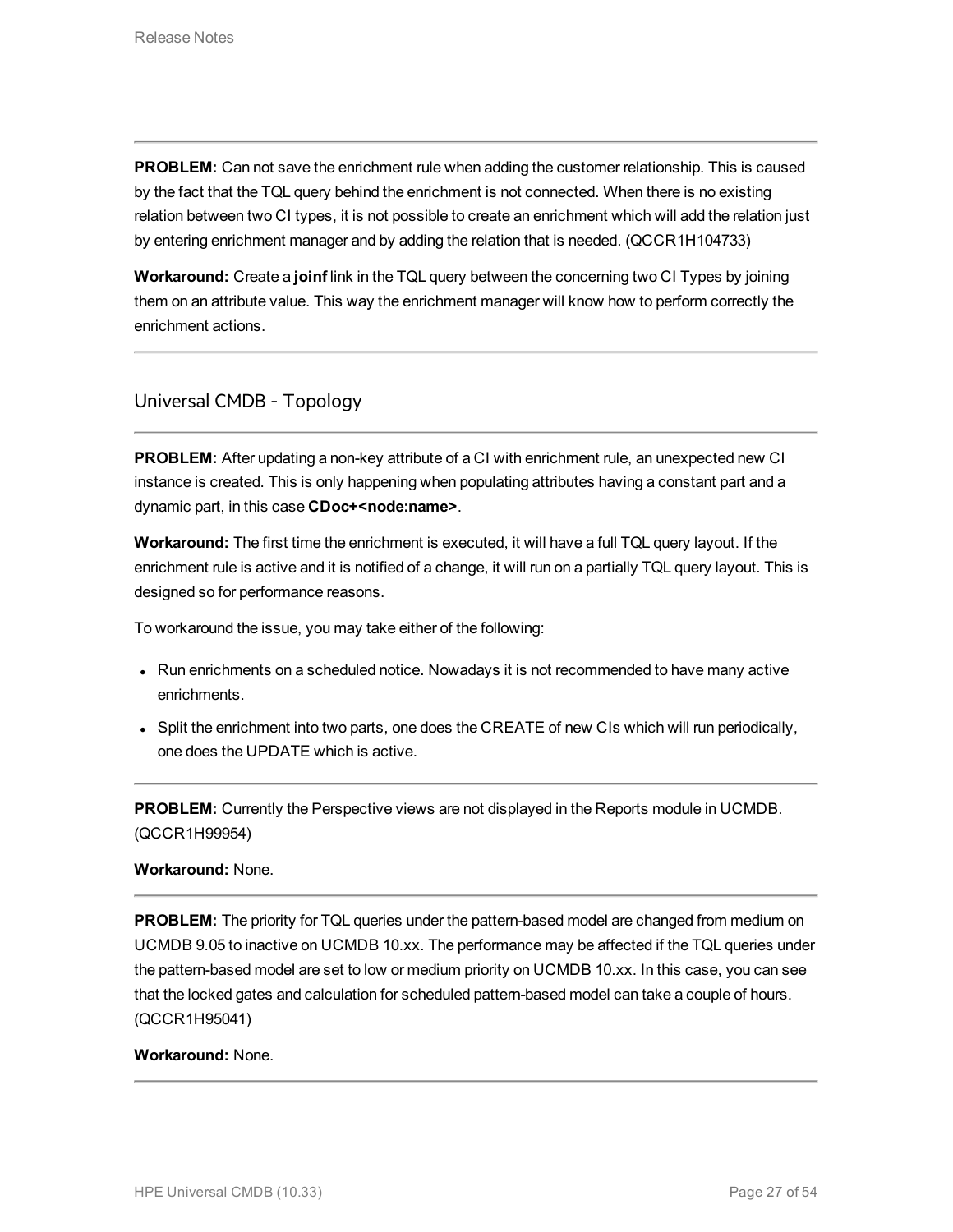**PROBLEM:** The priority for TQL queries under the pattern-based model are changed from medium on UCMDB 9.05 to inactive on UCMDB 10.xx. The performance may be affected if the TQL queries under the pattern-based model are set to low or medium priority on UCMDB 10.xx. In this case, you can see that the locked gates and calculation for scheduled pattern-based model can take a couple of hours. (QCCR1H95041)

<span id="page-27-0"></span>**Workaround:** None.

# Universal Discovery - General

**PROBLEM:** The Smart Software Analytics (SSA) server cannot respond to any API calls when processing scan files. Operations on the SSA UI are not supported if SSA server is teaching.

**Workaround:** None.

**PROBLEM:** When running the **JEE Weblogic by JMX** job, all the CIs were reported normally; however in the end an error occurs to the job: "Failed to connect to remote process".

**Workaround:** To resolve the issue,

- 1. On the probe machine, open the **java.policy** file (in the **<DataFlowProbe>\bin\jre\lib\security** directory) using a text editor.
- 2. Add the following permission:

javax.management.MBeanTrustPermission "register"

- 3. Save the file.
- 4. Restart the probe.

**LIMITATION:** Dispatch might fail when users activate a discovery activity involving a data flow probe that has the same name as a domain.

**Workaround:** For successful dispatch, make sure either of the following:

- When naming a data flow probe, do not use the same name as that of any domain; or
- Use the same domain name for a probe under the conditions that:
	- $\circ$  The probe is the only probe contained in the domain
	- $\circ$  The probe does not share the same name with any other domain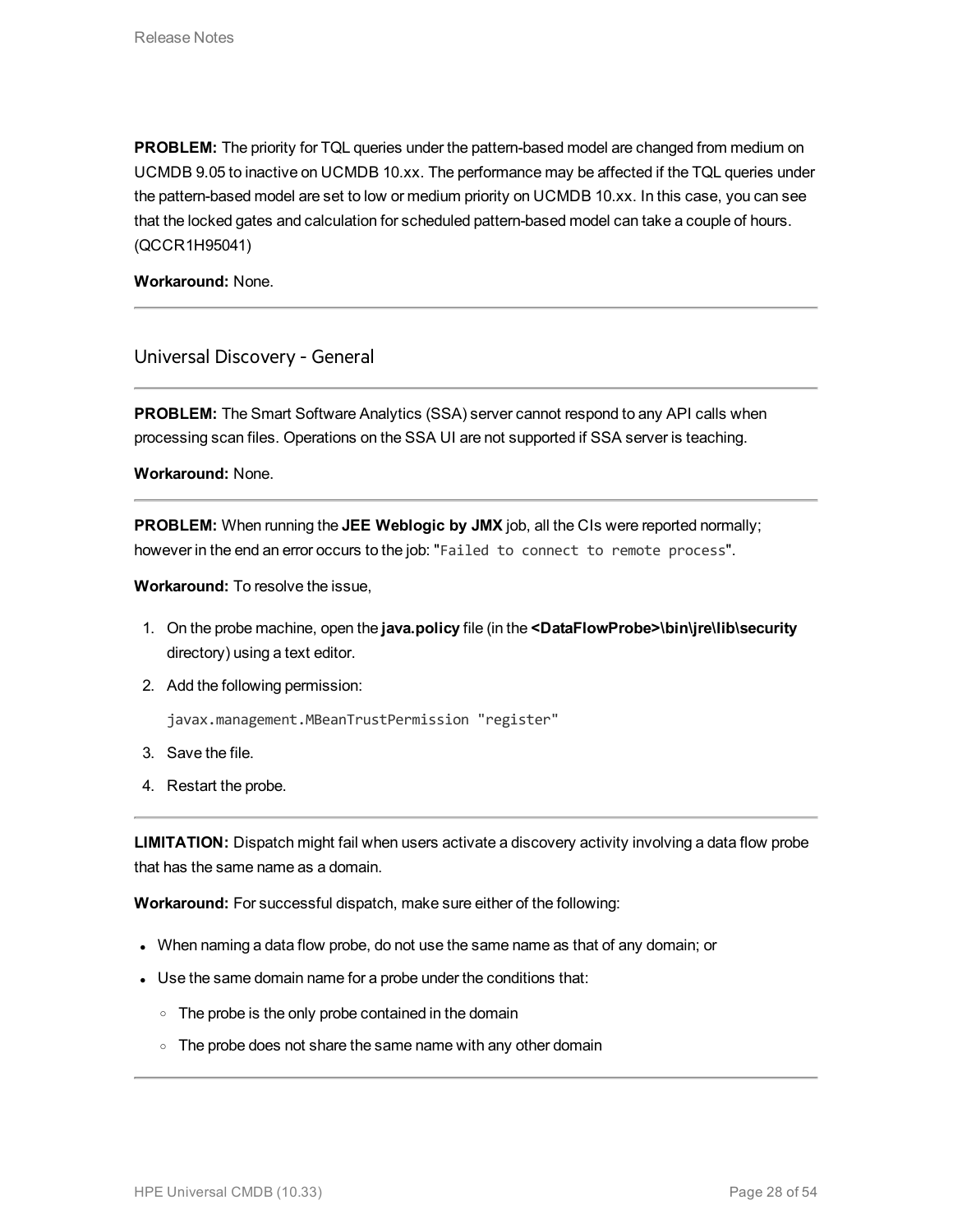**LIMITATION:** If there is a Linux probe connected to the UCMDB server, when running ASM, it would try to detect an available probe. If it finds the Linux probe, an ASM dispatch issue could occur, because Linux probe is capable of running integration jobs only.

**Workaround:** Right-click an adapter and select **Go to Adapter**, then go to the **Adapter Configuration** tab, in the Trigger Dispatch Options section, select the check box for **Override default probe selection**, and in the value field specify the target probe you want to use.

**LIMITATION:** After upgrading UCMDB server to version 10.31, and setting the **setDomainEncrypt** JMX method to **true**, if you start some old version 10.30 probes which were not upgraded to the latest version because they were down before the server upgrade, when they connect to the UCMDB server and you run discovery jobs, the discovery jobs would fail with error. This is because these old probes do not have the updated **domainScopeDocument.xml** and **domainRangesDocument.xml** (DSD/DRD) files that contain the new **domain\_encrypt** attribute. The DSD/DRD files were downloaded to probes before server upgrade. After server upgrade, probes would not download the DSD/DRD files again.

**Workaround:** To resolve this issue, the easiest way to modify any IP range or credentials (such as a protocol) from UCMDB server, which will trigger the automatic upgrade process for the probes. As a result, the updated DSD/DRD files as well as the upgrade packages are downloaded to the probes, then the probes are upgraded to the latest version automatically.

**PROBLEM:** Data Flow Probe JMX Console is fully accessible without providing any credentials. (QCCR1H112324)

**Workaround:** To fix this issue, do the following:

- 1. Stop Data Flow Probe.
- 2. Add wrapper.java.additional.58=-XX:+DisableAttachMechanism into *<DataFlowProbe\_ Home>***\bin\WrapperGateway.conf** and *<DataFlowProbe\_ Home>***\bin\WrapperManager.conf**.
- 3. Restart Data Flow Probe.

**LIMITATION:** (Probe installation) Probe cannot be started after installation if any of the following special characters are included in the PostgreSQL user account password: **= ? | & ) %**

**Workaround:** During probe installation, do not use these special characters for PostgreSQL user account password as they are regarded as sensitive characters: **= ? | & ) %**

**Note:** Available special characters include the following: **\ / . \_ + - , : [ ] (**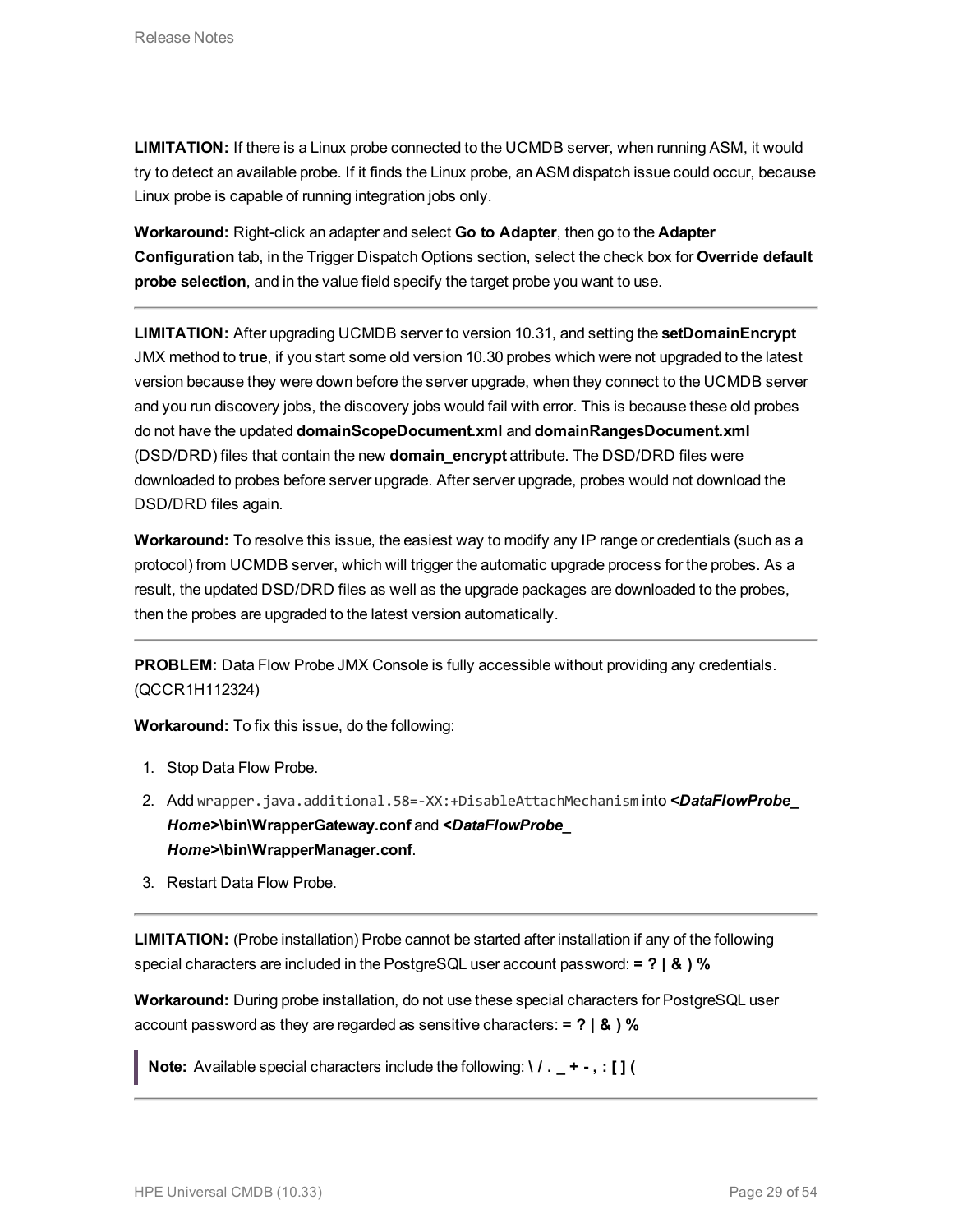**LIMITATION:** After upgrading UCMDB to version 10.30 without deploying the latest Content Pack (CP21), when the Content Pack version is CP17 (or earlier), and you upgraded your CP to version CP18, CP19, or CP20 manually, SNMP discovery jobs may fail to run due to the missing of a Sun library.

**Workaround:** If you manually upgrade an older CP to CP18, CP19, or CP20 when UCMDB is already on version 10.30, to enable SNMP discovery jobs to work properly, make sure you deploy an additional package corresponding to your target CP version.

| <b>CP</b> version | Package                                   |
|-------------------|-------------------------------------------|
| CP <sub>18</sub>  | snmp-fix-for-10.30-installer-18.01.92.zip |
| CP <sub>19</sub>  | snmp-fix-for-10.30-installer-19.01.97.zip |
| CP <sub>20</sub>  | snmp-fix-for-10.30-installer-20.01.92.zip |

The packages can be found in the **<UCMDB\_Server\_Home>\tools\compatibility\_patch** folder:

For detailed instructions, see "How to Deploy a Package" in the *HPE Universal CMDB Administration Guide*.

**LIMITATION:** On a Windows machine where two Data Flow Probes are installed, both with Inventory Tools, after uninstalling one probe, the following three file types (.xsf, .aws, and .awcs files) lose their default opening programs and cannot be opened.

**Workaround:** Manually re-associate default opening programs for the three file types: Inventory Tools Viewer for .xsf files, and Inventory Tools Analysis Workbench for .aws files and .awcs files.

**PROBLEM:** (FIPS mode only) Failed to run Amazon Cloud discovery if setting JAVA\_TOOL OPTIONS for FIPS in the Environment Variables.

**Workaround:** None.

**PROBLEM:** When more than 1500 IP ranges are configured on each Data Flow Probe, the following performance issues might occur:

- Memory usage is huge on the UCMDB server side, which may cause OutOfMemoryError and the writer server restart.
- Modifying the IP ranges could take a while.

**Workaround:** Do not configure too many IP ranges and always keep the total number of IP ranges below 1500 per probe.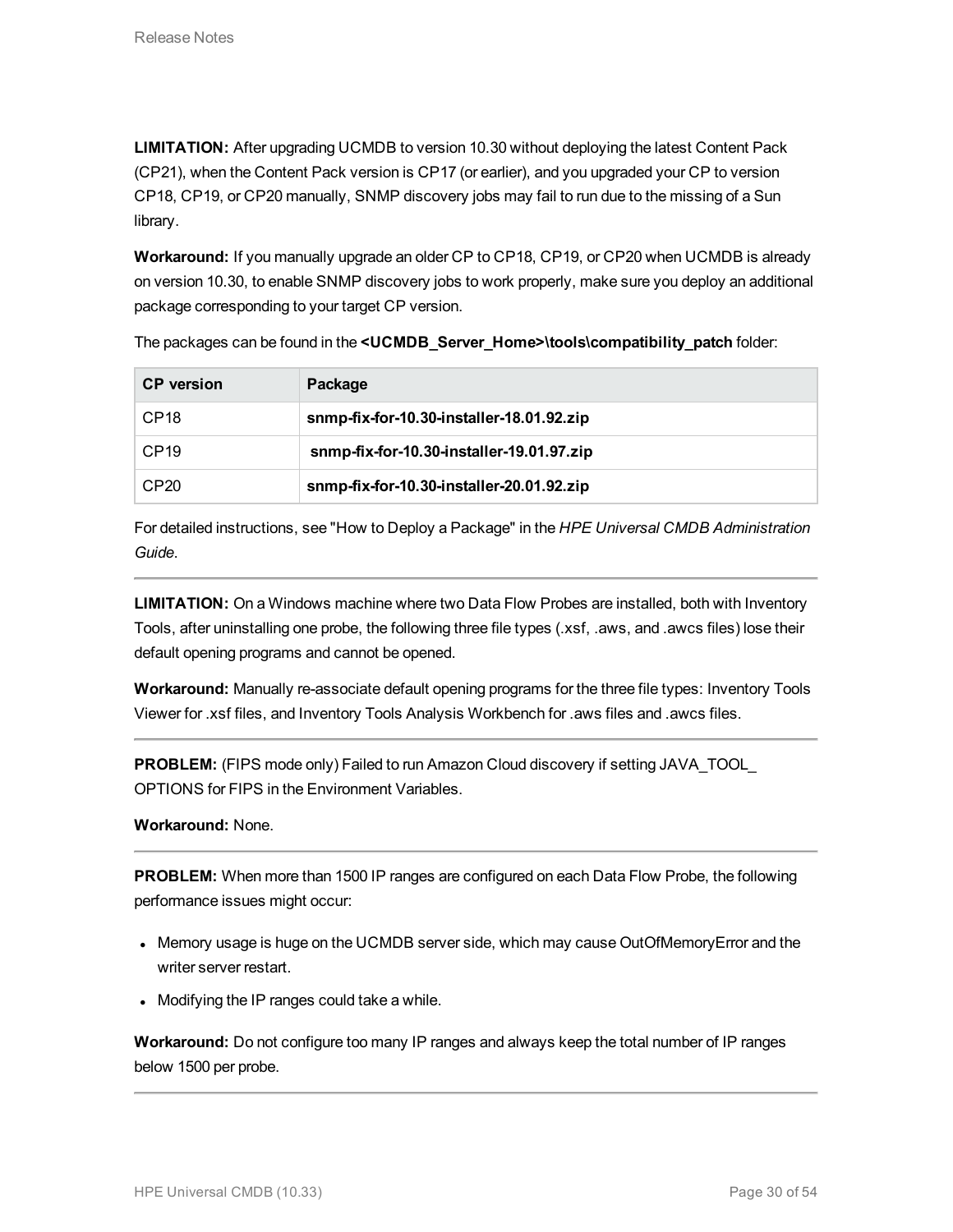**PROBLEM:** When application names of existing records are changed in **master.zsai**, the records in **auto.zsai** are not updated automatically.

**Workaround:** Delete the **auto.zsai** file on all remote servers directly so that it will be automatically regenerated:

- 1. Delete the **auto.zsai** file on all of the remote servers.
- 2. Restart the XML Enricher.

**PROBLEM:** (Universal Discovery protocol only) When running a discovery job that uses the Universal Discovery protocol to push a large amount of CIs into another UCMDB server, the job fails with timeout errors, which causes data inconsistency issue and performance impact. (QCCR1H107794)

**Workaround:** The default connection timeout value of the Universal Discovery protocol is 20 seconds. If the command execution in your organization's discovery job takes some time, to ensure that the job runs successfully, increase the timeout value in both of the following places, for example, to 45 seconds:

- <sup>l</sup> The **Connection Timeout** parameter value in the Universal Discovery Protocol Parameters dialog (go to **UCMDB UI > Data Flow Management > Data Flow Probe Setup > Domains and Probes > DefaultDomain(Default) > Credentials > Universal Discovery Protocol**)
- <sup>l</sup> The **shellGlobalCommandTimeout** property value in the **globalSettings.xml** file (go to **UCMDB UI > Data Flow Management > Adapter Management** module, under **Resources > Packages > AutoDiscoveryContent > Configuration Files**)

**PROBLEM:** Version 10.1x (and later) probes appear to corrupt the PostgreSQL database under normal discovery loads. The root cause is that when Anti-Virus is scanning the PostgreSQL data folder, it could cause PostgreSQL tables to corrupt. (QCCR1H105604, QCCR1H105110)

**Workaround:** To resolve the issue, perform the following:

- Always make sure that the PostgreSQL install directory is added into the anti-virus software exclusion list. The exclusion of data files will not introduce any potential security risk.
- <sup>l</sup> If you need to run weekly-based scan, monitor the **probeerror.log** file, and if a database error shows up (for example, a database error related to the Discovery\_result table), do the following:
	- a. Clean the probe log folder.
	- b. Run **Clear Probe Results Cache** from **UCMDB UI > Data Flow Management > Universal Discovery > Discovery Modules/Jobs** to clean the problematic table.

This should resolve the issue.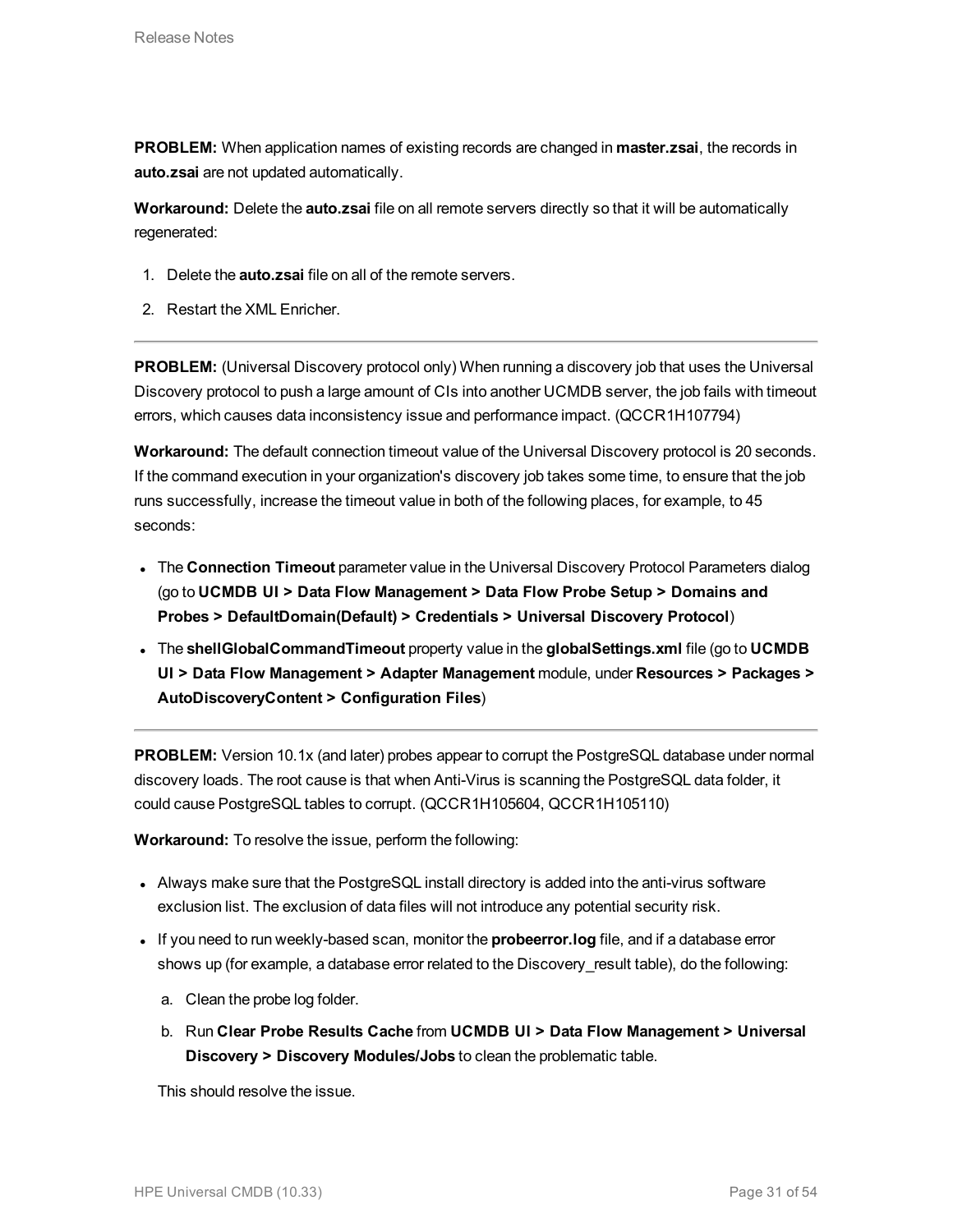**PROBLEM:** After upgrading from UCMDB from version 10.11 CUP5 + CP15 to versions higher than 10.21 (with CP17 or later), users are unable to run any discovery job or integration job that uses an external process on the probe. For example,

- VMware discovery
	- <sup>o</sup> VMware vCenter Connection by VIM
	- <sup>o</sup> VMware vCenter Toplogy by VIM
	- <sup>o</sup> VMware vMotion Monitor by VIM
- XLS Import
- NNMi Integration

The discovery or integration job fails with an "Failed to execute remote process" error. This is because version 10.11 **dataflowprobe.properties** file was used in 10.21 probe and the incorrect class path value caused the error. (QCCR1H105538)

**Workaround:** To resolve the issue, append the missing **../lib/discovery-content-api.jar** to the value for the **remoteJVMClasspath** adapter parameter.

**Note:** When upgrade a probe by reinstall, do not copy the old **dataflowprobe.properties** file from the old probe to the upgraded probe directly, because the values of the properties might have been changed during the upgrade.

**PROBLEM:** After upgrading UCMDB from version 10.21 + CP15 to version 10.22 (or later)+ CP18 (or later), the ASM for BSM functionality does not work anymore. (QCCR1H104758)

**Workaround:** Re-deploy the **ASM\_Enhanced.zip** package after upgrade as follows:

- 1. Unzip the CP18 package and locate the **ASM\_Enhanced.zip** package in the **packages** folder.
- 2. In UCMDB UI, navigate to **Administration > Package Manager**, and click the **Deploy packages to server**  $\frac{1}{2}$  button.
- 3. Select the **ASM\_Enhanced.zip** package and import it.

**PROBLEM:** (PostgreSQL only) Some SQL statements are observed running more than 30 minutes, which causes Probe database to crash. The root cause is that the default value of the **statement\_ timeout** setting in the **postgresql.conf** file is **0**. (QCCR1H101769)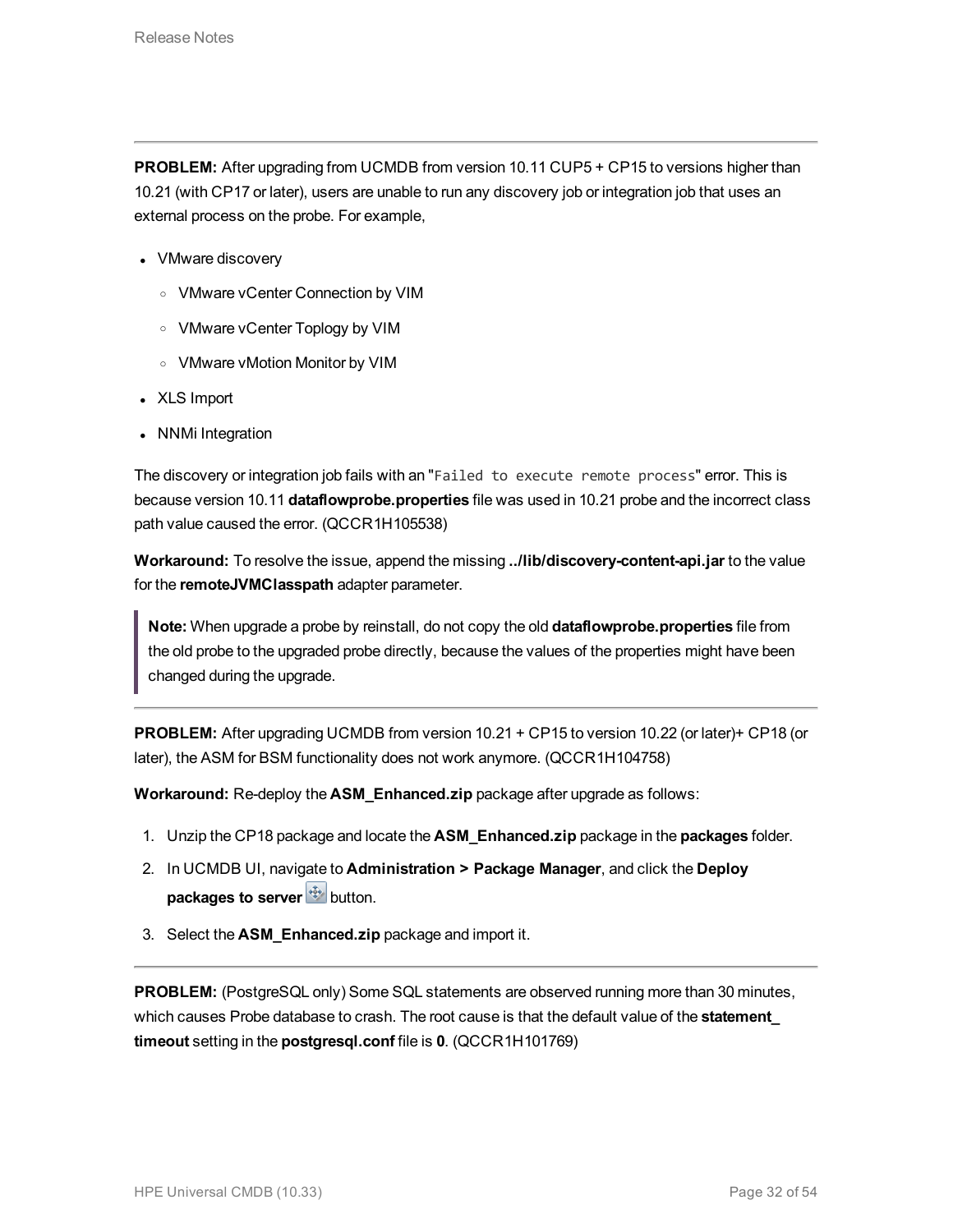**Workaround:** To workaround the issue, locate and open the **hp\UCMDB\DataFlowProbe\pgsql\data\postgresql.conf** file in a text editor, and then modify the default value of the **statement\_timeout** setting from **0** to **3600000**.

**PROBLEM:** (Service Discovery) The modified **IsofPath** parameter value in the ASM template fails to load properly. (QCCR1H104012)

**Workaround:** To modify the parameters in the service discovery activity template successfully, select a different row or click **Enter** to complete the change you made in the **Value** field of parameters. After that, click **OK**to save the changes. This ensures that the parameters values are saved successfully and the communication log reflects the change properly, then the new parameter value can be used in discovery jobs correctly.

**LIMITATION:** When you have many environments, note that it is not supported to update the **domainScopeDocument.xml** and **domainRangesDocument.xml** files on all environments by building a package and importing it to all other environments. (QCCR1H100855)

**Workaround:** The only way to update these files is to call the **editResource** JMX method (from the **UCMDB:service=Packaging Services** or **UCMDB:service=URM Services** category).

If you want to update IP Ranges and Credentials, you can also use the **importCredentialsAndRangesInformation** and **exportCredentialsAndRangesInformation** JMX methods. For details, see *HPE Universal CMDB Hardening Guide* or *HPE Universal CMDB JMX Reference Guide*.

**LIMITATION:** When changing the LW-SSO **initString** from UCMDB UI or via JMX, the probe side fails to synchronize the credentials from Configuration Manager. (QCCR1H100746)

**Workaround:** To resolve the issue, do the following:

<sup>l</sup> If the value of **initString** is changed from UCMDB UI, regardless whether the probe is connected to or disconnected from the UCMDB server, you can use the **setLWSSOInitString** JMX method on the probe side to keep the same **initString** value as on the UCMDB server side, then credentials from CM can be successfully synchronized.

To do so,

a. On the Probe machine, launch the Web browser and enter the following address: **https://localhost:8453**.

**Note:** If the Probe Manager and the Probe Gateway are running as separate processes, the address should be entered on the machine that is running the Probe Manager as follows: **https://localhost:8454**.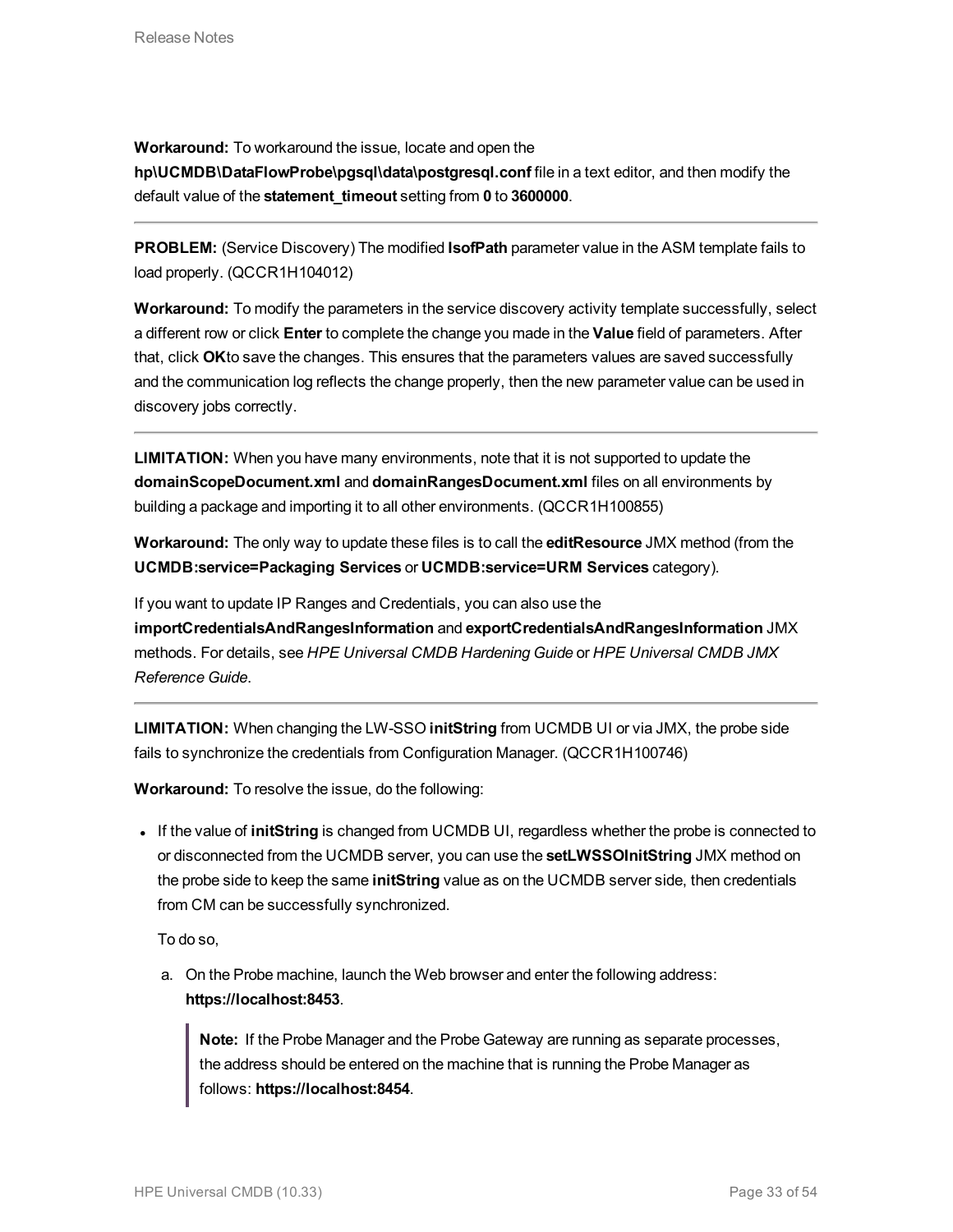- b. Click **type=CMClient** to open the JMX MBEAN View page.
- c. Locate the **setLWSSOInitString** method and provide the same init string that was provided for UCMDB's LW-SSO configuration.
- d. Click the **setLWSSOInitString** button.
- **.** If the value of *initString* is changed from JMX on the UCMDB server side, and
	- <sup>o</sup> the probe is disconnected from the UCMDB server, use the **setLWSSOInitString** JMX method on the probe side to resolve the issue. For detailed instructions, see steps above.
	- <sup>o</sup> the probe is connected to the UCMDB server, invoke the **setInitString** JMX method on the UCMDB server side to enable automatic synchronization of the **initString** value.

For instructions on how to invoke the **setInitString** JMX method, see the *HPE Universal CMDB JMX Reference Guide*.

**LIMITATION:** Probe discovery will result in duplicate node CIs (Windows/Unix) if re-imaging the Virtual Machine system with the same template, IP address, and hostname. This is because the unique calculation logic for the node is different between the UCMDB server and the probe. (QCCR1H104153)

**Workaround:** Before re-imaging your Virtual Machine system, remove the CI instance of the old Windows/Unix system from UCMDB manually.

**PROBLEM:** If a Management Zone inherits the IP range from a bound probe, after the probe is added to or removed from a probe cluster, the Management Zone loses the IP range setting and the following operations have unexpected results:

• Move this Management Zone from one folder to another folder.

This operation results in an error message and the Management Zone remains in the original folder.

• Move the folder that contains this Management Zone to another folder.

This operation moves the folder to the target folder successfully. However, an error message appears and this Management Zone is moved to the Root folder. If there are other Management Zones after this Management Zone in the tree, these Management Zones are also moved to the Root folder.

• Rename the folder that contains this Management Zone.

This operation renames the folder successfully. However, an error message appears and this Management Zone is moved to the Root folder.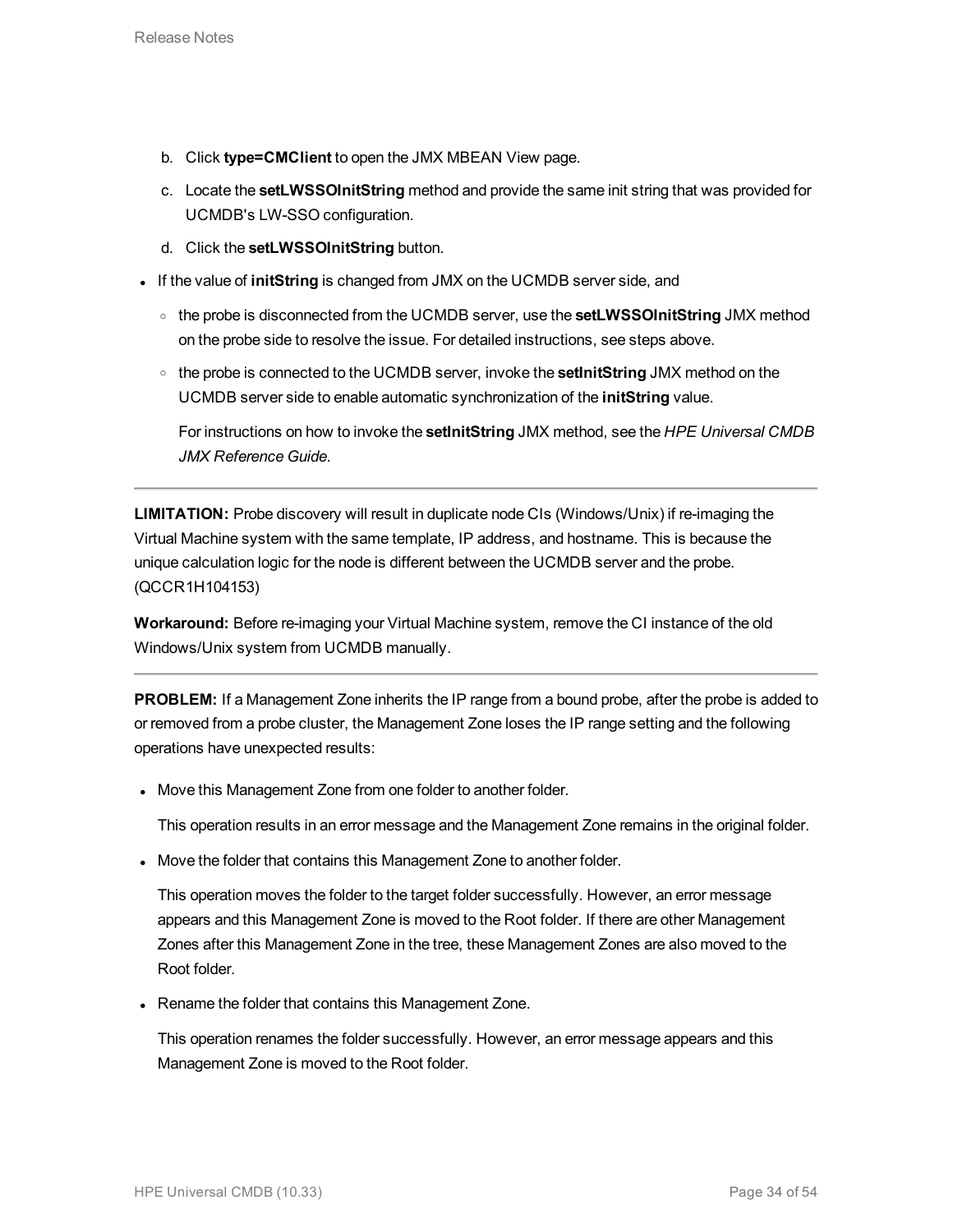**Workaround:** To work around this issue, manually set the IP range for the problematic Management Zone, and then move the Management Zone(s) to the target folder.

**PROBLEM:** The **WebSphere to Web Server Dependencies** job is causing OutOfMemoryError on the probe side. (QCCR1H97710)

**Workaround:** The probe requires at least 4G memory to run the WebSphere to Web Server Dependencies job. Therefore, allocate at least 4G memory for the probe.

**LIMITATION:** When the probe is in Separate Mode, the default credentials for basic authentication are not updated automatically. (QCCR1H98271)

**Workaround:** Update the default credentials for basic authentication manually. To do so,

- 1. Open the JMX Console of the UCMDB Server side, enter **changeBasicAuthenticationCredential** in the quick search field and click the link that appears.
- 2. Specify the **userName** and **password** that you want. For example:

# changeBasicAuthenticationCredential

Change basic authentication credential.

| Name       | Type:            | Value  | Description                             |
|------------|------------------|--------|-----------------------------------------|
| customerId | int              |        | Customer Id                             |
| userName   | java.lang.String | test   | new user name for basic authentication. |
| password   | java.lang.String | 123456 | new password for basic authentication.  |
| . .        |                  |        |                                         |

Invoke

**Note:** Password must contain at least six characters.

- 3. Click **Invoke**.
- 4. Encrypt the password by using the JMX Console of the probe side as follows:
	- a. Open the JMX Console of the probe side, enter **getEncryptedKeyPassword** in the quick search field and click the link that appears.
	- b. Enter the password that you specified.
	- c. Click **Invoke** and then the encrypted password is generated.
- 5. Copy the encrypted password.
- 6. Edit the **DataFlowProbe.properties** file as follows: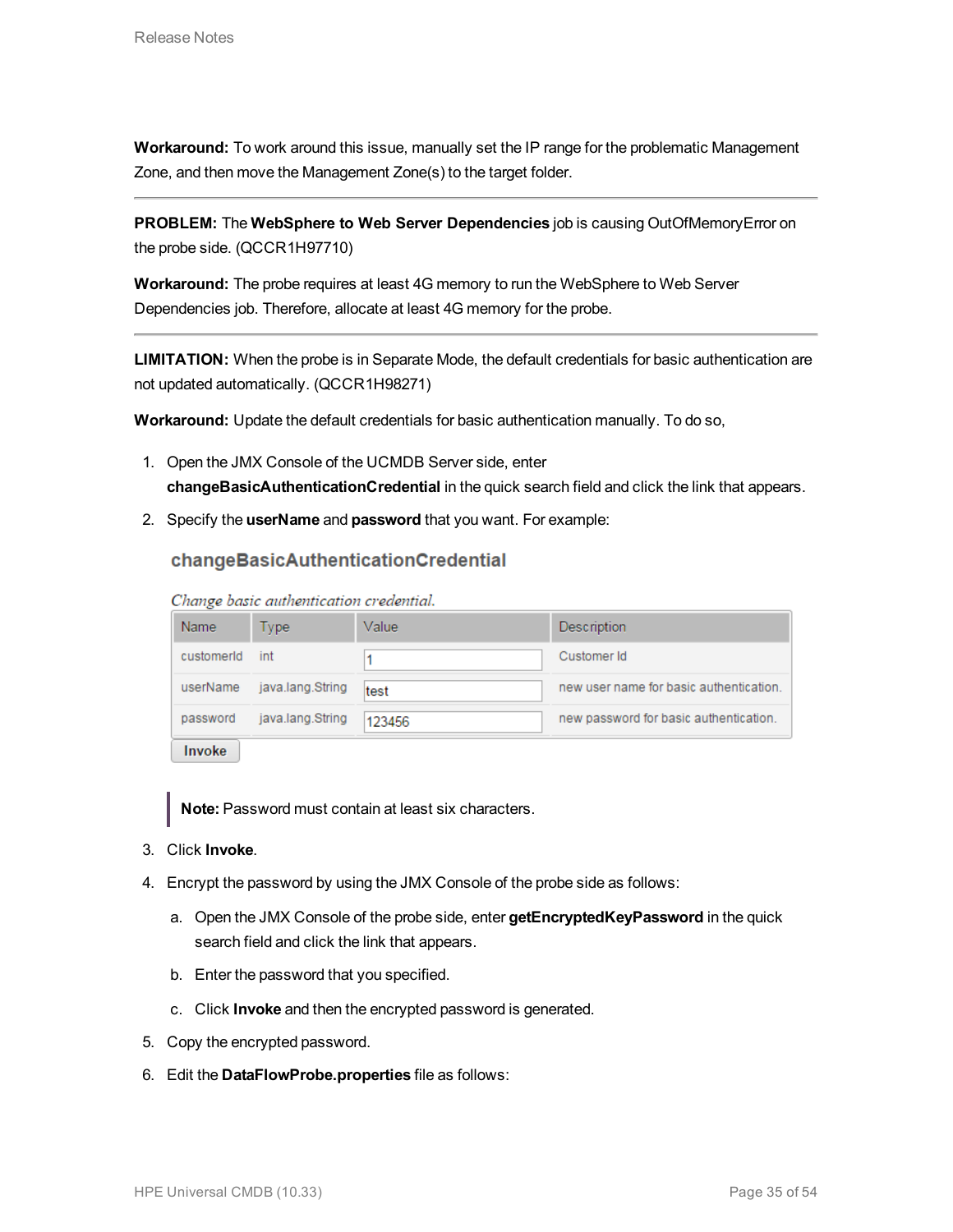appilog.agent.Probe.BasicAuth.User = <the user name that you specified> appilog.agent.Probe.BasicAuth.Pwd = <the encrypted password that you just copied>

7. Save the change and then restart the probe.

**LIMITATION:** When working in a High Availability environment, if there is a failover to the other UCMDB Cluster, you must first clear the data of the HP Integration Service before running it.

**Workaround:** To clear the data, run **..\UCMDB\UCMDBServer\integrations\tools\clearProbeData.bat**.

**PROBLEM:** When using the network ping options available in the new **Check Network Availability** dialog box to troubleshoot network connection issues and/or credential related issues against a **node** type inventory CI in IT Universe Manager, you selected a different credential in the Choose Credential dialog box but changed your mind and clicked the **Cancel** button, **All credentials** show up in the **Credential** field, instead of keeping the original value in the **Credential** field unchanged.

**Workaround:** None.

**PROBLEM:** After upgrading UCMDB to version 10.21 and deploying the Content Pack 16.00, the new **Check Network Availability** permission is not available for the out-of-the-box role **Discovery And Integrations Admin**. This is caused by the fact that version 10.21 installer does not run in silent mode, therefore the **Basic\_Authorization.zip** package is not deployed. (QCCR1H101124)

**Workaround:** To make the **Check Network Availability** permission available for the out-of-the-box role **Discovery And Integrations Admin**, you need to manually deploy the **Basic\_Authorization.zip** package. To do so,

- 1. Copy the **Basic\_Authorization.zip** package from the **<UCMDB\_Server\_ Home>\content\basic\_packages** directory to the machine from where you will deploy the package.
- 2. Launch UCMDB UI and navigate to **Administration > Package Manager**, and click the **Deploy packages to server**  $\frac{1}{2}$  button.

In the popup dialog, select **Basic\_Authorization.zip**, and then click **Deploy**.

3. After the deployment is completed, go to **Security > Roles Manager**, select **Discovery and Integration Admin > CIT Menu Items**, then select **Node** CI type, the **Check Network Availability** action should show up in the Selected Actions pane.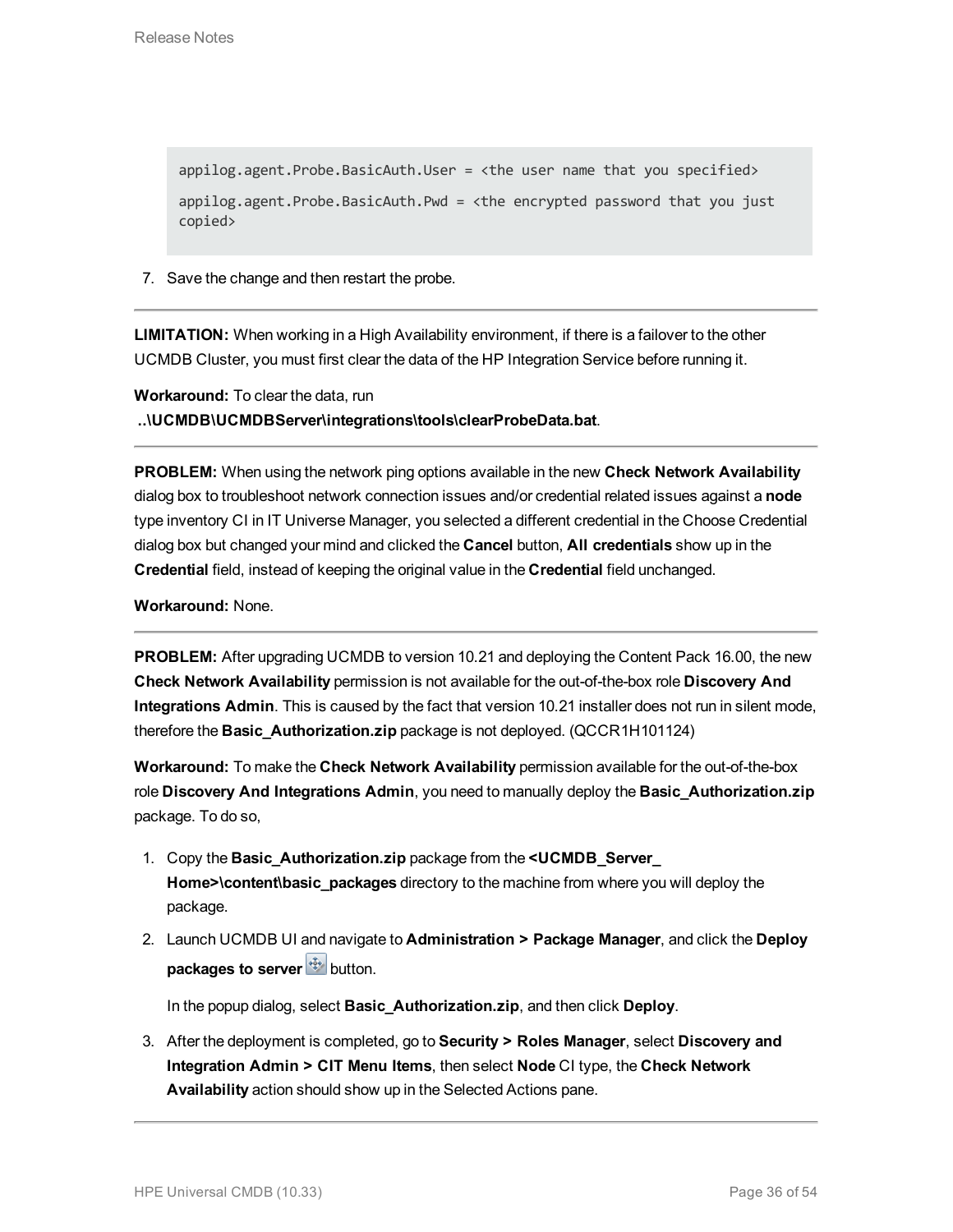**LIMITATION:** After upgrading to version 10.21, some jobs cannot run in JVM 8 because the driver JAR files of these jobs only support JVM 7.

**Workaround:** To work around this issue, you can use a remote process of JVM 7 to run these jobs. For detailed instructions, see [KM01746334.](https://softwaresupport.hp.com/group/softwaresupport/search-result/-/facetsearch/document/KM01746334)

**LIMITATION:** When the UD probe compiles a list of CIs to be scanned, it does not add CIs that are connected through VPN. This happens when there are two UCMDB servers available handling the discovery of the client environments, but there is only one agent package with the same call home configured. (QCCR1H101777)

**Workaround:** Set up a DNS alias, such as UDCallHome, that in each network resolves to a local (for that region) UD probe to receive the agent call home event. This way the same initial agent call home configuration could be used throughout.

<span id="page-36-0"></span>Universal Discovery - Probe Framework

**PROBLEM:** Probe database (PostgerSQL) size grows quite big (36 GB). Clearing probe cache resolves the issue, but it reoccur at regular interval. This issue is caused by the biggest table **ddm\_ discovery\_results**, which is the main table that controls the result of all CIs discovered by the probe, but the table is used by multiple features. (QCCR1H105398)

**Workaround:** To resolve the issue, use the

**C:\hp\UCMDB\DataFlowProbe\pgsql\bin\pgAdmin3.exe** GUI to perform DB dump. Just right click the Data Flow Probe DB, and choose **backup**.

For example, from the C:\hp\UCMDB\DataFlowProbe\pgsql\bin directory, execute the following command:

```
psql.exe --username=postgres --command "VACUUM full verbose" --
dbname=dataflowprobe
```
**PROBLEM:** When the **appilog.collectors.storeDomainScopeDocument** property in the **DataFlowProbe.properties** file is set to **false**, some jobs which run in the remote process mode may fail, because the remote process cannot read the probe memory, thus having no access to the **domainScopeDocument** file stored in the memory. When the setting is false, the file is only stored in the probe memory. (QCCR1H98264)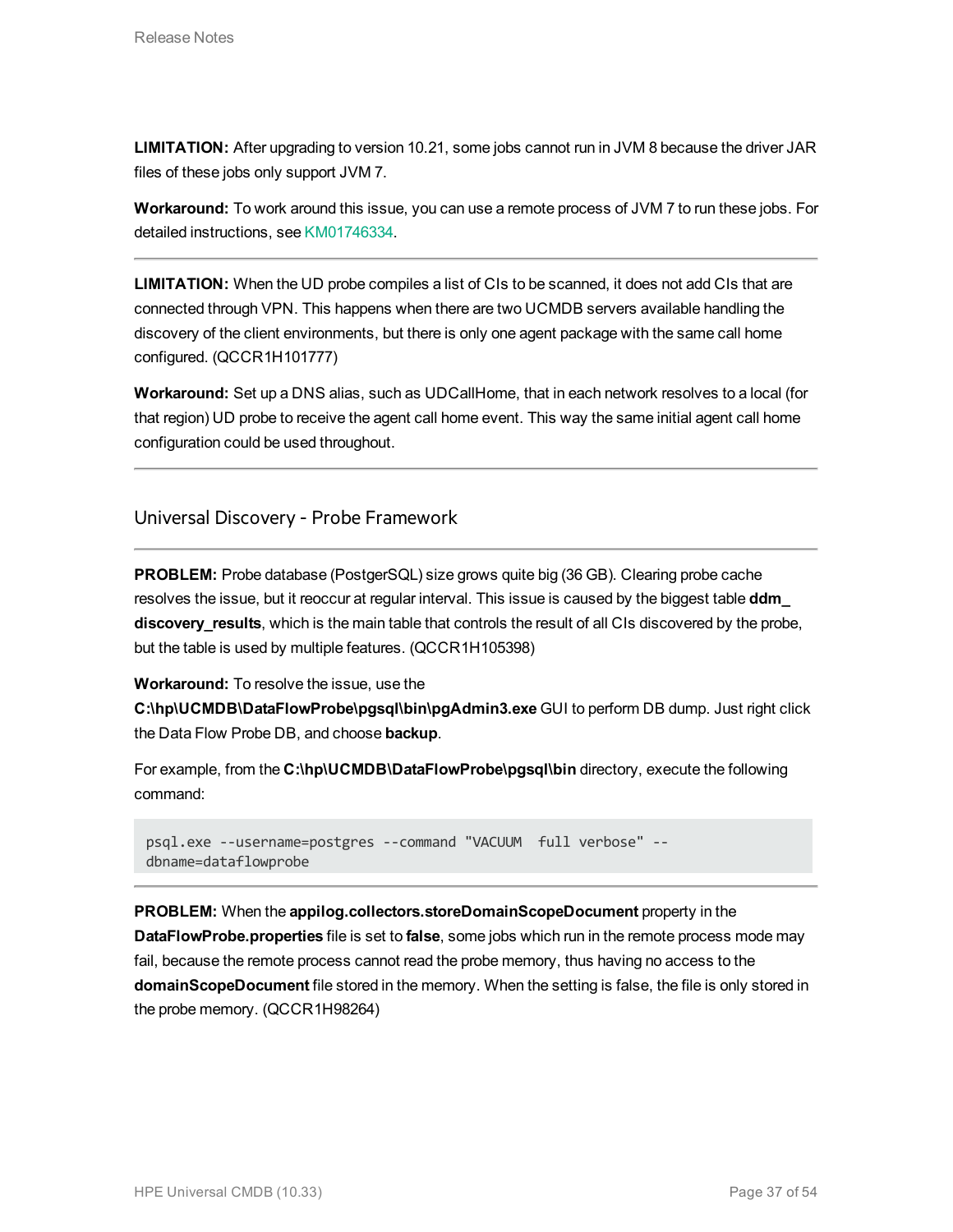**Workaround:** If some jobs run in the remote process mode, make sure that you set the value of the **appilog.collectors.storeDomainScopeDocument** property in the **DataFlowProbe.properties** file to **true**.

**LIMITATION:** When using PostgreSQL as your database on the Windows platform, the UCMDB\_ Probe\_DB service is not starting as a non-system user. This is a third-party product limitation, because PostgreSQL is able to "irrevocably give up administrative rights at startup". For details, see [this](https://wiki.postgresql.org/wiki/Running_&_Installing_PostgreSQL_On_Native_Windows#Why_do_I_need_a_non-administrator_account_to_run_PostgreSQL_under.3F) [PostgreSQL](https://wiki.postgresql.org/wiki/Running_&_Installing_PostgreSQL_On_Native_Windows#Why_do_I_need_a_non-administrator_account_to_run_PostgreSQL_under.3F) wiki page. (QCCR1H98262)

**Workaround:** In order for the **UCMDB\_Probe\_DB** service to start properly, you may configure the **Log On** options for the **UCMDB\_Probe\_DB** service as follows:

- 1. Locate the UCMDB\_Probe\_DB service in the Services window.
- 2. Right-click **UCMDB\_Probe\_DB** and select **Properties**.
- 3. In the UCMDB\_Probe\_DB Properties window, go to the **Log On** tab, and do either of the following:
	- <sup>o</sup> (Recommended) Select the **Local System account** option.

**Note:** This is the recommended option, because the SYSTEM account has access to all necessary folders according to the default settings on Windows.

<sup>o</sup> Select **This account**, and specify the account name and password.

**Note:** This option is NOT recommended. Even if you specify an administrator account, it will be treated as a common user account by PostgreSQL, because PostgreSQL is able to "irrevocably give up administrative rights at startup".

If you DO need to specify a different account, make sure that the USERS group on your Windows platform has:

- <sup>l</sup> **Read** and **Write** access to the **C:/hp/UCMDB/DataFlowProbe/pgsql** folder.
- <sup>l</sup> **Read** access to the files in system library (for example, the **C:/Windows/System32** folder) that PostgreSQL needs to access.

For the list of files that PostgreSQL needs to access, see PostgreSQL documentation.

4. Click **OK**.

**LIMITATION:** Java API **setDiscoveryConfigurationXML** does not support cluster. (QCCR1H98897)

### **Workaround:** None.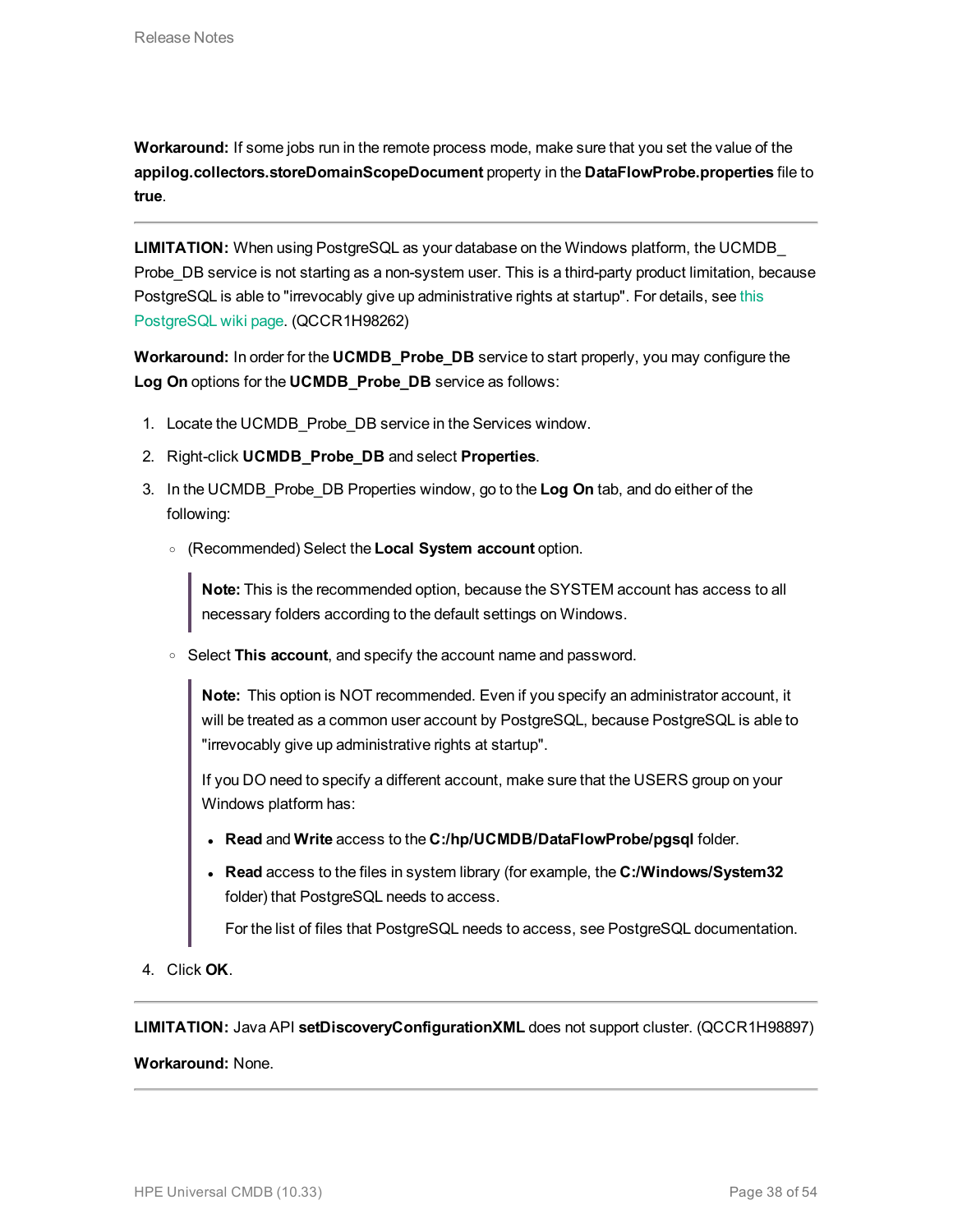<span id="page-38-0"></span>Universal Discovery - Probe Upgrade

**PROBLEM:** After the installation, there are two entries in the control panel with the same name for both of Data Flow Probe and UCMDB Server. Both entries refer to the same installation. Uninstall any of them will uninstall the referenced product. They have no impact for your normal use.

**Workaround:** If you want to remove one of the entries,

- 1. Go to **Start > Run**, enter**regedit** and click **OK** to open the Registry Editor.
- 2. Navigate to **HKEY\_LOCAL\_**

**MACHINE\Software\Microsoft\Windows\CurrentVersion\Uninstall**, and locate the entry you want to remove.

**Note:** The registry path may vary with Windows operating systems, make sure you locate the entry for your OS.

3. Delete the selected entry.

**LIMITATION:** Linux does not support automatic upgrade of probes. (QCCR1H99342)

**Workaround:** To perform manual upgrade of probes on Linux, run the **<DataFlowProbe Installation Folder>/tools/upgrade/extractUpgradePackage.sh** script.

**PROBLEM:** Deploying probe update manually failed with an "Out of memory" error.

**Workaround:** When you deploy a probe update manually via UCMDB UI, the maximum package size allowed is 200 MB. If the package size is greater than 200 MB, deploy it via JMX console using the **deployProbePatch** JMX method from the **UCMDB:service=Discovery Manager** category.

<span id="page-38-1"></span>Also, note that the UCMDB UI client for applet requires 1280 MB memory at least.

# Integrations

**LIMITATION:** LW-SSO does not work if you go from HTTPS to HTTP with an integration of UCMDB with another product. For example, when integrating with another product, if UCMDB is configured to work on HTTPS, and the other product is on HTTP (for example BSM), then even if you use the same LW-SSO configuration on both environments, BSM will not open based on LW-SSO, because the LW-SSO cookie was created on UCMDB which is on HTTPS. If you first open BSM which is on HTTP, and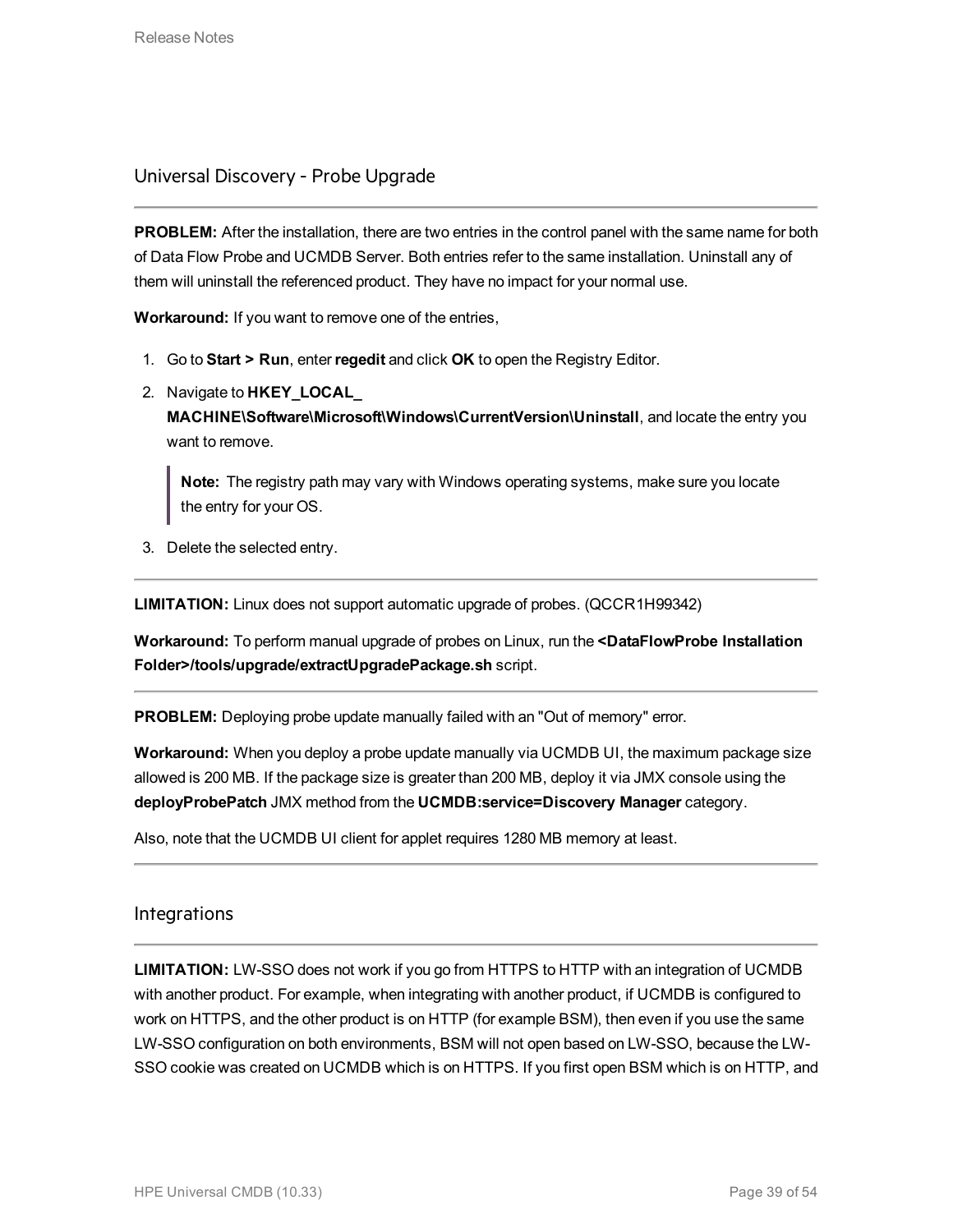then you want to open UCMDB, UCMDB will open with no additional authentication based on LW-SSO.

## **Workaround:** None.

**LIMITATION:** SiteMinder with AJP does not work any more starting from UCMDB 10.21, because Jetty does not support it. That is why after upgrading to UCMDB version 10.21, the UCMDB integration with SiteMinder with IIS as front-end will fail. (QCCR1H105818)

**Workaround:** None.

**LIMITATION:** Java adapters do not support the remote process feature. An integration job will fail with an error when the "Run as Separate JVM" option with the Java adapter is set to TRUE. (QCCR1H107699)

**Workaround:** None for this release.

**PROBLEM:** After downgrading UCMDB to an earlier version (for example, from version 10.22 to version 10.21 or 10.20), because the version of the **Cmdb10xAdapter.zip** adapter is higher than the UCMDB server version, the adapter is not recognized and all integration points based on the adapter can not be loaded from the database. (QCCR1H104825)

**Workaround:** After downgrading UCMDB to an earlier version, re-deploy the **Cmdb10xAdapter.zip** adapter package from the **<UCMDBServer\_install\_dir>\content\adapters** folder and restart the UCMDB server.

**PROBLEM:** (UCMDB version 10.20 and later) UCMDB to BSM push integration does not work if attributes sizes is different. In UCMDB version 10.20 and later, the size for some OOTB attributes is 250, but in RTSM or BSM 9.05, the size is 100. Therefore, when trying to push CIs with large value from UCMDB to BSM, the integration does not work. (QCCR1H101184)

**Workaround:** Check and make sure that the sizes of attributes between UCMDB and RTSM/BSM are synchronized before pushing CIs with large values.

**LIMITATION:** When creating an integration point using the Cmdb 9.x Adapter, the integration point does not work on HTTPS protocol. (QCCR1H104603)

**Workaround:** To make the connection work, add the certificate of the remote machine into the cacert file in the **\DataFlowProbe\bin\jre\lib\security\cacert** directory.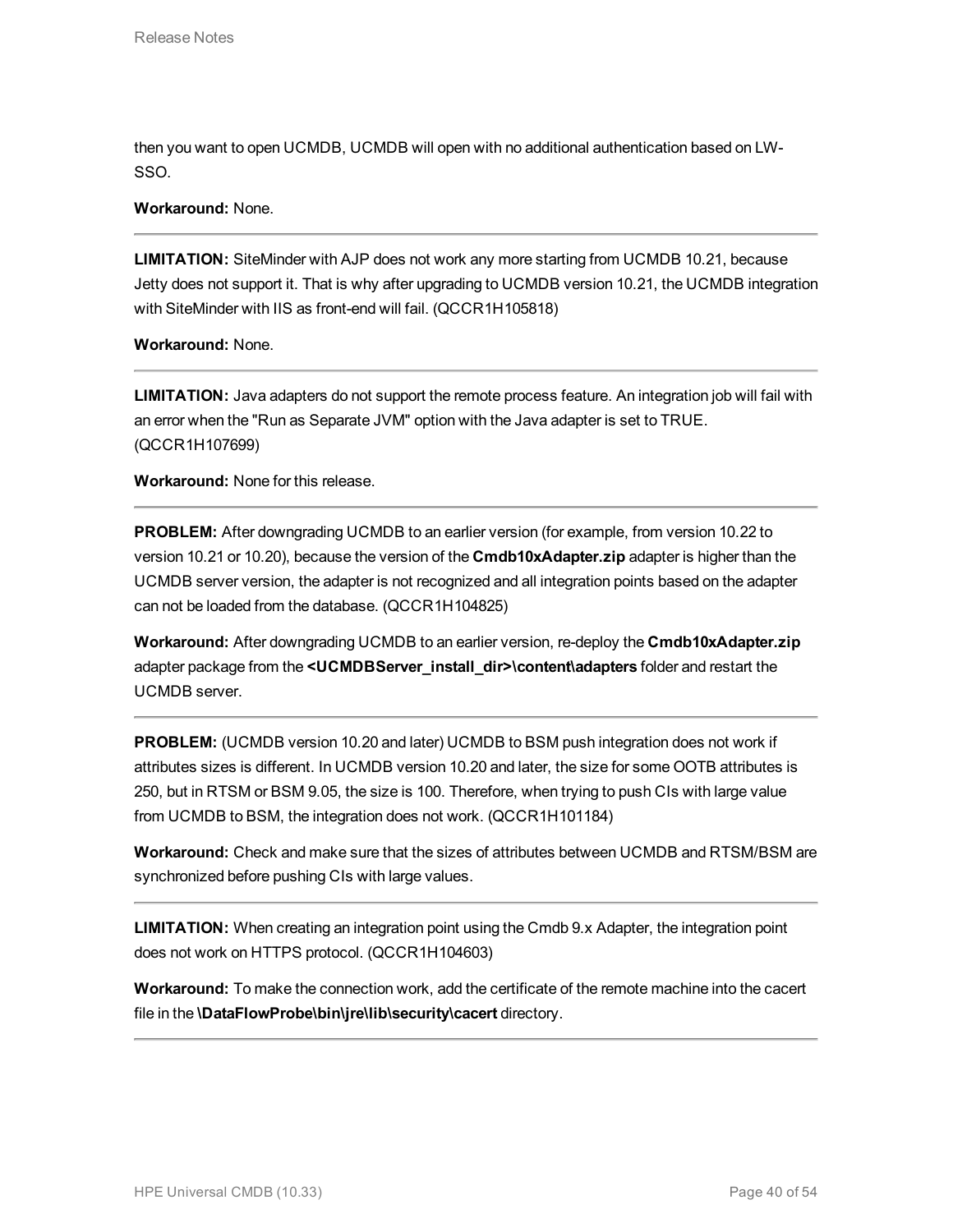**LIMITATION:** After upgrading from 10.20 to 10.21, manually redeploy the UCMDB 9.x integration adapter package located in the **C:\hp\UCMDB\UCMDBServer\content\adapters** directory. (QCCR1H98251)

If the package is not redeployed, the integration adapter still works, but the reconciliation issue fixed in QCCR1H92320 will re-occur.

**Workaround:** None.

**PROBLEM:** When creating an integration point using the Cmdb 9.x Adapter, after clicking the **OK** button to save the integration point, the saving operation may fail after working for some time. This is caused by the long-running task DataAccessAdapterQueryGetSupportedClassConfigs. (QCCR1H91379)

**Workaround:** Whenever you encounter a similar timeout issue and see DataAccessAdapterQueryGetSupportedClassConfigs in the log, you can go to the JMX console and increase the values for the following two settings:

- **task.DataAccess.Manager.getAdapterClassesConfig.timeOut**. Default value for the setting is 20000.
- **configuration.remote.action.timeout**. Default value for the setting is 35000.

**LIMITATION:** You cannot create one integration point for both data push and population. (QCCR1H98068)

**Workaround:** To create an integration point for both data push and population, do the following:

- 1. Update the value for **Object Root** from **managed\_object** to **root**.
	- a. Log in to UCMDB with an administrator account and go to **Administration > Infrastructure Settings Manager**.
	- b. From the **Filter by column** drop-down list, click **Name**, type **Object Root** in the text box and double-click the **Object Root** entry that is displayed.
	- c. In the Properties dialog box, go to the **Current Value** field, change **managed\_object** to **root**, and then click **Save**.
	- d. Log out of UCMDB and log in to UCMDB again for the change to take effect.
- 2. Add the **discoverypattern\_mdr\_type** attribute to **Auto Discovery Pattern definition**.
	- a. Go to **Modeling > CI Type Manager > CI Types** pane **> Root** tree **> Data > Object > Configuration**, and click **Auto Discovery Pattern definition**.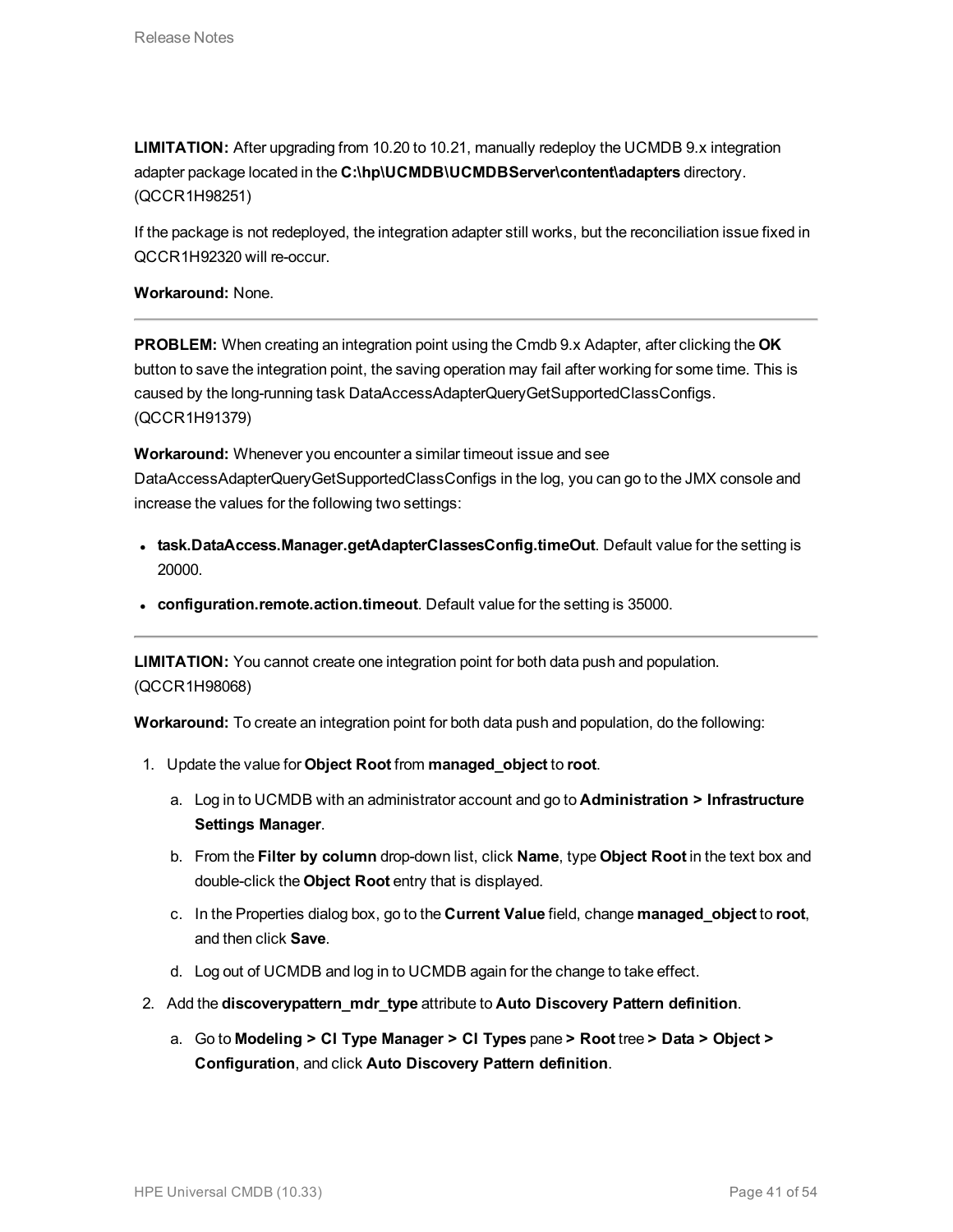- b. In the right pane, click the **Attributes** tab and click the **Add d** button.
- c. In the Add Attribute dialog box, type **discoverypattern\_mdr\_type** in the **Attribute Name** and **Display Name** fields, and click **OK**.
- 3. If you already create an integration point, delete it and create it again.
- 4. Open the Adapter Source Editor dialog box and click **Save**.
	- a. Go to **Data Flow Management > Adapter Management > Resources** pane, select the adapter that is related to your integration point.
	- b. Right-click the adapter, select **Edit adapter source**.
	- c. In the Adapter Source Editor dialog box, click **Save**.

**LIMITATION:** When creating a new inherited CI Type in which the parent has identification based on key attributes, it will be by default inherited by the child CI Type, without the possibility of changing it. For example, creating an inherited CI Type from Person will inherit its **identification by key** attribute by default. So if you choose to change the identification with reconciliation rule, the whole identification will be the Person identification by key + identification by rule. (QCCR1H92081)

**Workaround:** When creating the new CI Type inherited from Person, change first the identification of Person by removing all attributes conditions, so the new identification of the newly created CI Type will be empty.

**PROBLEM:** When trying to run a remote process using the Integration Service, the following error is returned: Failed to connect to remote process. (QCCR1H101639)

**Workaround:** If you want to use the Integration Service to run a remote process, add the following jars to the **basic\_discovery\_minimal\_classpath** setting in the **<UCMDB\_Server\_ Home>\integrations\conf\DataFlowProbe.properties** file manually:

```
../lib/cryptojce.jar;../lib/cryptojcommon.jar;../lib/jcmFIPS.jar;
```
**Problem:** The Integration Service cannot start due to a failure to connect to the database after you change the master key on the UCMDB server. (QCCR1H102098)

**Workaround:** None.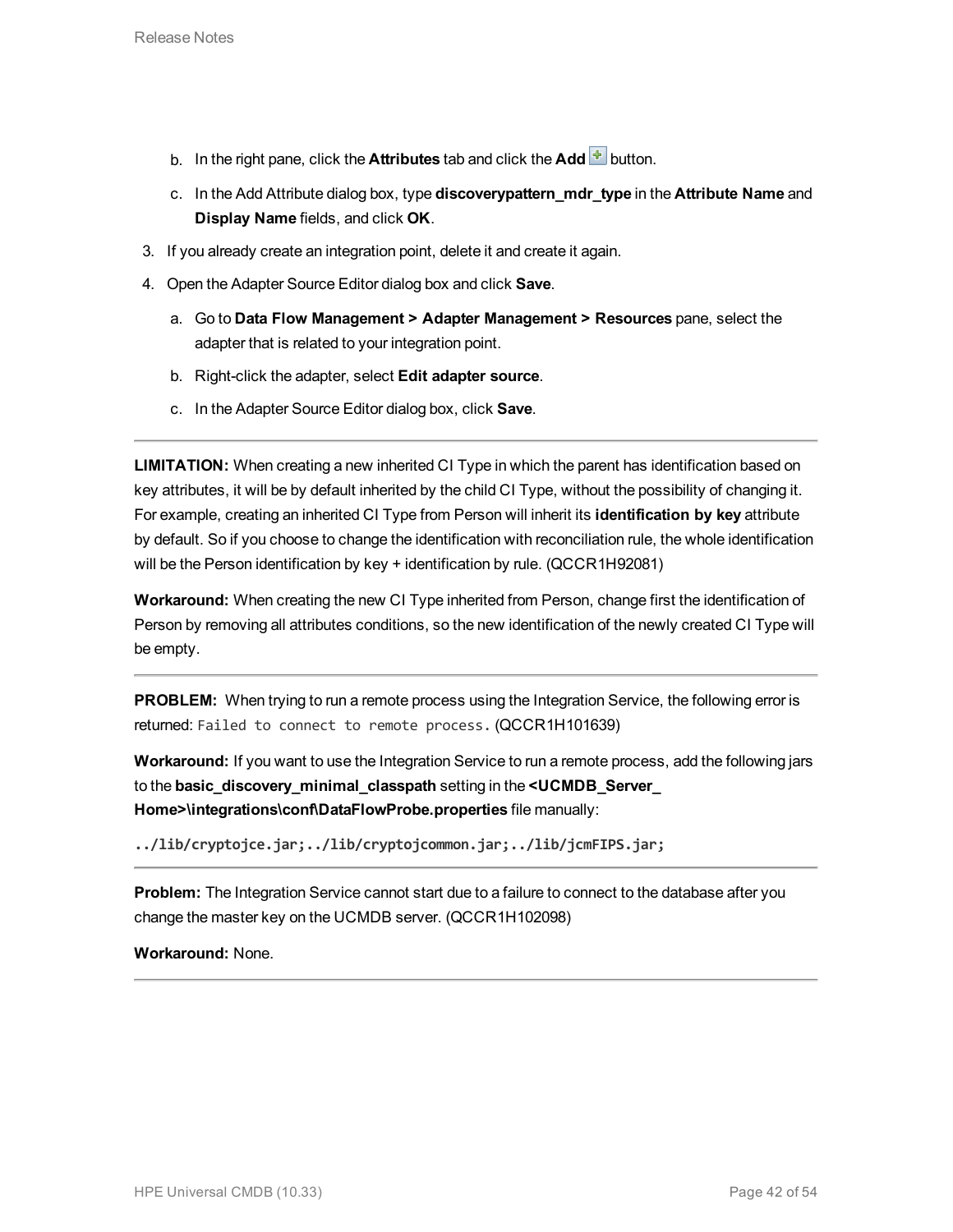# <span id="page-42-0"></span>Tenant Owner Related Known Issues, Problems, and Workaround

**PROBLEM:** After switching to Tenant aware reconciliation, the **OwnerTenant** attribute becomes readonly in the Configuration Item Properties dialog.

**Workaround:** Use **Assign Tenants** functionality from the CI's context menu.

**PROBLEM:** After removing the Key Attributes qualifier from the **OwnerTenant** attribute of the Managed Object, sometime no properties are displayed for the CIs in UI.

**Workaround:** If you want to switch back (to disable Tenant aware reconciliation), do the following:

- 1. Remove the **ID\_ATTRIBUTE** qualifier for the **TenantOwner** attribute on the **managed\_object** CIT.
- 2. Remove the value of the **reconciliation.tenantaware.citypes** setting.
- 3. Reload the class model from persistency (go to the **JMX console > UCMDB:service=Class Model Services**, and invoke the **reloadClassModelFromPersistency** method).
- 4. Go to **JMX console > UCMDB:service=Model Services**, invoke the **recalculateID** method with **classname** field empty.
- 5. Go to **JMX console > UCMDB:service=Model Services**, invoke the **updateClasModel** method.

**LIMITATION:** Enrichment is not invoking the Reconciliation on Update **OwnerTenant** via **Associate Tenant Rule**. As a result, you may have duplicated data in the system in case if you update the **OwnerTenant**'s CI to a tenant that already has this CI.

**Workaround:** None.

**LIMITATION:** CIs with Identification rule would be duplicated in case if the user is updating the **OwnerTenant** CI to a tenant that already has this CI from **Update OwnerTenant** in the **Assign Tenants** module.

### **Workaround:** None.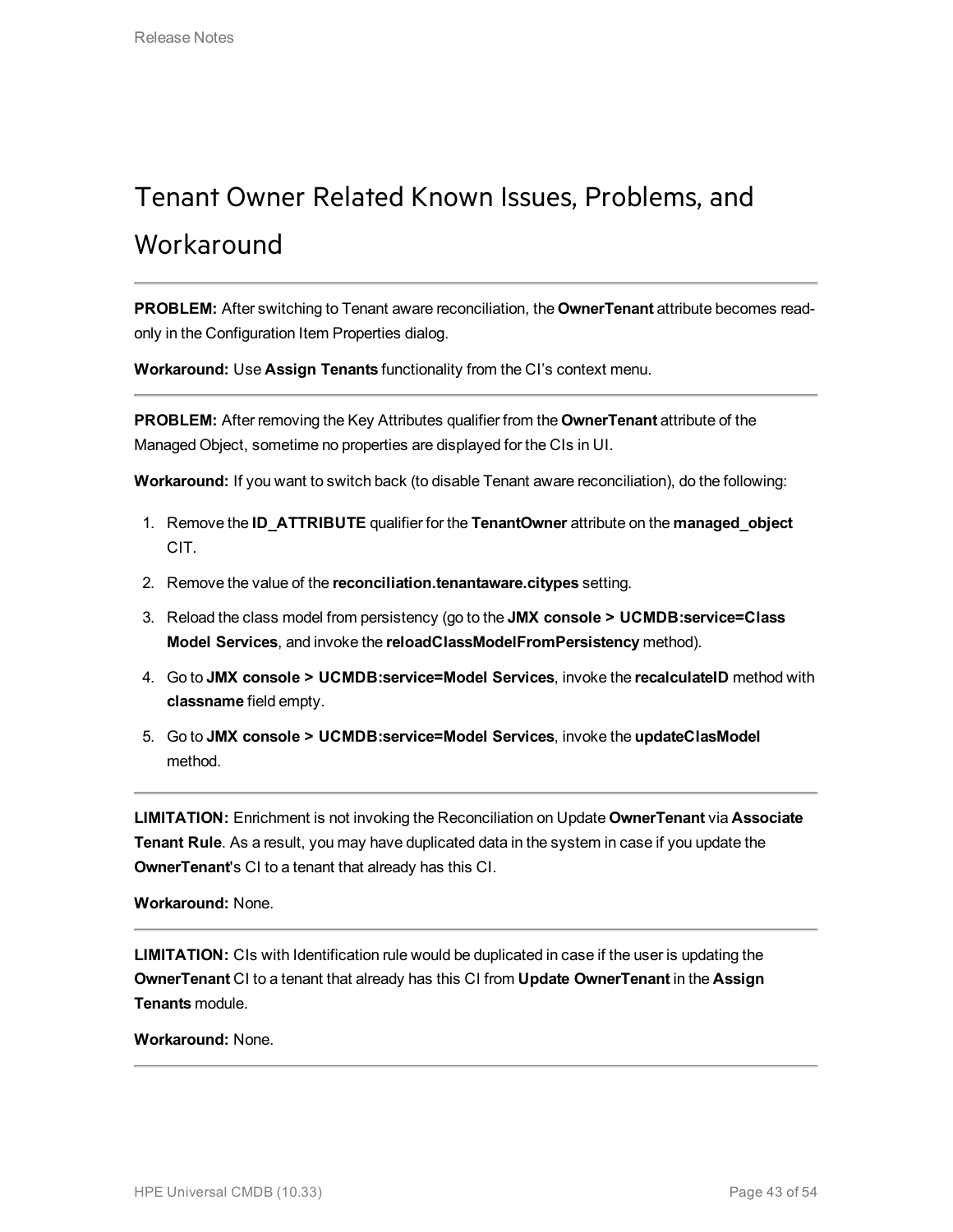**PROBLEM:** When adding Consumer Tenants to a CI, the System Default Tenant appears in the list of Consumers after saving, even if it was not selected. This issue occurs only when changing the Owner Tenant or the Consumer Tenant.

## **Workaround:** None.

**PROBLEM:** When removing all Consumer Tenants from a CI (from the IT Universe), an error is thrown and the Owner Tenant is overwritten with the System Default Tenant.

**Workaround:** To avoid removing the System Default Tenant from the Consumer Tenants list, make sure you set the System Default Tenant as consumer.

Only when the System Default Tenant is not set as consumer, the Owner Tenant will be overwritten with the System Default Tenant when trying to save.

**PROBLEM:** Error message received when setting up a tenant aware environment, for the OOTB enrichments which are adding CIs. (QCCR1H104949)

**Workaround:** If there are enrichments which are creating new CIs, after setting the environment as tenant aware, the attribute **Owner tenant** should be set for those CI Types which are being created through enrichments.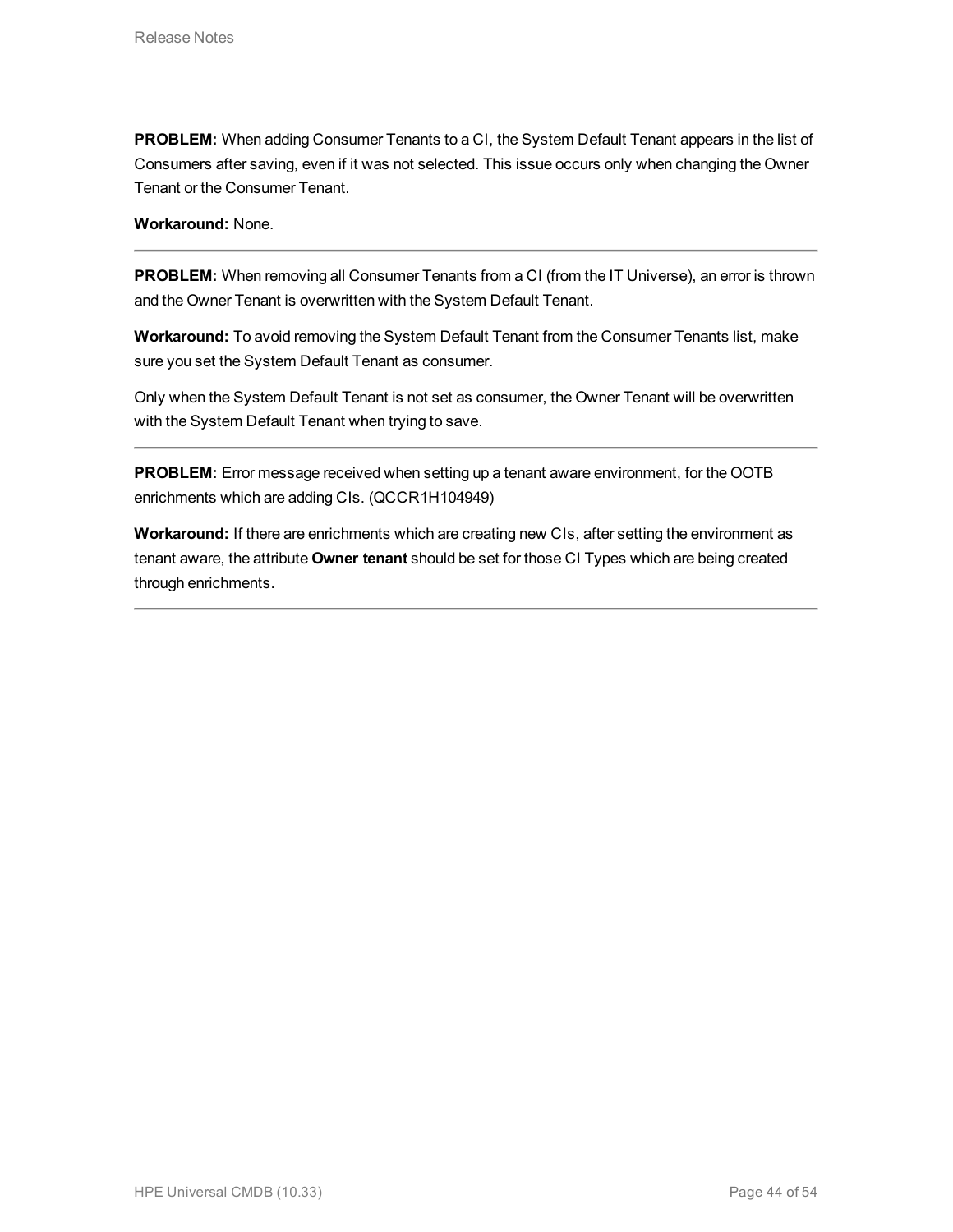# <span id="page-44-0"></span>Enhancements Requests

The following table lists the enhancement requests that were implemented in HPE UCMDB, UD, and CM 10.33.

| <b>Global ID</b> | Problem                                                                                                                                                                                                                                                                                                                                                                                                                                                                                   | <b>Solution</b>                                                                                                                                                                                                     |
|------------------|-------------------------------------------------------------------------------------------------------------------------------------------------------------------------------------------------------------------------------------------------------------------------------------------------------------------------------------------------------------------------------------------------------------------------------------------------------------------------------------------|---------------------------------------------------------------------------------------------------------------------------------------------------------------------------------------------------------------------|
| QCCR1H91587      | The XML Enricher does not make use of<br>the dbmca.bin and dbpci.bin files to<br>enrich the scan files with the names of<br>the PCI cards for UNIX scan files that<br>do have the card description populated.                                                                                                                                                                                                                                                                             | The XML Enricher can now use PCI<br>database to enrich scan files.                                                                                                                                                  |
| QCCR1H106512     | There are vertical data quality issues<br>with attributes on several CITs, making<br>the CI Change report unusable.                                                                                                                                                                                                                                                                                                                                                                       | Added a new REST endpoint that can<br>be used to generate a customized<br>change report.                                                                                                                            |
| QCCR1H114859     | This is a request to enhance the<br>documentation with the following lines:<br>"Application coexistence. UCMDB<br>servers must be installed on dedicated<br>host systems which must not run other<br>applications. Installing UCMDB servers<br>together with most other HPE products<br>on the same host system may result in<br>port conflicts, performance issues, or<br>other unexpected behavior.<br>Coexistence of UCMDB servers with<br>HPE Data Flow Probe (DFP) is<br>supported." | Added the requested information to the<br><b>HPE Universal CMDB Support Matrix</b><br>document.                                                                                                                     |
| QCCR1H114945     | There is a setting within the adapter<br>called reconciliation.tql.depth, which<br>controls how deep the autocomplete<br>logic is applied. However, it only applies<br>to population jobs. For push jobs, it<br>appears to be hard-coded at 20.                                                                                                                                                                                                                                           | Implemented the enhancement to<br>make the reconciliation.tql.depth<br>setting configurable, so that it can be<br>applied to push jobs now.                                                                         |
| QCCR1H115468     | The HPE Universal CMDB Hardening<br>Guide should include more information<br>about the master key to help users<br>troubleshoot any master key related<br>issues.                                                                                                                                                                                                                                                                                                                         | Added a caution note in the HPE<br>Universal CMDB Deployment Guide to<br>warn users that they need to mark<br>LDAP settings as sensitive and then<br>change the master key before they<br>proceed with the upgrade. |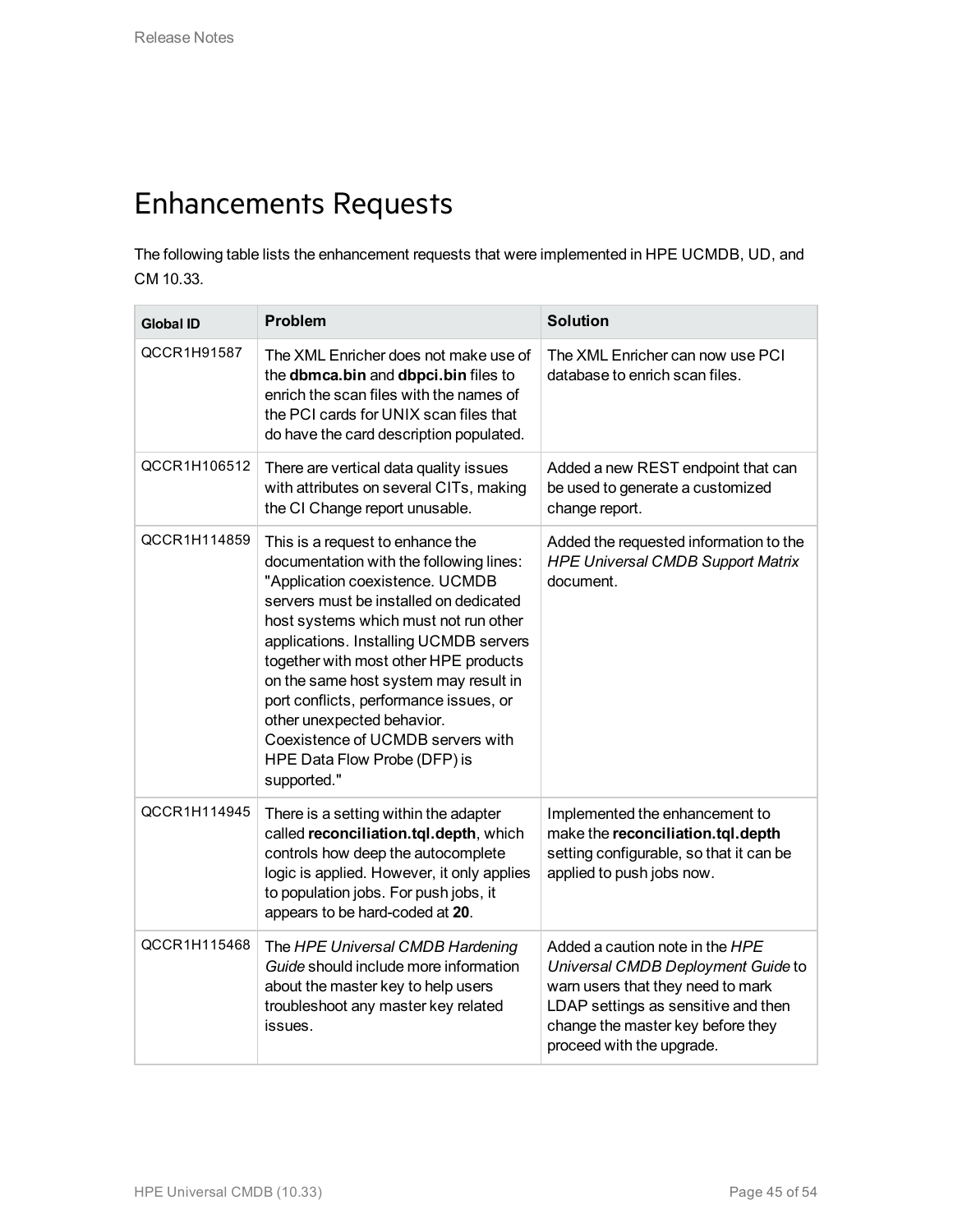| <b>Global ID</b> | Problem                                                                                                                                                                                                                                                      | <b>Solution</b>                                                                                                                                                                                                                                                                                                                                                                                      |
|------------------|--------------------------------------------------------------------------------------------------------------------------------------------------------------------------------------------------------------------------------------------------------------|------------------------------------------------------------------------------------------------------------------------------------------------------------------------------------------------------------------------------------------------------------------------------------------------------------------------------------------------------------------------------------------------------|
| QCCR1H115526     | This is an enhancement request to add<br>the ability to impersonate the currently<br>logged in user. When this option is<br>cleared, the scanner will run under the<br>Windows LocalSystem account and<br>will not try to impersonate any logged in<br>user. | Implemented the enhancement by<br>adding a new option Impersonate<br>currently logged in user to the<br><b>Scanner Configuration Generator</b><br>wizard > Scanner Options page ><br>Miscellaneous tab. This option<br>defines whether to impersonate the<br>currently logged in user. For details,<br>see "Scanner Options Page" in the<br><b>HPE Universal CMDB Data Flow</b><br>Management Guide. |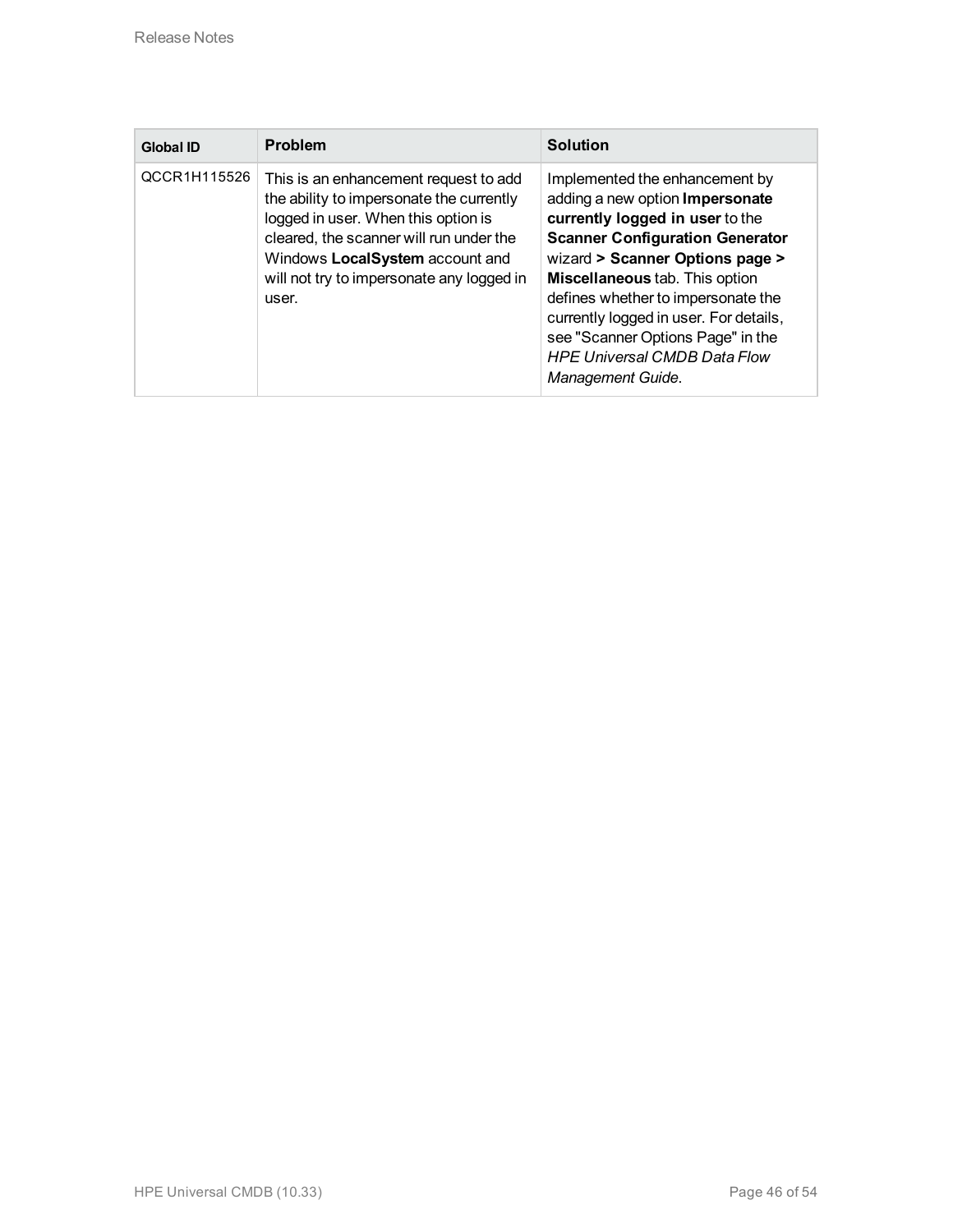# <span id="page-46-0"></span>Fixed Defects for UCMDB and UD 10.33

The following table lists the defects that were fixed in UCMDB and UD 10.33.

| <b>Global ID</b> | <b>Problem</b>                                                                                                                                           | <b>Solution</b>                                                                                                                                                                                                                                                                                                                            |
|------------------|----------------------------------------------------------------------------------------------------------------------------------------------------------|--------------------------------------------------------------------------------------------------------------------------------------------------------------------------------------------------------------------------------------------------------------------------------------------------------------------------------------------|
| QCCR1H100619     | Data Flow Probes are marked as disconnected<br>in UI even though entries in<br>mam.autodiscovery.log indicate that they<br>should be connected.          | Fixed the issue by adding a new<br>feature Load Control. For<br>details, refer to "How to Enable<br>Load Control Feature" in the<br><b>HPE Universal CMDB Data</b><br>Flow Management Guide.                                                                                                                                               |
| QCCR1H106427     | The TCP Ports job and other discovery jobs<br>do not work due to wrong IP address.                                                                       | Fixed the issue by adding an IP<br>address validation check. Now<br>discovery jobs work correctly.                                                                                                                                                                                                                                         |
| QCCR1H106492     | <b>DDMConfiguration</b><br>Service.setProbeRanges() fails to set a<br>duplicated IP address on probe ranges<br>belonging to two different domains.       | Fixed the issue by applying a<br>code change. Now you can set a<br>same IP address in different<br>domains by using<br><b>DDMConfiguration</b><br>Service.setProbeRanges().                                                                                                                                                                |
| QCCR1H108742     | Two different Load Balancing Clusters with the<br>same name that are discovered by the F5 BIG-<br>IP discovery are merged to one, which is<br>incorrect. | Fixed the issue by changing the<br>reconciliation rule to check<br>related IP Service Endpoints in<br>addition to the name.                                                                                                                                                                                                                |
| QCCR1H108881     | The JEE WebSphere by Shell job fails on<br>some trigger CIs with the "Not enough<br>reconciliation data" error.                                          | Fixed the issue by applying a<br>code change to introduce the<br>reverse check logic. When<br>isReverseCheck is enabled in<br>the adapter source, the<br>discovery job performs reverse<br>check to move identification<br>required connected CI from the<br>redundant bulk to the bulk for<br>data reconciliation to the<br>UCMDB server. |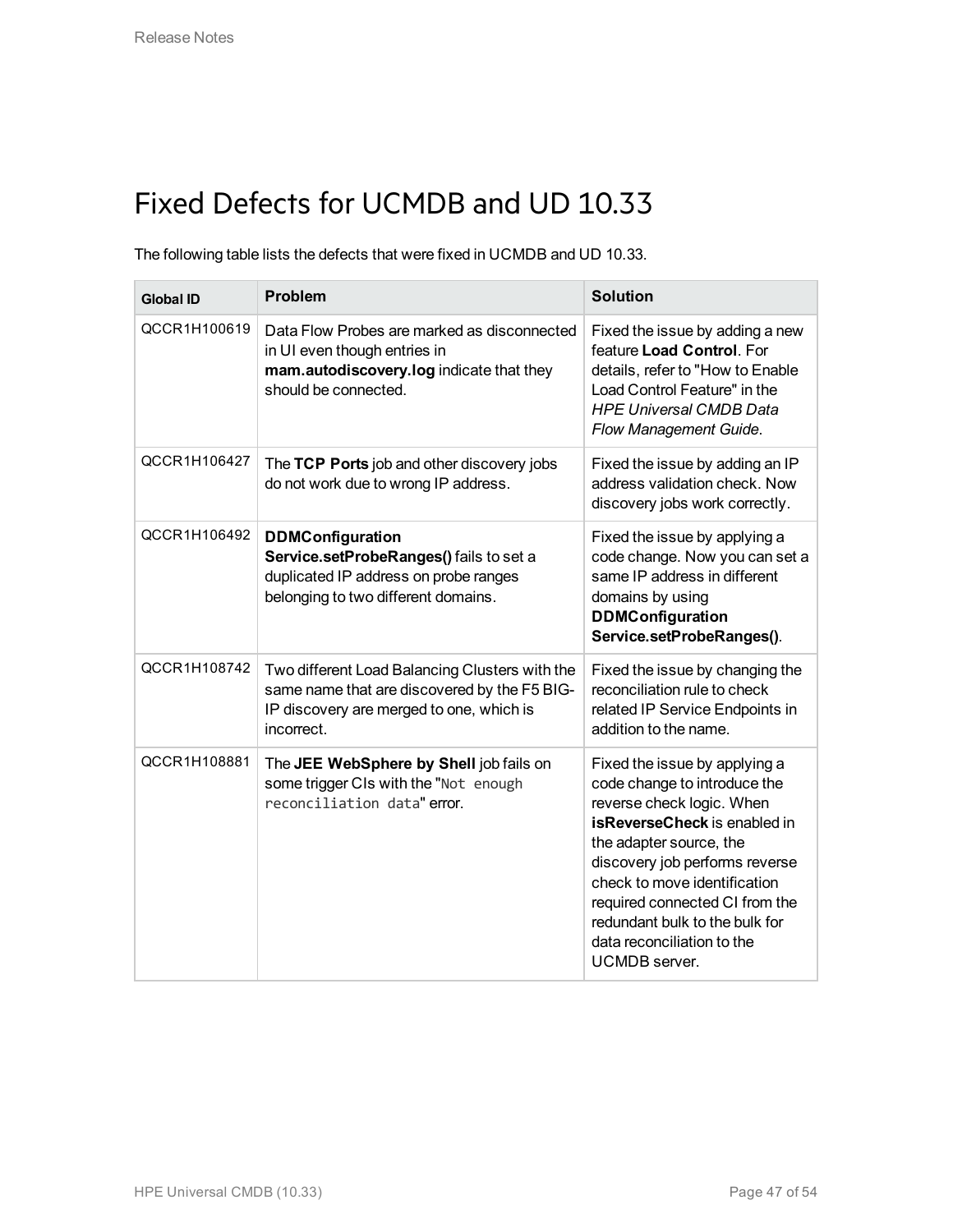| <b>Global ID</b> | <b>Problem</b>                                                                                                                                                                                                      | <b>Solution</b>                                                                                                                                                                                                                                               |
|------------------|---------------------------------------------------------------------------------------------------------------------------------------------------------------------------------------------------------------------|---------------------------------------------------------------------------------------------------------------------------------------------------------------------------------------------------------------------------------------------------------------|
| QCCR1H112109     | In the Inventory Discovery by Scanner job,<br>the Automatic Deletion mechanism is turned<br>on. Unfortunately not all Installed Software CIs<br>are deleted when they are not included in the<br>current scan file. | You need to add the command<br>isServerAutomatic<br>DeletionEnabled="true" in<br>the InventoryDiscovery<br>ByScanner adapter source as<br>follows:                                                                                                            |
|                  |                                                                                                                                                                                                                     | <resultmechanism<br>isEnabled<br/><math>="true"</math><br/>isServerAutomatic<br/>DeletionEnabled="true"&gt;</resultmechanism<br>                                                                                                                              |
|                  |                                                                                                                                                                                                                     | Note: To access the<br>adapter source, go to<br><b>Adapter Management &gt;</b><br>Resources pane ><br>Packages ><br><b>InventoryDiscovery &gt;</b><br>Adapters, right-click<br>InventoryDiscovery<br><b>ByScanner</b> and then select<br>Edit adapter source. |
| QCCR1H112508     | The package deployment fails when users<br>transfer class model from one environment to<br>another.                                                                                                                 | Now the package can be<br>deployed successfully to the<br>new environment.                                                                                                                                                                                    |
| QCCR1H113117     | The Atrium integration adapter fails with the<br>following error message: "No username<br>and/or target server defined".                                                                                            | Fixed the issue by applying a<br>code change. Now the Atrium<br>integration adapter works<br>properly.                                                                                                                                                        |
| QCCR1H113840     | On the first page of the Universal CMDB:<br>Network Topology export, when placing the<br>cursor on the title, users see that there is a link<br>to www.hp.com.                                                      | Fixed the issue by changing the<br>link to www.hpe.com.                                                                                                                                                                                                       |
| QCCR1H114190     | The character set WE8ISO8859P1 for Oracle<br>database causes data federation issues<br>between UCMDB and Service Manager.                                                                                           | Fixed the issue by removing the<br>support for character set<br>WE8ISO8859P1 for Oracle<br>database from the HPE<br>Universal CMDB Database<br>Guide.                                                                                                         |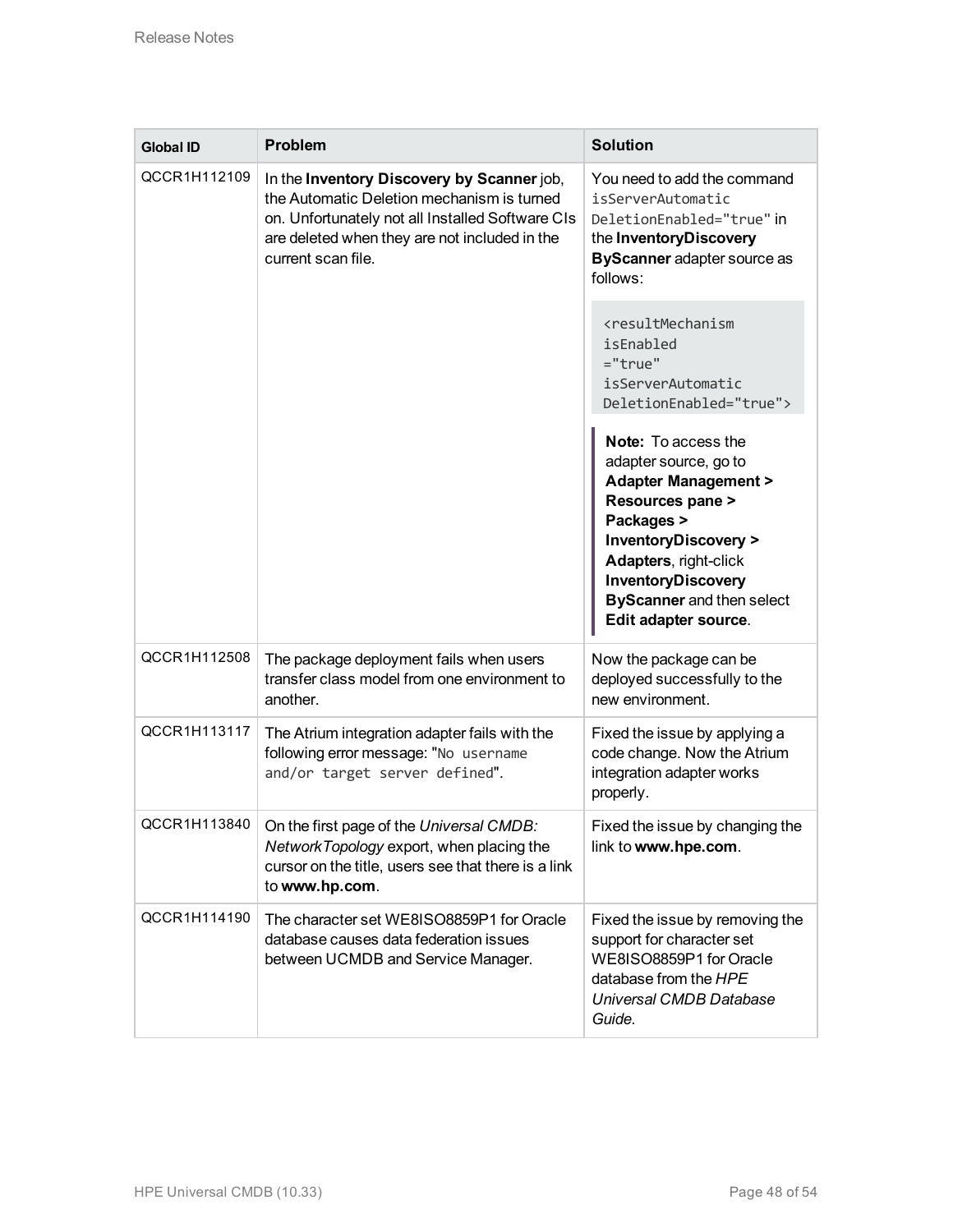| <b>Global ID</b> | Problem                                                                                                                                                                                                                                                                                                                                          | <b>Solution</b>                                                                                                                                                                                                                                                                                             |
|------------------|--------------------------------------------------------------------------------------------------------------------------------------------------------------------------------------------------------------------------------------------------------------------------------------------------------------------------------------------------|-------------------------------------------------------------------------------------------------------------------------------------------------------------------------------------------------------------------------------------------------------------------------------------------------------------|
| QCCR1H114244     | Short Leased IP Addresses get merged<br>incorrectly.                                                                                                                                                                                                                                                                                             | Fixed the issue by documenting<br>the issue with workaround in the<br>Release Notes document.                                                                                                                                                                                                               |
| QCCR1H114258     | This is a request for the sizing guide to cover<br>the resource requirements for installing a<br>second probe on the same Windows server.                                                                                                                                                                                                        | Added a note in the HPE<br><b>Universal CMDB Sizing Guide</b><br>to clarify resource requirements<br>for installing a second probe on<br>the same windows server.                                                                                                                                           |
| QCCR1H114473     | Benign warning messages flood error.log.                                                                                                                                                                                                                                                                                                         | Fixed the issue by applying a<br>code change. When dispatching<br>live discovery tasks, the system<br>will not warn when<br>destination Info is null.                                                                                                                                                       |
| QCCR1H114765     | Users have problems with push, and jobs are<br>not executed to schedule. For example, the full<br>push for BSM is delayed for more than two<br>hours. Also, there are many "OutOfMemory"<br>error messages.<br>This is because the TQL state machine gets<br>stuck.                                                                              | Fixed the issue by resetting the<br>stuck TQL state machine and<br>restarting the calculation.                                                                                                                                                                                                              |
| QCCR1H114782     | In the upgraded environment, the Generic DB<br>Adapter based integrations do not run any<br>more. There are<br>"java.lang.NoClassDefFoundError" error<br>messages in the logs.                                                                                                                                                                   | Fixed the issue by providing<br>detailed instructions about "How<br>to Enable Support for Oracle<br>Advanced Security (OAS) in<br>Generic DB Adapter Based<br>Integrations" in the HPE<br><b>Universal CMDB Database</b><br>Guide, including modifying the<br>configuration in the<br>persistence.xml file. |
| QCCR1H114875     | Discovery jobs fail with the following error<br>message: "Could not fetch credential<br>from Confidential Manager Client". This<br>issue happens because the Data Flow Probe<br>initializes the Confidential Manager (CM) client<br>repeatedly when restarting, and the<br>initialization of CM client fails when the<br>UCMDB server is not up. | Fixed the issue by applying a<br>code change so that now the<br>Data Flow Probe will not<br>initialize CM client repeatedly<br>when restarting.                                                                                                                                                             |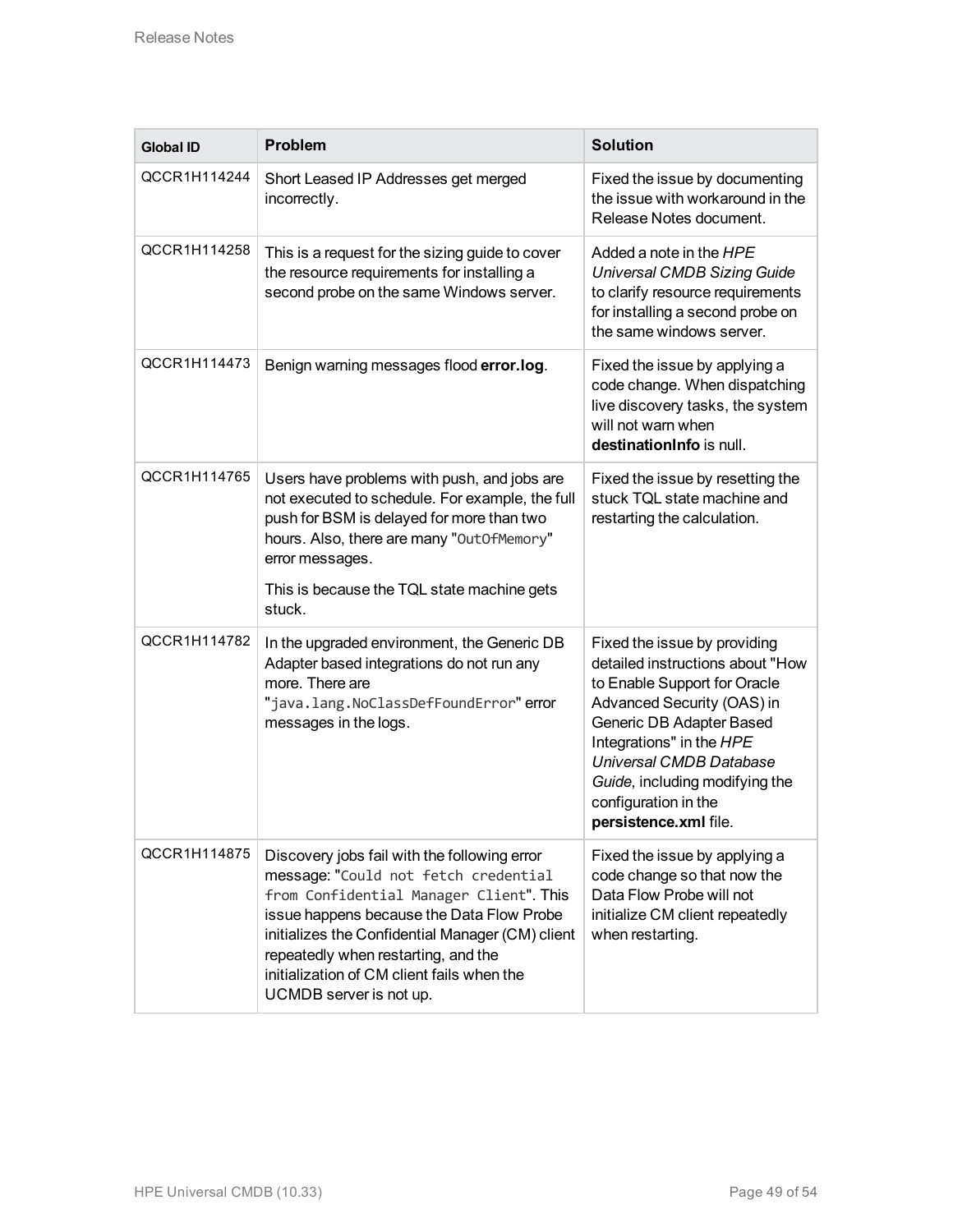| <b>Global ID</b> | Problem                                                                                                                                                                                                                                                                                                                           | <b>Solution</b>                                                                                                                                                   |
|------------------|-----------------------------------------------------------------------------------------------------------------------------------------------------------------------------------------------------------------------------------------------------------------------------------------------------------------------------------|-------------------------------------------------------------------------------------------------------------------------------------------------------------------|
| QCCR1H114911     | Users cannot start up UCMDB when they use<br>Oracle Real Application (ORA) cluster<br>environment.                                                                                                                                                                                                                                | Fixed the issue by applying a<br>code change. Now UCMDB can<br>be started with the ORA<br>environment.                                                            |
| QCCR1H115068     | Several thousand CIs continue to get their Last<br>Access Time updated, which prevents them<br>from getting removed from the system. Many<br>CIs that are still being discovered by jobs no<br>longer exist in the environment. This causes<br>these CIs to be touched and retained in<br>UCMDB when they should not.             | Fixed the issue that some CIs<br>are not touched properly by<br>removing the duplicate records<br>in the ID mapping table.                                        |
| QCCR1H115207     | CIs and relationships are not updated correctly<br>when replicating them from external sources to<br>CMS using Jython based integrations.                                                                                                                                                                                         | Fixed the auto-delete issue so<br>that CIs and relationships can be<br>updated correctly.                                                                         |
| QCCR1H115260     | The UCMDB-ServiceNow integration pull job<br>does not pull the sys_id attribute back on<br>some Node and RunningSoftware CIs.                                                                                                                                                                                                     | Fixed the reconciliation engine<br>issue so that the UCMDB-<br>ServiceNow integration pull job<br>can pull the sys_id attribute<br>properly.                      |
| QCCR1H115370     | After upgrading from UCMDB 10.22 to<br>UCMDB 10.30, the LDAP settings are lost,<br>and the following error message appears in the<br>log file: "The host name could not be<br>extracted from the URL".                                                                                                                            | Fixed the issue by applying a<br>code change.                                                                                                                     |
|                  | The problem is that customers do not change<br>the Master Key properly. This causes the<br>database to be in an inconsistent state and any<br>data encrypted with the master key is lost. The<br>fact that the LDAP URL that is always<br>encrypted could not be decrypted, making the<br>LDAP Settings module from JMX unusable. |                                                                                                                                                                   |
| QCCR1H115454     | Event Browser is under loading status and<br>becomes inaccessible.                                                                                                                                                                                                                                                                | Fixed the issue by inserting only<br>one key per instance instead of<br>inserting different keys for the<br>same DPS server. Now Event<br>Browser works properly. |
| QCCR1H115545     | The Host Applications by Shell job fails with<br>many fatal errors.                                                                                                                                                                                                                                                               | Fixed the reconciliation engine<br>issue so that the Host<br><b>Applications by Shell job</b><br>works properly.                                                  |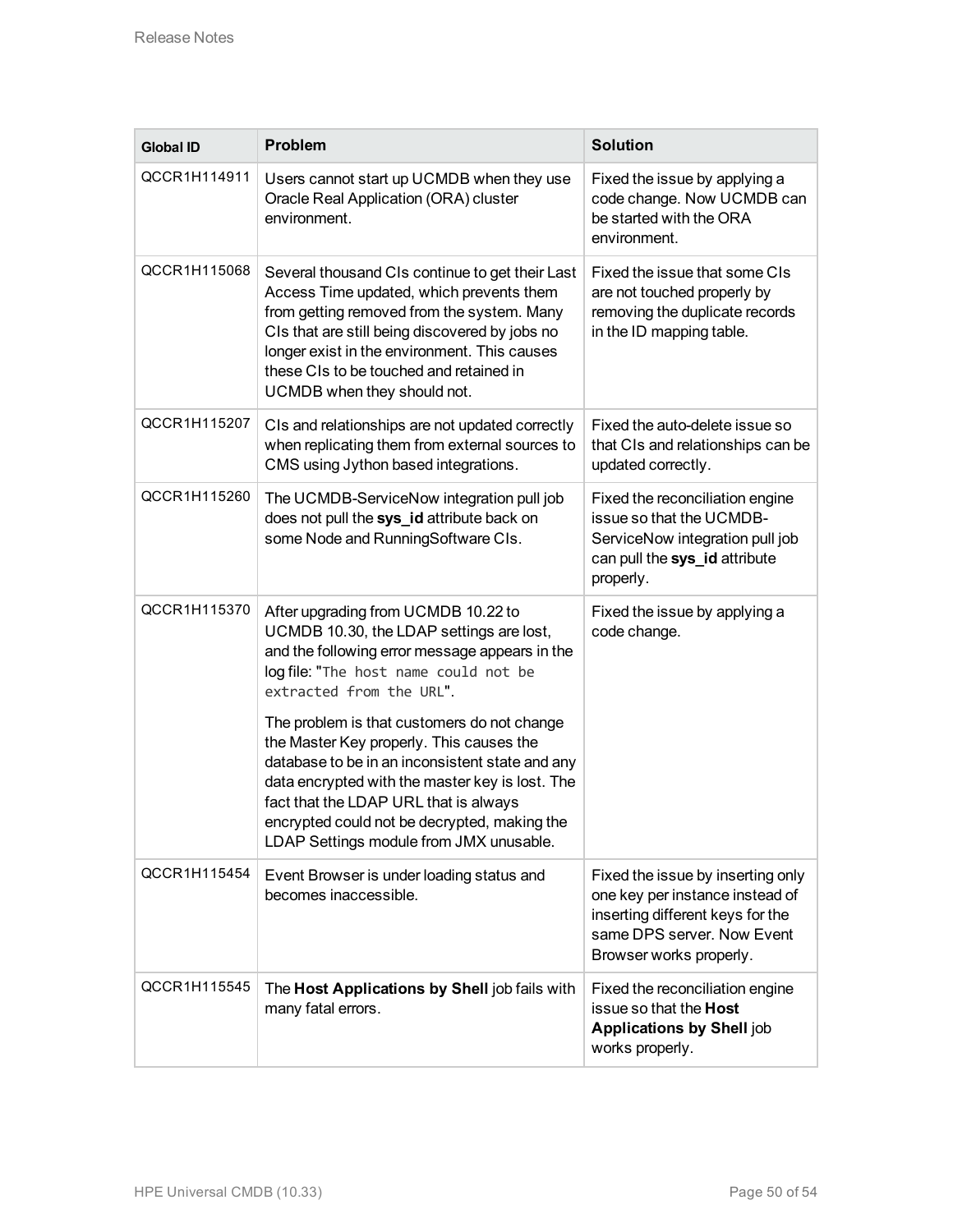| <b>Global ID</b> | Problem                                                                                                                                                                              | <b>Solution</b>                                                                                                                                                                                                                                                                                                                                                                                                                                                                                                                                                |
|------------------|--------------------------------------------------------------------------------------------------------------------------------------------------------------------------------------|----------------------------------------------------------------------------------------------------------------------------------------------------------------------------------------------------------------------------------------------------------------------------------------------------------------------------------------------------------------------------------------------------------------------------------------------------------------------------------------------------------------------------------------------------------------|
| QCCR1H115550     | When users click any XML file under<br>configuraton files of SNOWGenericAdapter,<br>Ul shows "An error occurred during the<br>loading of the external class model<br>tree".          | Fixed the issue by changing the<br>method implementation such<br>that it will return null in case the<br>datastore is empty.                                                                                                                                                                                                                                                                                                                                                                                                                                   |
| QCCR1H115573     | In UCMDB, when sending reports through<br>mail, sometimes the following warning<br>message is retrieved: "Mail not sent due<br>to security restrictions. Please try<br>again later!" | Sending reports through email<br>will not fail.                                                                                                                                                                                                                                                                                                                                                                                                                                                                                                                |
| QCCR1H115582     | If multiple UCMDB containers are running, and<br>they are all pointing to the same volume folder,<br>then the logs collide with each other.                                          | Fixed the issue by renaming the<br>existing<br>ucmdb.runtime.folder.name<br>environment variable to<br>UCMDB_RUNTIME<br><b>FOLDER_NAME. UCMDB</b><br>Server supports to configure a<br>custom runtime folder, and in a<br>subfolder of this runtime folder<br>the logs are stored. When you<br>have multiple UCMDB<br>containers running, and they are<br>all pointing to the same volume<br>folder, you can use the<br>UCMDB_RUNTIME_<br><b>FOLDER_NAME</b> environment<br>variable to configure the folder<br>where all the runtime files will be<br>stored. |
| QCCR1H115616     | Deadlocks are seen in the Oracle database;<br>however, these deadlocks do not seem to be<br>Oracle errors.                                                                           | Fixed the issue by improving the<br>database action to avoid CCM<br>DISCOVERY_DESTS_<br>RESULTS table deadlocks.                                                                                                                                                                                                                                                                                                                                                                                                                                               |
| QCCR1H115621     | When running SiteScope 11.33 IP1 that is<br>integrated with BSM 9.25, the topology is not<br>reported properly to BSM.                                                               | Fixed the class model<br>compatibility issue so that<br>SiteScope 11.33 IP1 can<br>connect to RTSM 905.                                                                                                                                                                                                                                                                                                                                                                                                                                                        |
| QCCR1H115749     | The Probe Dashboard currently does not show<br>the Hard Disk Usage but the actual free space.                                                                                        | The Probe Dashboard will show<br>the Disk Usage properly.                                                                                                                                                                                                                                                                                                                                                                                                                                                                                                      |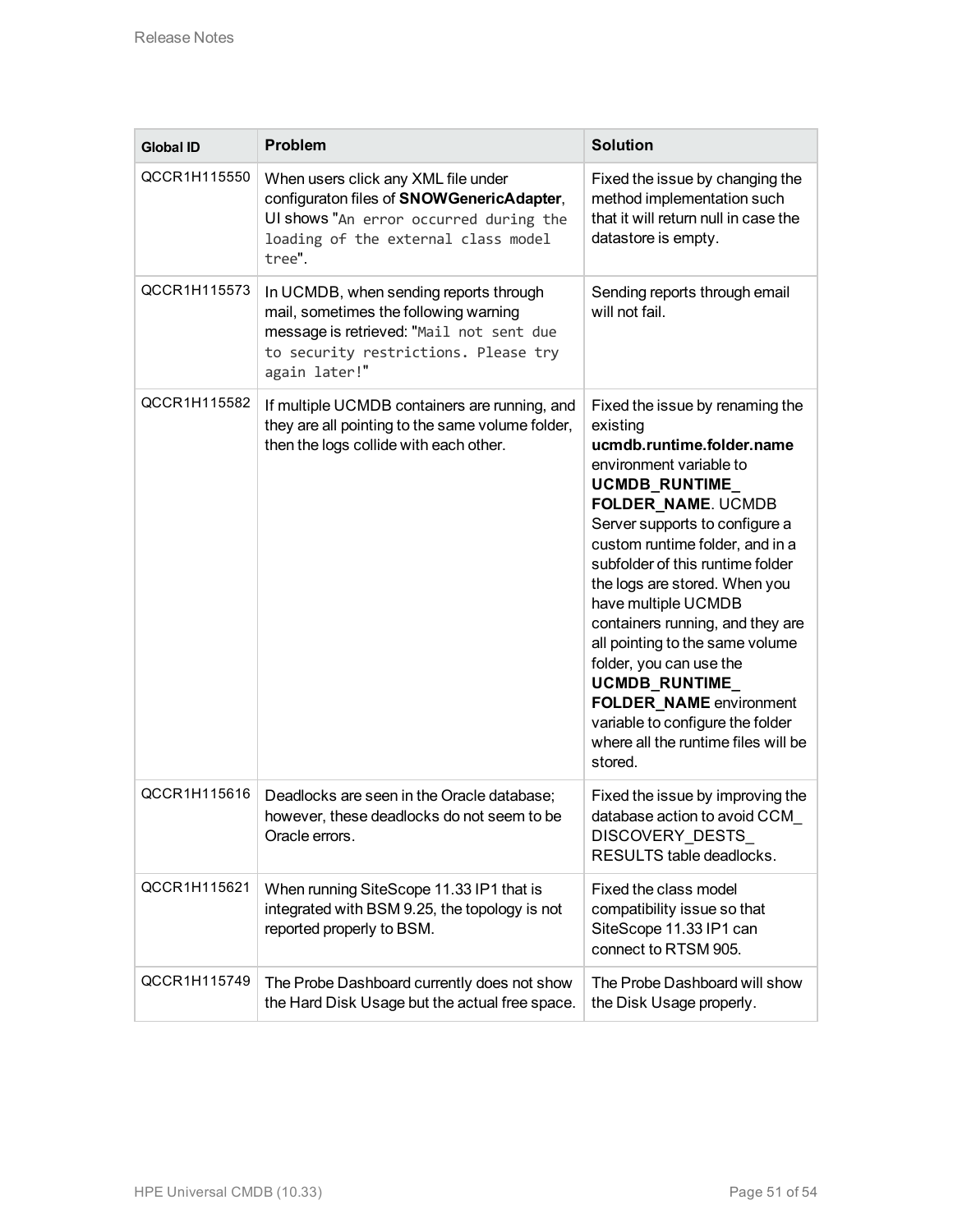| <b>Global ID</b> | Problem                                                                                                                                                                                                                                            | <b>Solution</b>                                                                                                                                                                |
|------------------|----------------------------------------------------------------------------------------------------------------------------------------------------------------------------------------------------------------------------------------------------|--------------------------------------------------------------------------------------------------------------------------------------------------------------------------------|
| QCCR1H115757     | Suddenly events stop appearing on OMi event<br>browser. This is because TQL calculation fails<br>and gates enter FAILED state and never<br>recover. Every other TQL operation is set on<br>waiting and stacked up until server is<br>unresponsive. | Fixed the issue by creating<br>automatic break-gate operation<br>and therefore forcing calculation<br>to recover and retrigger.                                                |
| QCCR1H115775     | When scheduled reports run, they sometimes<br>fail with a NullPointer exception.                                                                                                                                                                   | Fixed the issue by adding more<br>log messages to UI-server log<br>on DEBUG loglevel to show the<br>problematic ID from the<br>scheduled report that should be<br>removed.     |
| QCCR1H115780     | If UCMDB-UCMDB sync jobs end up in<br>execution_mode errorHandle, then they will<br>not be executed correctly by the scheduler and<br>it will be necessary to run the jobs manually,<br>sometimes even in full mode.                               | If UCMDB-UCMDB sync jobs<br>end up in execution_mode<br>errorHandle, the scheduler<br>would reset the execution mode<br>in next pass.                                          |
| QCCR1H115782     | When the customer integrates UCMDB with<br>BMC Atrium 9.1, the adapter requests two<br>licenses, which looks weird.                                                                                                                                | Now the same integration only<br>uses one license.                                                                                                                             |
| QCCR1H115847     | The <b>browser.war</b> file is redeployed each time<br>UCMDB server restarts.                                                                                                                                                                      | Fixed the issue by applying a<br>code change so that now the<br>browser.war file is deployed<br>only once.                                                                     |
| QCCR1H115910     | UCMDB discovery job package source is not<br>updated in case of newer package<br>deployment.                                                                                                                                                       | UCMDB discovery job package<br>source will be updated in case of<br>newer package deployment.                                                                                  |
| QCCR1H115973     | The exportDiscoveryProcessing<br><b>StatisticsToExcel JMX method fails with the</b><br>following error message: "Maximum number of<br>fonts was exceeded".                                                                                         | Fixed the issue by using the<br>fonts already created instead of<br>creating new ones. Now the<br>exportDiscoveryProcessing<br>StatisticsToExcel JMX method<br>works properly. |
| QCCR1H115982     | The Daily Usage column of the<br>DiscoveryProcessingStatistics file should<br>show colored warnings considering the number<br>of data in threads.                                                                                                  | The Daily Usage column will be<br>computed, taken into<br>consideration the data in threads<br>number.                                                                         |
| QCCR1H116011     | The Range IPs by ICMP job fails with the<br>following error message: "The entity name<br>must immediately follow the '&' in the<br>entity reference".                                                                                              | The special characters are<br>supported now and the Range<br>IPs by ICMP job will not fail.                                                                                    |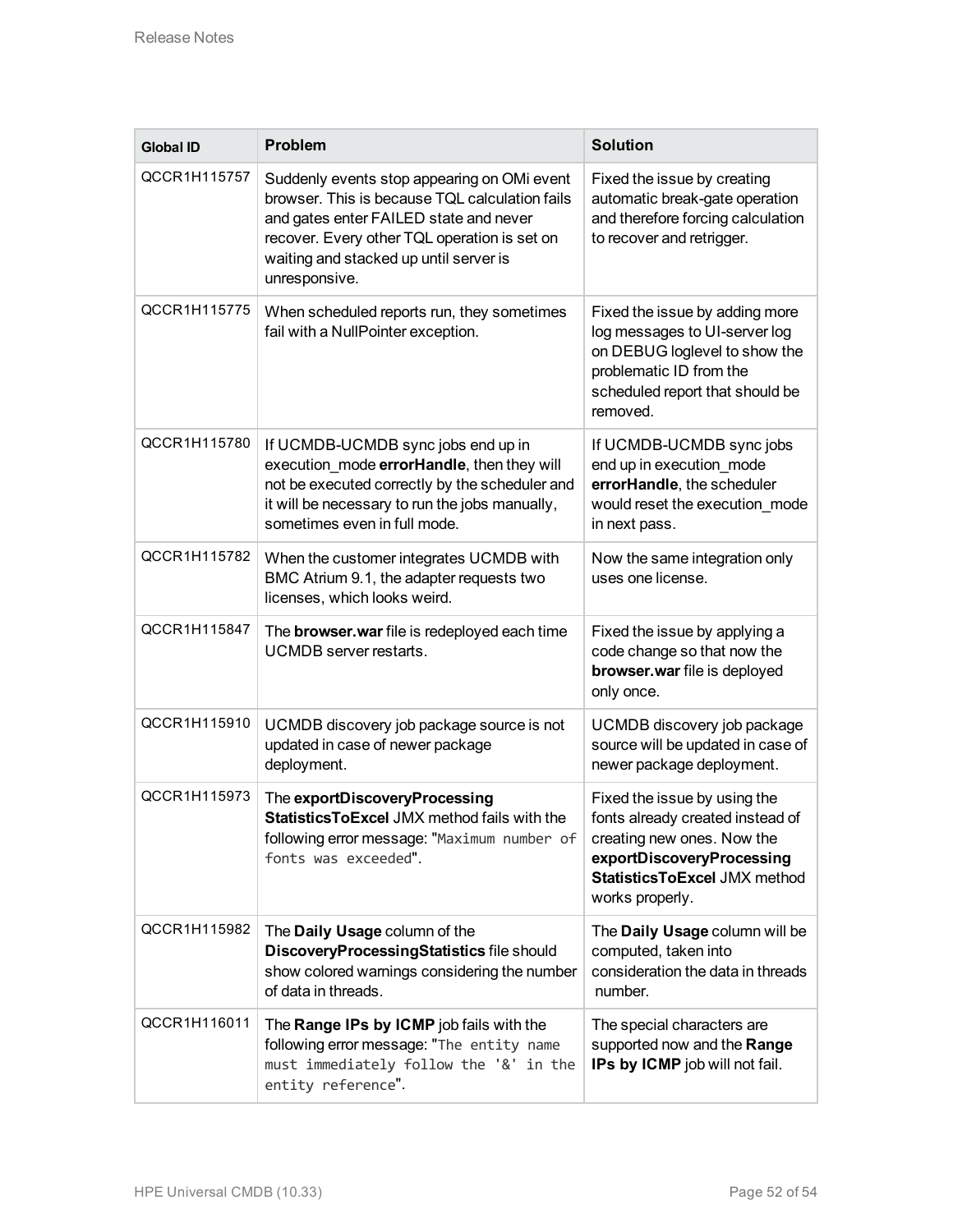| <b>Global ID</b> | <b>Problem</b>                                                                                                                                                                                                                                                                                                                                                               | <b>Solution</b>                                                                                                                                    |
|------------------|------------------------------------------------------------------------------------------------------------------------------------------------------------------------------------------------------------------------------------------------------------------------------------------------------------------------------------------------------------------------------|----------------------------------------------------------------------------------------------------------------------------------------------------|
| QCCR1H116137     | Users cannot log in to the UCMDB UI after<br>OOTB installation without performing the<br>workaround.                                                                                                                                                                                                                                                                         | Now you can log in to UCMDB<br>UI successfully without<br>performing the workaround.                                                               |
|                  | This is probably due to the file server-<br>storepass.conf but the keytool succeeds<br>changing the pass for the keystore and<br>truststore files.                                                                                                                                                                                                                           | When changing the pass for the<br>keystore and truststore files, the<br>server-storepass.conf is<br>generated and there are values<br>in the file. |
| QCCR1H116211     | The <b>auto_trim</b> qualifier is not supported for<br>integer type attributes. It should be used only<br>for string type attributes.                                                                                                                                                                                                                                        | Fixed the documentation by<br>adding a note to clarify that the<br>auto_trim qualifier should be<br>used only for the string type<br>attributes.   |
| QCCR1H116544     | The user context is not properly created when<br>calling the discovey web services.                                                                                                                                                                                                                                                                                          | Fixed the issue by changing the<br>way that the user context is<br>created for such calls.                                                         |
| QCCR1H116565     | The ci_collection CI type's identification<br>resource gets corrupted. It shows identification<br>resource of a CI Relationship instead of a CI<br>type in GUI.                                                                                                                                                                                                              | Fixed the issue by restoring the<br>verification criteria as it was<br>previously.                                                                 |
|                  | Because the reconciliation match attributes<br>setting is set to global_id, at runtime a<br>dynamic identification is built in order to add a<br>new verification criterion based on the attribute<br>(s) from the setting. After the verification is<br>made, the identification is not restored to its<br>initial state. This is the main reason why it gets<br>corrupted. |                                                                                                                                                    |
| QCCR1H116607     | While running the REST-API for 10.32 in<br>embedded mode, there is unexpected behavior<br>with encoding. If importing the same data<br>through the standalone 10.32 API, then no<br>issues occur.                                                                                                                                                                            | Fixed the REST-API filter issue<br>by applying a code change.                                                                                      |
|                  | This is because a REST-API filter is not fully<br>compatible with Jetty Server.                                                                                                                                                                                                                                                                                              |                                                                                                                                                    |
| QCCR1H116774     | After customers upgrade the test SiteScope to<br>11.33 IP1, everything goes fine, except for the<br>topology sync from SiteScope to BSM.                                                                                                                                                                                                                                     | Fix the topology sync issue by<br>applying a code change.                                                                                          |